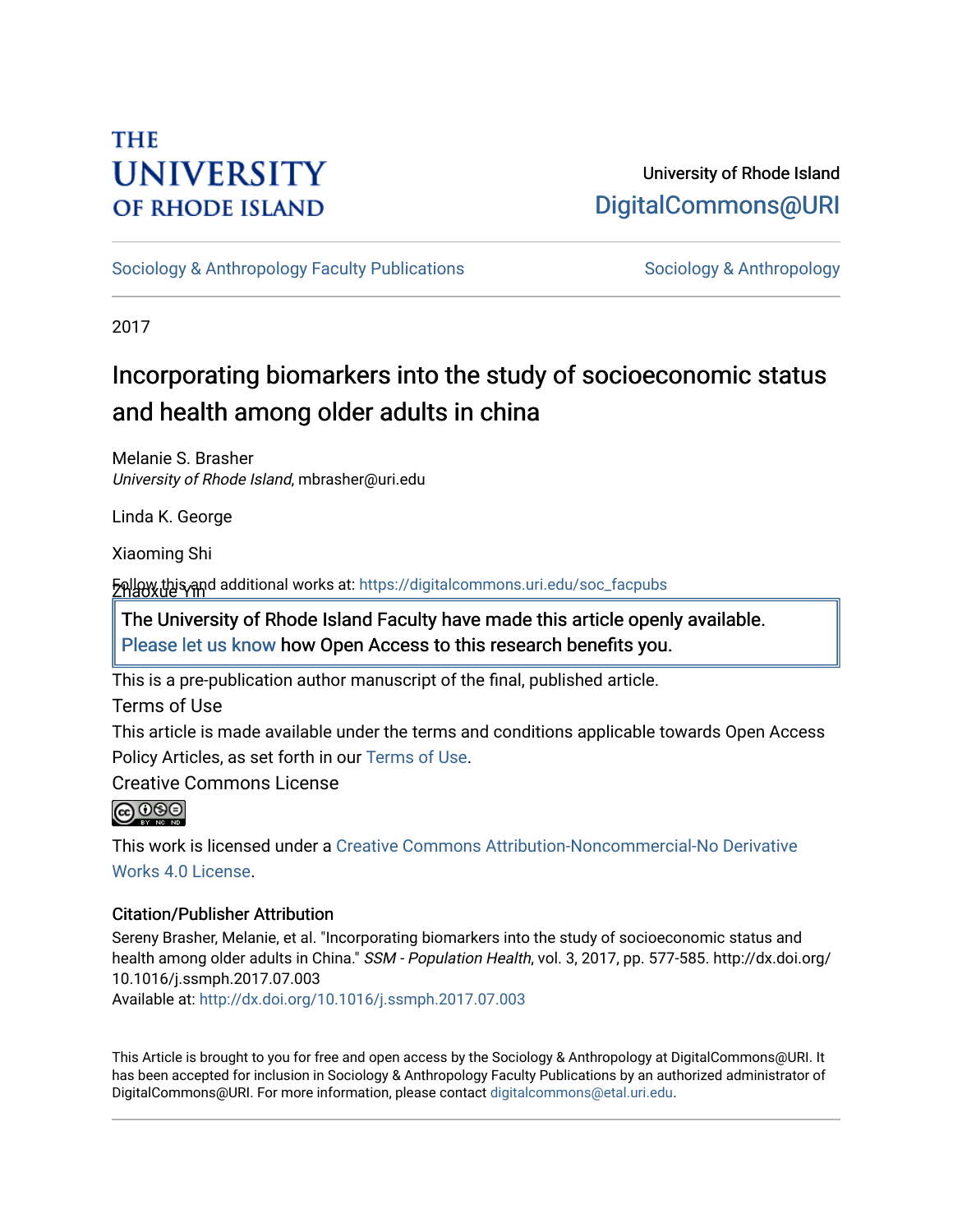# Author's Accepted Manuscript

Incorporating biomarkers into the study of socioeconomic status and health among older adults in china

Melanie Sereny Brasher, Linda K. George, Xiaoming Shi, Zhaoxue Yin, Zeng Yi



PII: S2352-8273(16)30112-4 DOI: <http://dx.doi.org/10.1016/j.ssmph.2017.07.003> Reference: SSMPH180

To appear in: *SSM - Population Health*

Received date: 28 October 2016 Revised date: 7 July 2017 Accepted date: 12 July 2017

Cite this article as: Melanie Sereny Brasher, Linda K. George, Xiaoming Shi, Zhaoxue Yin and Zeng Yi, Incorporating biomarkers into the study of socioeconomic status and health among older adults in china, *SSM - Population Health,* <http://dx.doi.org/10.1016/j.ssmph.2017.07.003>

This is a PDF file of an unedited manuscript that has been accepted for publication. As a service to our customers we are providing this early version of the manuscript. The manuscript will undergo copyediting, typesetting, and review of the resulting galley proof before it is published in its final citable form. Please note that during the production process errors may be discovered which could affect the content, and all legal disclaimers that apply to the journal pertain.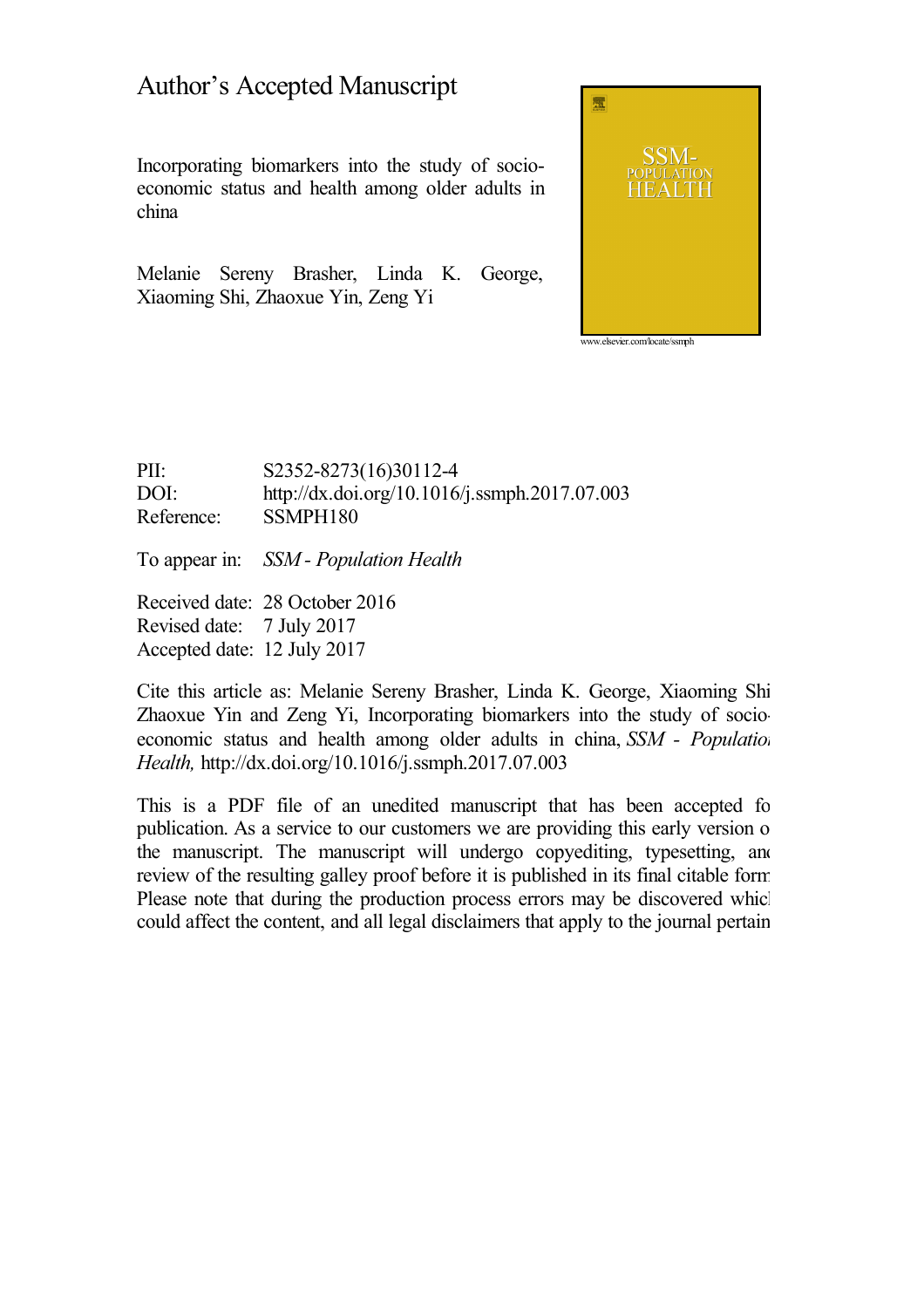## Incorporating biomarkers into the study of socio-economic status and health among older adults in China

Melanie Sereny Brasher <sup>1\*,.</sup> Linda K. George <sup>2,</sup> Xiaoming Shi <sup>3,</sup> Zhaoxue Yin <sup>4</sup>, Zeng, Yi <sup>2, 5</sup>

<sup>1</sup> University of Rhode Island, Department of Sociology and Anthropology/Department of Human Development and Family Studies, 10 Chaffee Rd, Kingston, RI, USA. mbrasher@uri.edu

 $2$  Duke University, Department of Sociology, 417 Chapel Dr. Durham, NC 27708; Center for the Study of Aging and Human Development and the Geriatric Division of School of Medicine, Duke University, Durham, North Carolina.

<sup>3</sup> Institute of Environmental Health and Related Product Safety, Chinese Center for Disease Control and Prevention, Beijing, China.

<sup>4</sup> Division of Non-communicable Diseases Control and Community Health, Chinese Center for Disease Control and Prevention, Beijing, China

<sup>5</sup> Center for Healthy Aging and Development Studies, National School of Development, Raissun Institute for Advanced Studies, Peking University, Beijing, China.

\* Corresponding author

## **Introduction**

Social and medical scientists have long been interested in examining the relationship between socioeconomic status (SES) and health. Individuals with lower SES experience higher mortality risks, disease, and deleterious health conditions. This "social gradient" in health has been observed across multiple time periods and age groups, using a wide range of SES indicators, health measures, and methodologies (Adler & Stewart 2010; Elo 2009; Goldman 2001). While we have considerable evidence on the SES-health relationship using self-reports of health in Western, industrialized countries, less is known about the SES-health relationship using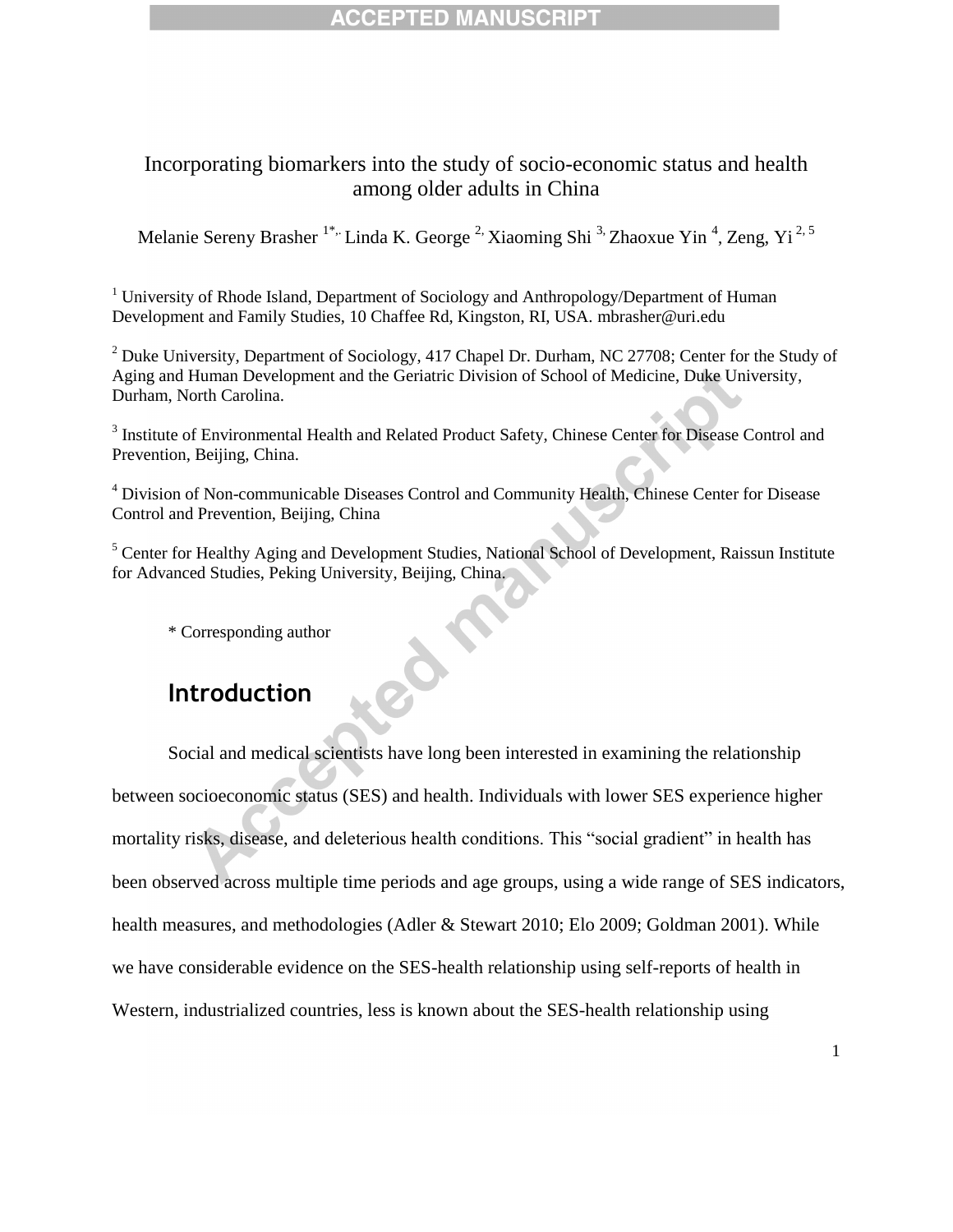biological indicators ("biomarkers") in less developed countries, such as China. In addition, limited research has investigated how age interacts with the social gradient in health, it is not yet clear whether SES disparities grow wider or narrower in later life.

Our study examines SES and health among older adults living in rural regions of China. The People's Republic of China (PRC) is an important context to study because of dramatic demographic, economic, social, and health changes in recent decades. Comprising approximately twenty percent of the world's population, the country is experiencing rapid population aging. As China has gained greater control over infectious disease and undernutrition, chronic diseases are now the major causes of mortality. China has also undergone geographically uneven socioeconomic development. While the quick pace of economic growth in the 1990s and 2000s has resulted in an overall increase in the standard of living -- "a rising tide lifts all boats" (Treiman 2012), there are growing disparities between rural and urban areas and between interior and coastal provinces. Particularly in rural areas, many Chinese elderly lack access to health care, which may mean that self-reports of health are inaccurate.

Incorporating biomarkers into research on the social gradient in health in lower and middle-income countries is important because rapid population aging will lead to an increase in the health-related needs of older adults with limited economic resources. Biomarkers can give us objective assessments of underlying risk factors for disease. This is of particular importance in rural populations with limited access to health care, where under-diagnosis of chronic disease is common.

2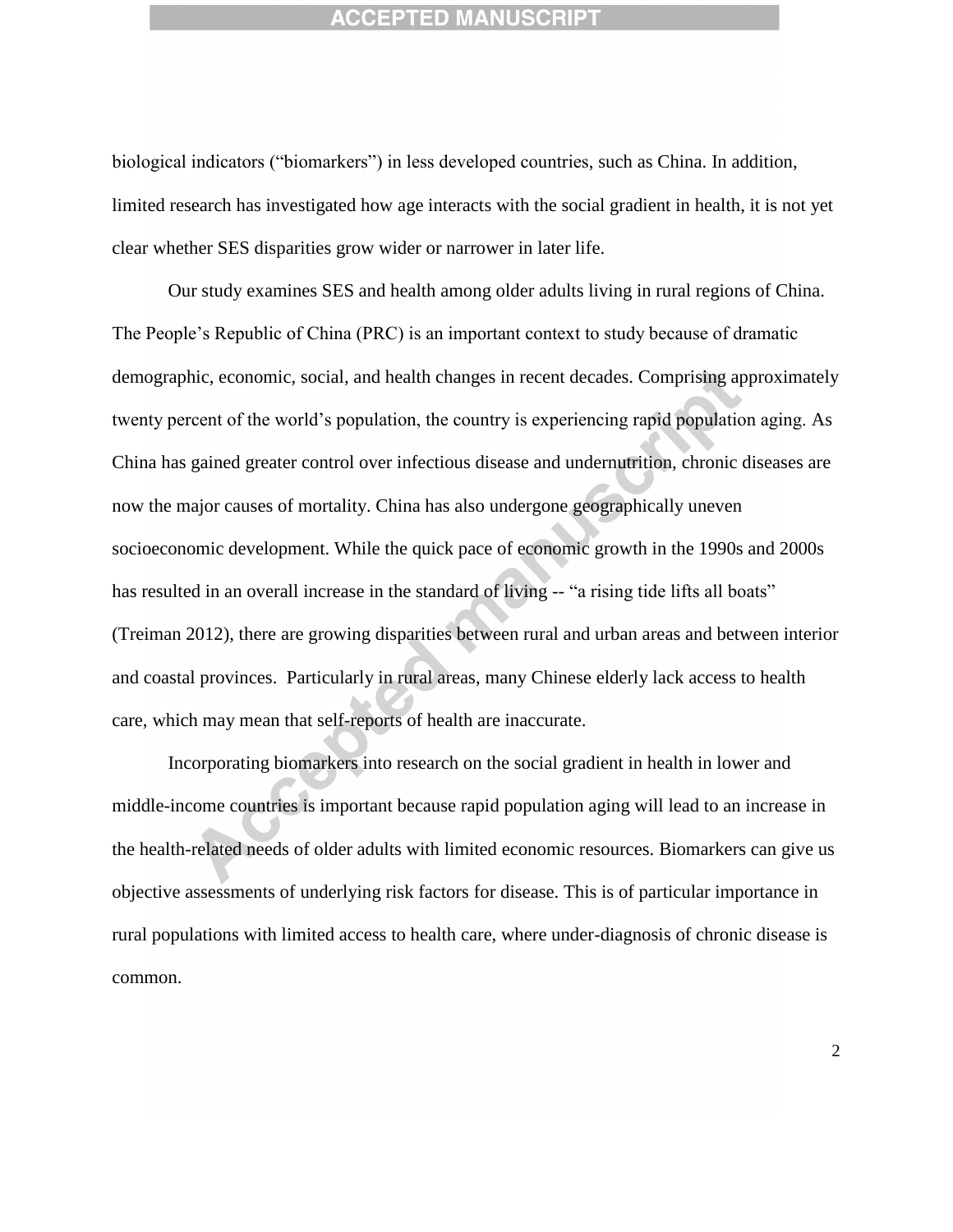This study contributes to our understanding of the relationship between socioeconomic status and health in the developing world, by studying biological health indicators for older adults residing in rural China. Our study makes several contributions. First, it compares SES differences in health across individual biomarkers and composite measures, as well as more traditional self-reports of health. Most datasets contain fewer biomarkers than are available in this study. We also examine how the SES-health relationship interacts with age, an under-studied topic. In addition, our focus on rural China and examining risk factors for obesity and cardiovascular disease will contribute to our understanding of where China is in its epidemiological transition.

The purpose of this study is to examine the relationship between SES and health among older adults in rural longevity areas of China. We use data from the Chinese Longitudinal Healthy Longevity Survey (CLHLS) longevity areas, with respondents ages 60 to 100+. In examining both biomarkers and self-reports of health we pose the following questions: Is higher SES associated with better health (positive relationship) among rural Chinese elderly? Does the SES-health relationship vary by type of health measure? Which SES measure (education or occupation) is more predictive? How does the SES-health relationship differ between the youngold (ages  $60-79$ ) and oldest-old  $(80+)$ ?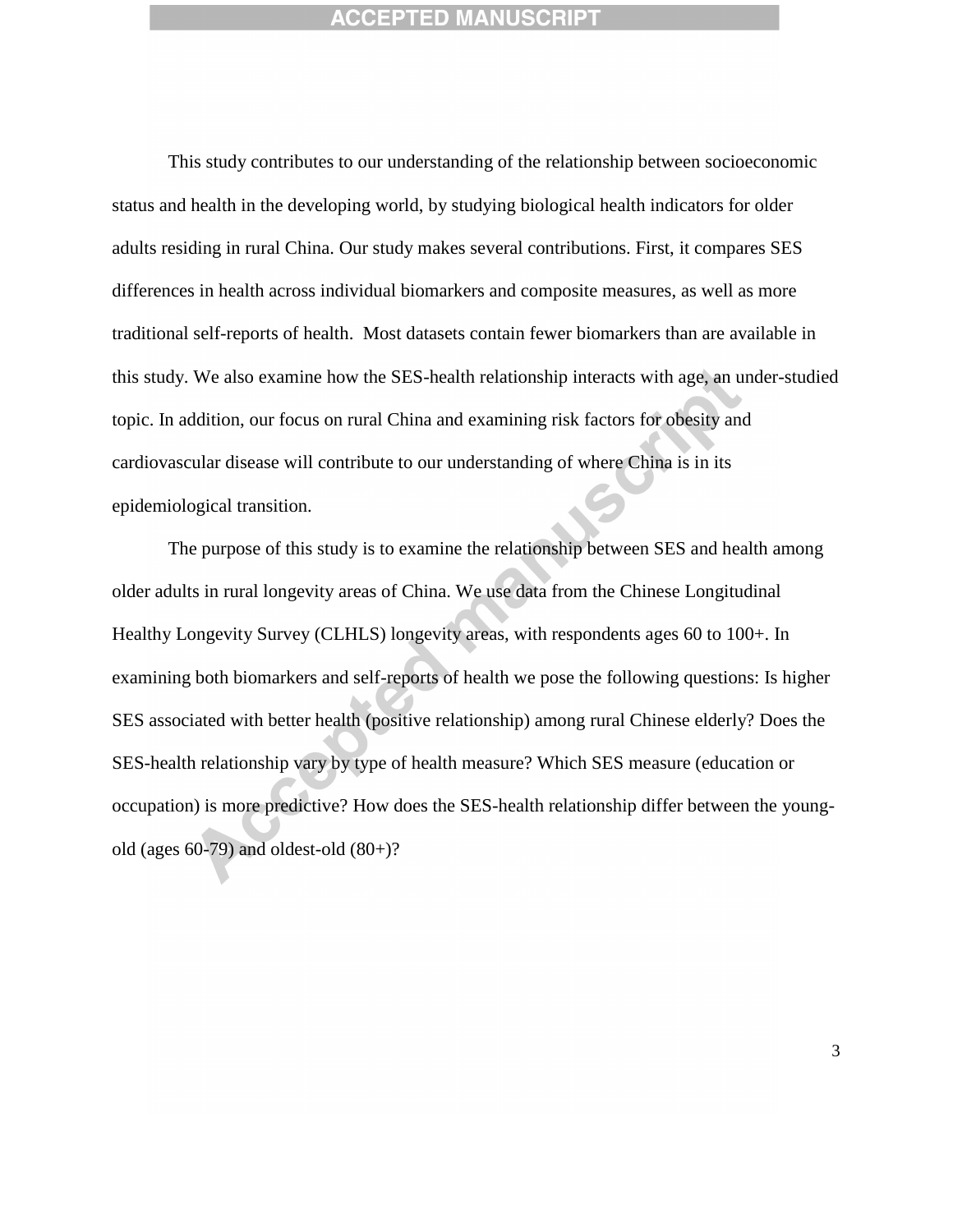#### *1. Background*

#### **2.1 Social Gradient**

Socioeconomic status is a fundamental cause of disease (Link & Phelan, 1995). SES determines access to important resources and influences multiple health outcomes through various mechanisms. Socioeconomic status and health are linked through both material and nonmaterial mechanisms. For the former, greater economic resources allow access to better nutrition, housing, and healthcare and result in less exposure to environmental hazards. Non-material pathways include social-psychological resources such as better health behaviors (Lantz et al. 1998; Ross and Wu 1995), lower exposure to stress (Lantz et al. 2005), greater personal control (Taylor & Seeman 1999), and increased health knowledge (Goldman & Smith 2002). In addition, associations with health remain important even when interceding mechanisms change (Link & Phelan 1995).

An abundant body of literature documents a gradient between socioeconomic status (SES) and health (Adler et al. 1994; House, Kessler, & Herzog 1990; Marmot et al. 1991; Mirowsky & Ross 2001; Wilkinson & Pickett 2006). Most of this research has been conducted in Western, developed countries and corroborates a positive association – higher SES is correlated with better health. There is still debate, however, regarding the consistency and direction of the gradient in developing countries (Bahonar et al 2011; Rosero-Bixby & Dow, 2009; Mceniry, 2013; Monteiro et al., 2004; Smith & Goldman 2007; Zimmer, Chayovan, Lin, & Natividad, 2004).

4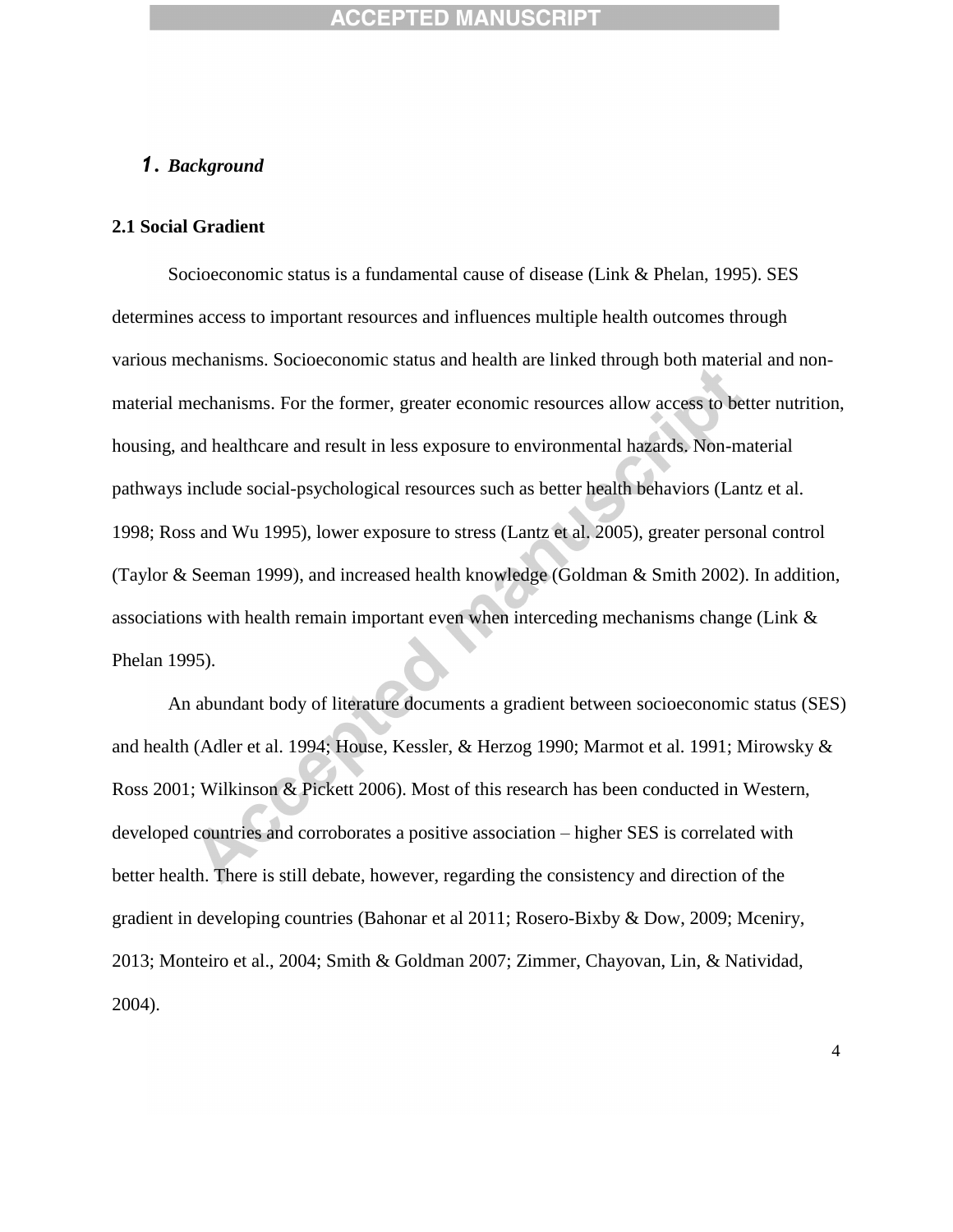There are several possible explanations for why the social gradient may be weaker or even reversed in less developed countries. One, development takes place unequally across regions of a country, and so does progress in the epidemiologic health transition from infectious disease to chronic disease. In addition, different population groups vary in exposure to healthenhancing (good diet, exercise, etc.) or health-damaging (smoking, drinking, etc.) factors. When looking at average relationships, SES-related health inequalities may not be visible in a society where one group has a positive relationship and another has a negative relationship

While the social gradient for mortality, general health, and disability is well documented, the connection between SES and biomarker measures is less clear-cut. This is partly because only recently have biomarker measures been added to population surveys. In a review of the literature on studies from more developed countries, Kavanagh and colleagues (2010) found evidence that low SES was associated with a poorer biomarker profile. It may be that lower SES individuals exhibit worse biomarker profiles because of greater "wear and tear" on the body's regulatory systems (Seeman, Epel, Gruenewalk, Marlamangla, & McEwen, 2010). For more information on commonly studied biomarkers and the physiological processes and health consequences refer to Turra et al (2005) and Seeman et al (2010). Importantly, however, previous research demonstrates that the associations vary by specific biomarker and measures of SES. For example, research from some European populations found that the social gradient for hypertension was relatively small compared to other biomarkers (Bobak et al 1999; Hotchkiss et al, 2012).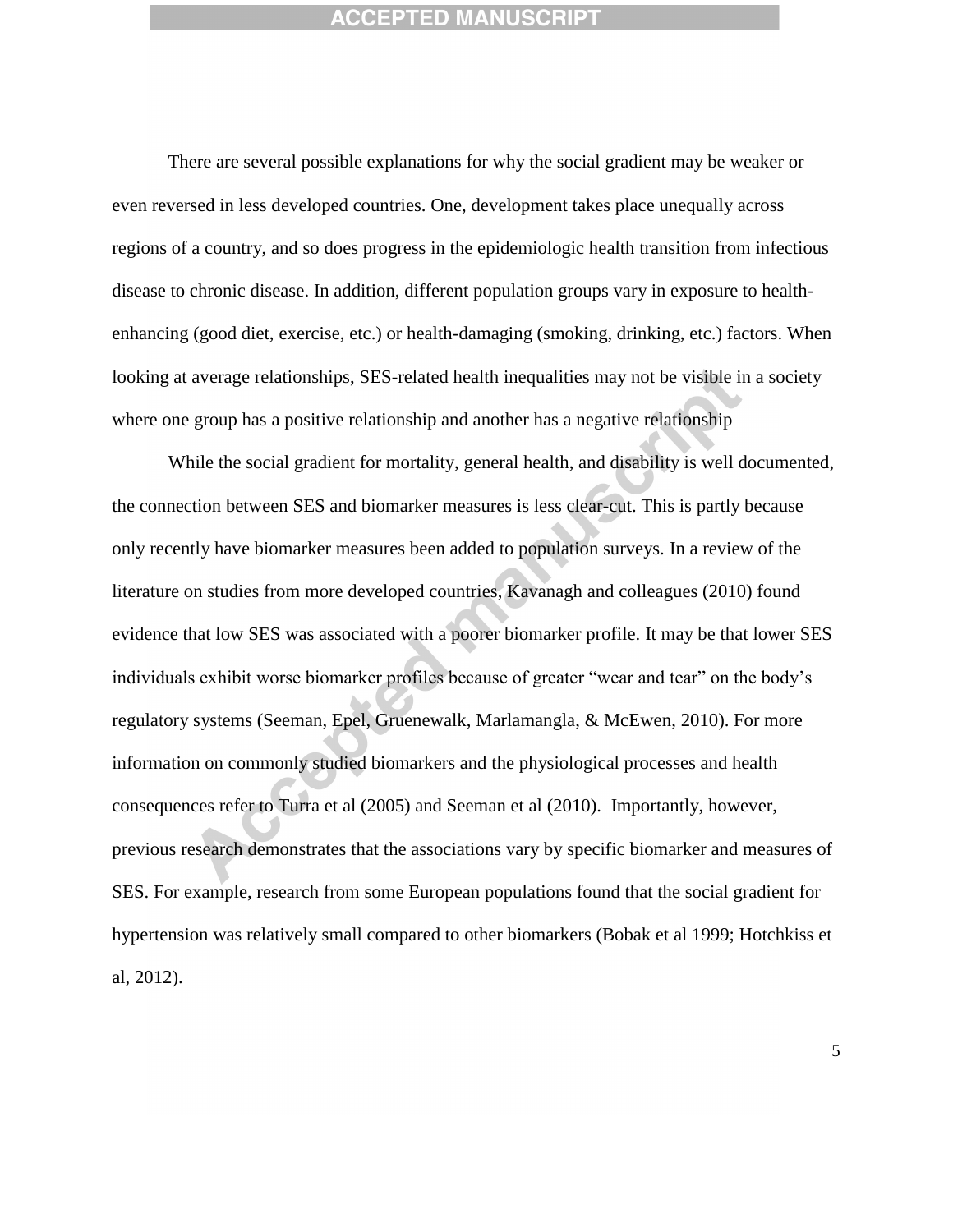It is also important to study biomarkers in developing country settings to get a sense of where a country is in its epidemiological transition (Monteiro et al 2004). For example, are high SES or low SES people more likely to have unhealthy lifestyles, be obese, or exhibit risk factors for cardiovascular disease? Monteiro and colleagues (2004) found that a positive relationship between SES and health – such as lower SES people being more likely to exhibit obesity – was occurring earlier in economic development for many less developed countries. This seemed to be particularly common among women. For additional biomarker measures beyond obesity, Rosero-Bixby and Dow (2009) found an erratic and weaker relationship between SES and health than that found in wealthier countries. Biomarkers are important to measure because when health services are not available to lower-income individuals, only high SES individuals will have access to medication facilities and be more self-aware of health conditions (Zimmer & Kwong, 2004).

How the social gradient in health changes in older adulthood in an under-studied topic. Previous research often distinguishes between the age-as-leveler hypothesis (House, Lantz, and Herd, 2005; House et al. 1994) and cumulative dis/advantage theory (O'Rand, 2003). The former theory posits that health inequalities increase over the adult years, but then decrease in older adulthood. Convergence of the social gradient could be due to selective mortality – mortality eliminates frail low-income individuals (Crimmins, 2005). Alternatively, old-age social welfare programs may bridge the gap in resources and access to care. Cumulative dis/advantage theory provides support for a widening of disparities. Specifically, earlier and on-going disadvantages in SES accrue over time, leading to high levels of late-life inequality. For higher-SES individuals,

6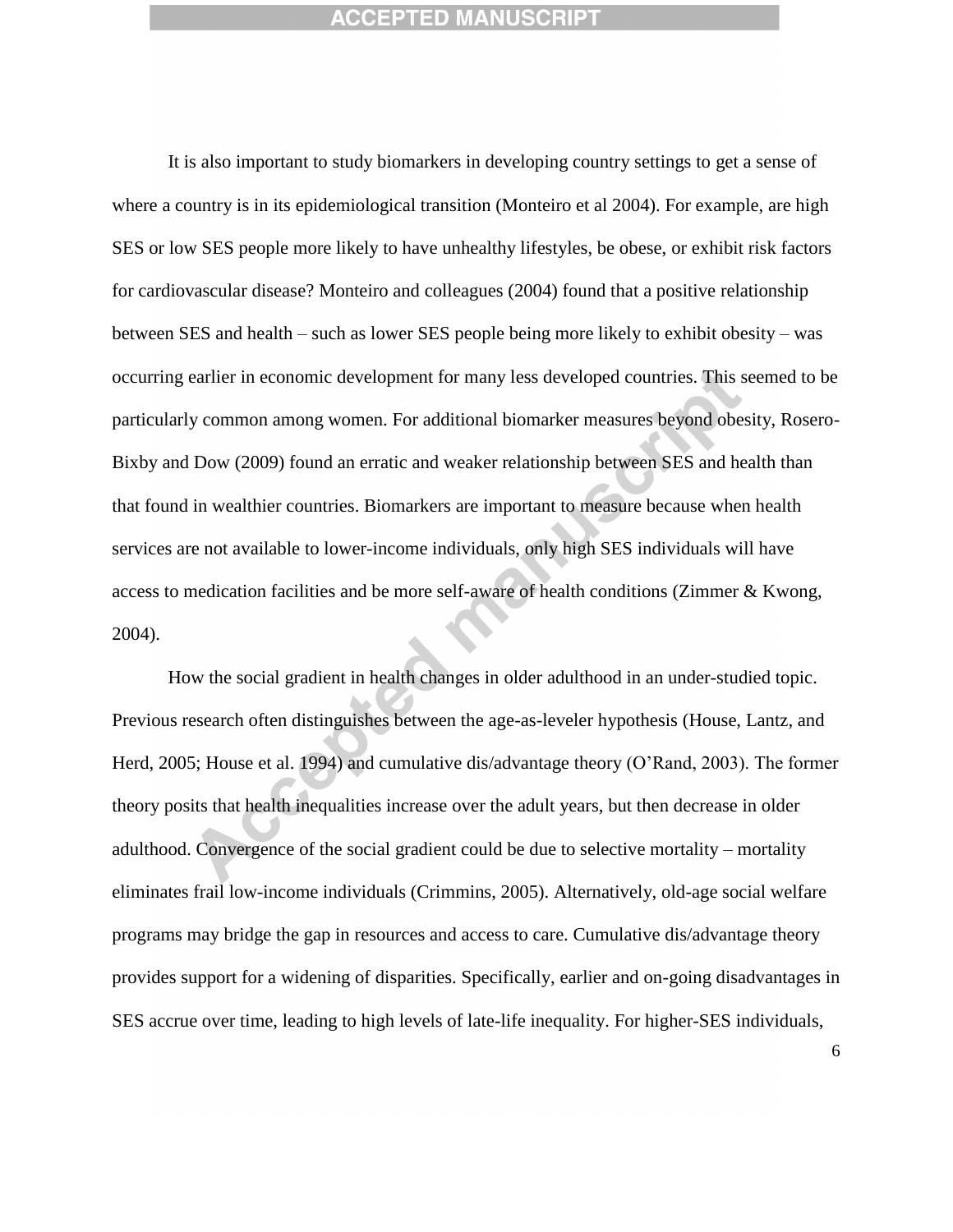the protective effects accumulate with age, giving further advantage to high status individuals as the life course progresses (Kim & Durden, 2007; O'Rand, 2003; Ross & Wu 1996).

A few studies of older Americans have found support for the age-as-leveler hypothesis (Herd 2006; Minkler, Fuller-Thomson & Guralnik, 2006). A recent study which examined joint trajectories of physical, emotional, and cognitive functioning also found that the education-health gradient converged in later old age (Xu et al 2014). They also found that while education mattered for onset of health problems, income mattered more for progression of health problems. Distinguishing between different health and SES measures, Kim and Dureden (2007), by contrast, found that the gaps between education/income and physical impairment, and between education and depression diverged over time (cumulative disadvantage). For income and depression however, they found support for the age-as-leveler hypothesis.

#### **2.2 Chinese Context**

China is an important and unique context for examining the social gradient among older adults. The country is undergoing rapid population aging, and has the greatest number of oldestold adults in the world according to United Nations data. Along with rapid demographic, economic, and social change in past decades, China is undergoing an epidemiological transition moving from the primacy of acute infectious and deficiency diseases to the increasing dominance of non-communicable and chronic conditions that are generally associated with older populations.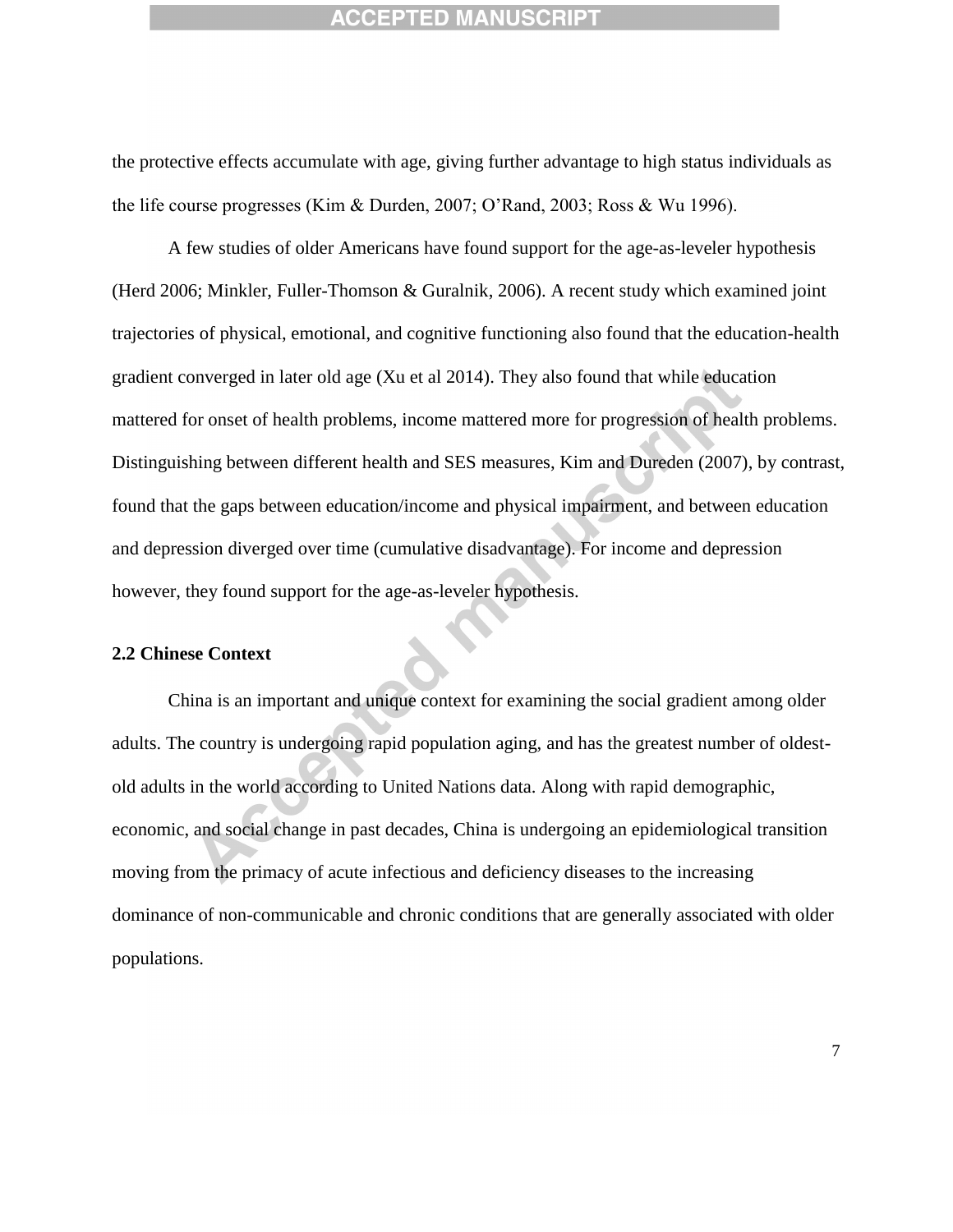SES differentials in health are also impacted by healthcare systems. After economic reforms began in China (in the late 1970s), the country shifted from public provision of healthcare toward a market system of health care financing and delivery, although many hospitals continue to be run by the state. The majority of rural citizens do not have health insurance and the market cost for health care can be prohibitively expensive (Hu et al., 2008; Zhao, 2006). New efforts to improve rural health care resulted in the launch of the New Cooperative Medical System (NCMS) in 2003, but reimbursement rates are low and catastrophic illness can still cause Chinese families to plunge into poverty (You & Kobayashi, 2009). In a country with few social safety nets, economic resources are important for health.

Previous research from China on the social gradient in health has mixed results – positive, negative, and no association. Several studies have found negative associations between SES and health, i.e. higher SES and worse health. This has included poor health behaviors (Du et al., 2004), obesity (Strauss et al., 2010), hypertension (Lei et al., 2014), and cardiovascular disease (Zimmer & Kwong, 2004). These negative associations could be due to increased health risks from poor health behaviors associated with higher SES individuals, such as smoking, alcohol consumption, and rich diet. By contrast, Gu and Zeng's study using the CLHLS data (2004), found no association between education and disability levels. A good deal of studies have confirmed SES differences in health, particularly for mortality – higher SES, lower probability of death (Liang, Liu & Gu, 2001; Zhu & Xie, 2007). Other research has also found a positive association for cognitive impairment (Zhang, Gu & Hayward, 2010), self-rated health (Lei et al., 2014; Li & Xu, 2008; Liu et al., 2007; Wu et al., 2004), and functional limitations (Beydoun &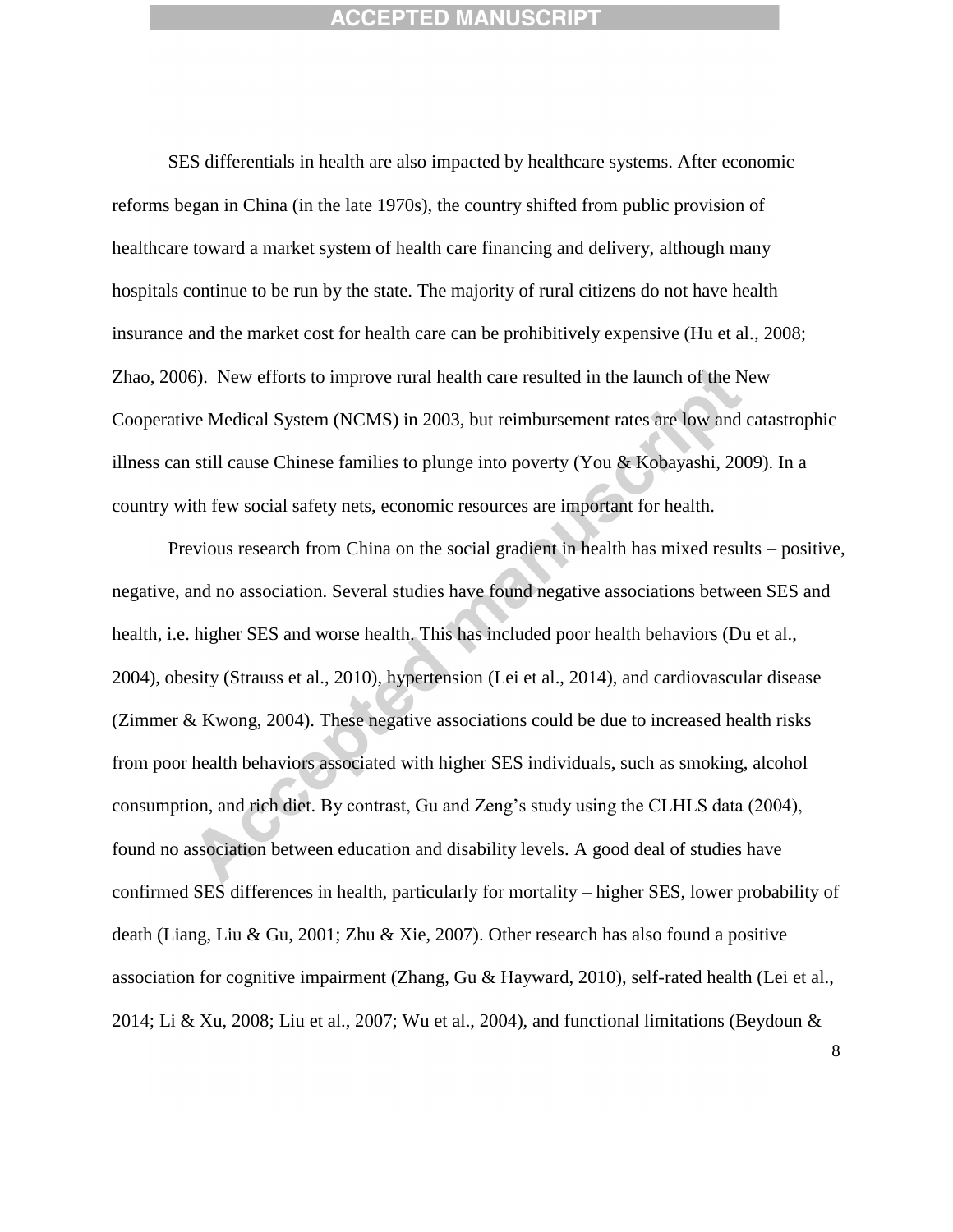Popkin, 2005) among older adults. Socio-economic status was also associated with greater access to care. Rural older people were less likely to visit doctors and clinics than urban residents (He, 2007).

As our present study focuses on rural China, we are particularly interested in previous China studies of rural populations. Prior research that examined the interaction between SES and residence (rural vs. urban) found that education had a stronger impact on rural residents in terms of self-rated health (Lei et al 2014) and functional limitations (Zimmer et al 2010). By contrast, education's effect was stronger in urban areas in reducing ADL/IADL disability, hypertension (Lei et al 2014), and mortality among the oldest-old (Zhu & Xie, 2007). Other research which examined rural/urban hukou as a predictor of health found that among the oldest-old, urban respondents were more likely than rural respondents to have an ADL disability, but no differences for self-rated health (Zeng et al 2007). Similarly, Wen and Gu's (2011) examination of community SES found living in a more developed community was associated with ADL disability. Previous research on residence and mortality found mixed results – lower mortality for urban residents (Luo, Zhang, & Gu 2015) and no difference (Luo & Xie, 2014).

Many studies have utilized the CLHLS data to study the oldest-old, but very few studies look at age group sub-samples or age-by-SES interactions in China. One exception is a recent study which focused on mechanisms that underlie the connection between education and mortality. Luo, Zhang, and Gu (2015) found that the effect of education on mortality was weaker among the oldest-old than young-old. This provided evidence for the age-as-leveler (convergence) hypothesis. Another study which studied both biomarkers and self-reports of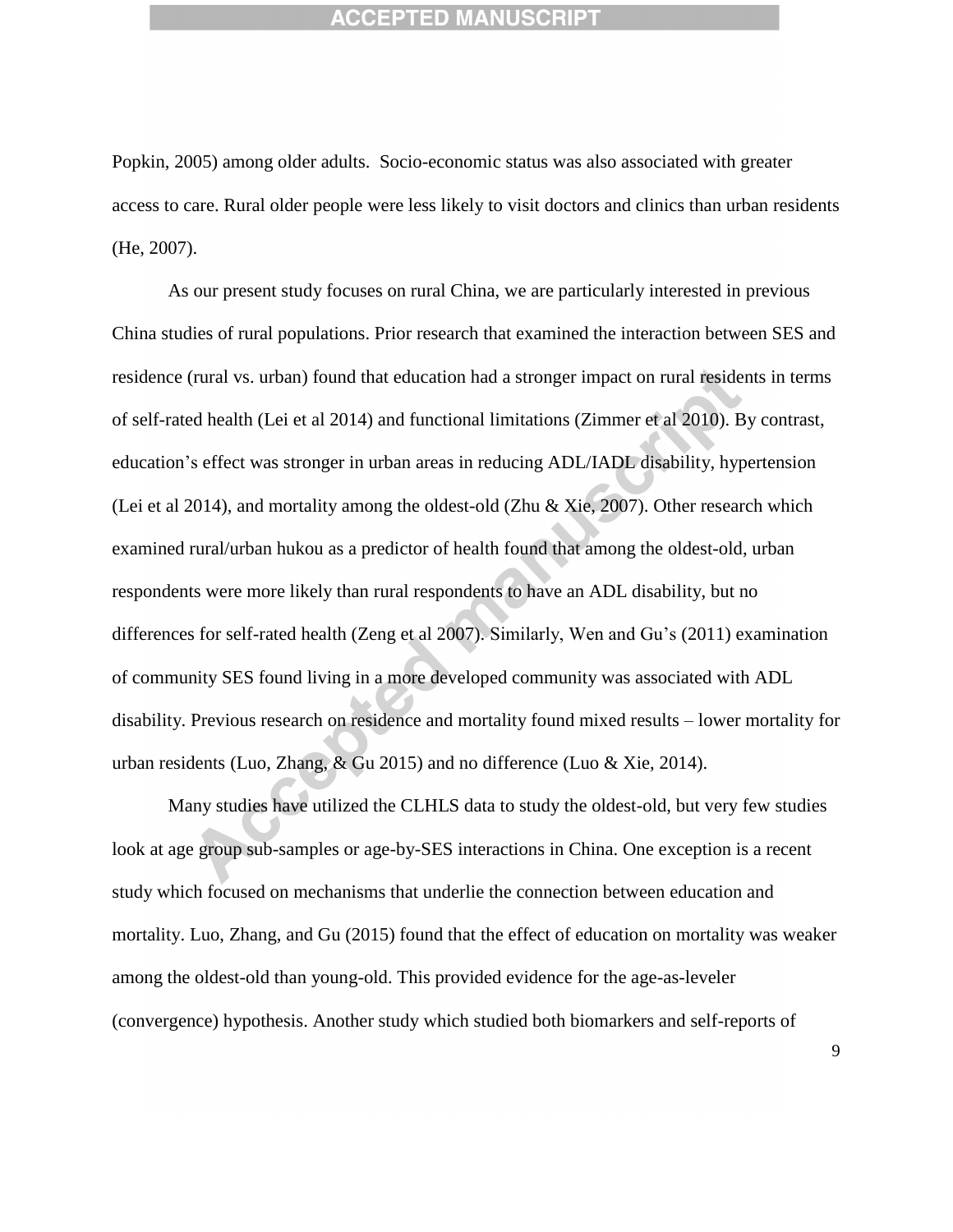health did not look at age interactions but did compare older elderly (75+) to younger respondents. Net of controls (including SES), Strauss and colleagues (2010) found that older people had higher BMI and greater risk of hypertension.

Education, occupation, income, and wealth are frequently used measures of SES in studies of the social gradient in more developed countries. In studies of older Chinese, however, it is not yet clear which metrics are the most appropriate. Recent research on the social gradient in health among older adults in China has used the following measures of SES: education (Luo, Zhang, & Gu, 2015; Luo & Xie, 2014; Wen & Gu, 2011; Xu & Xie, 2016), occupation (Lao et al. 2015; Luo, Zhang, & Gu, 2015; Wen & Gu, 2011), economic independence (Luo, Zhang, & Gu, 2015; Luo & Xie, 2014; Wen & Gu, 2011), wealth, party membership (Xu & Xie, 2016), good economic status, and access to healthcare (Wen & Gu, 2011). Three recent studies also examine household income, but their samples also include middle-aged respondents (Chen, Yang, & Liu, 2010; Luo & Xie, 2014; Xu & Xie, 2016).

Studies have also highlighted that various SES measures may be differentially associated with health outcomes. For example, Lei et al. (2014) found that those with more education were less likely to be disabled, but those with higher per capita expenditures were more likely to be disabled. In addition, work by Wen and Gu (2011) found that childhood SES exerts long-term effects on functional limitations, cognitive impairment, self-rated health, and mortality in addition to adult and community SES and psychosocial factors.

10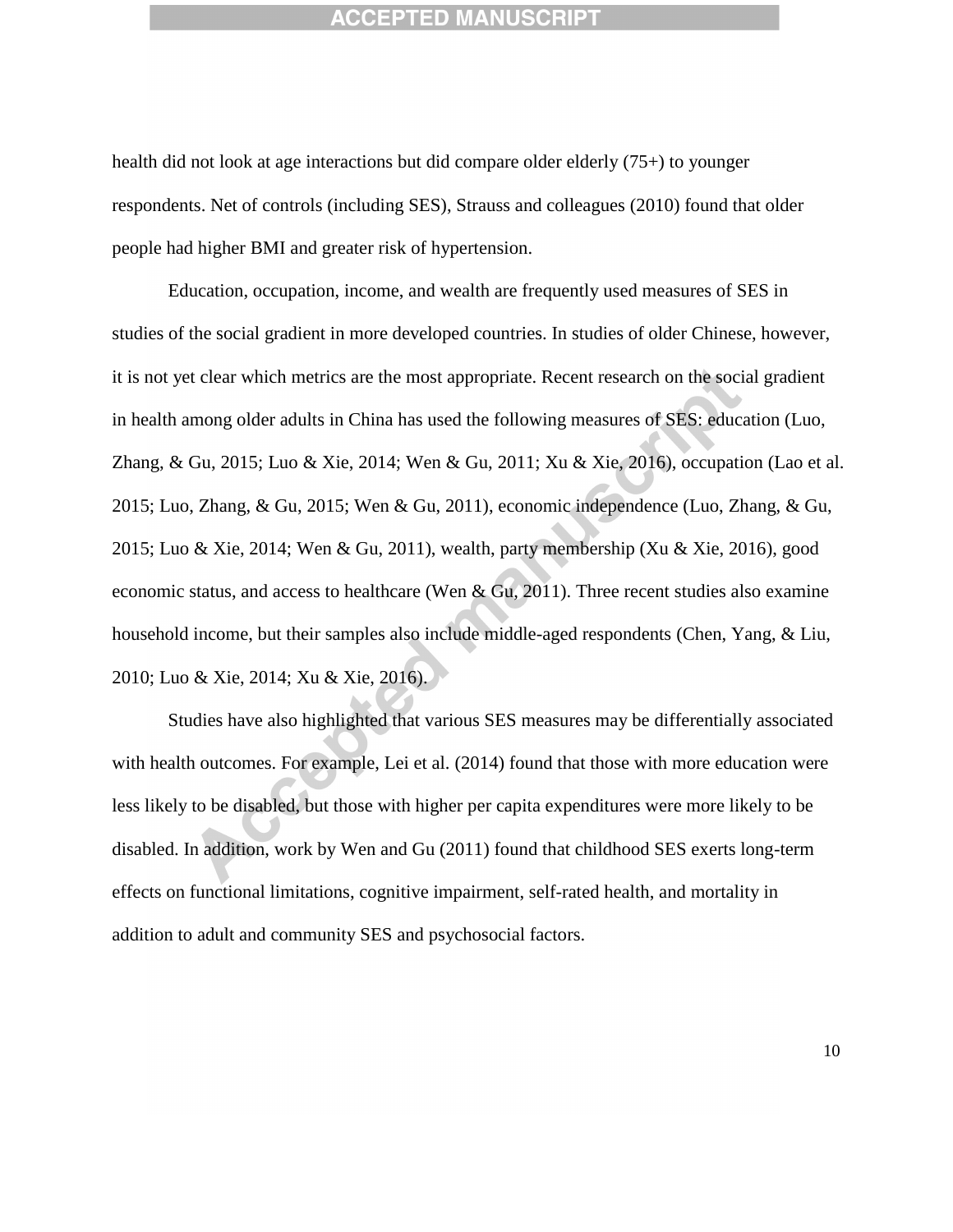#### *3. Data and Methods*

#### **3.1 Data**

This study uses data from respondents who resided in longevity areas in China interviewed in 2008-09 and 2012 during the fifth and sixth waves of the CLHLS. The survey began in 1998 and follow-up surveys with replacement for deceased elderly have been carried out every two or three years. The survey attempted to interview all centenarians, as well as one nearby nonagenarian, octogenarian, and younger elderly (60-79) of pre-designated age and sex. Respondents provided extensive data on demographic characteristics, family and household characteristics, socioeconomic status, social support, self-rated health, and activities of daily living. More detail on the study design can be found elsewhere (Zeng et al., 2002). In order to learn more about the health status of respondents, additional older adults residing in "longevity areas" in China were surveyed in 2009 and 2012 and blood and urine samples were collected and analyzed.

"Longevity areas" are counties and city districts that have been designated as such by the Chinese Association of Gerontology in accordance with 15 criteria. Three of the most important indicators of the longevity designation are: more than 7 centenarians per 100,000 population, those aged 80 and older make up at least 1.4% of the population, and the average life expectancy in the area is at least 3 years higher than the national average. The 2009 survey was conducted in seven longevity areas in China: Xiayi County in Henan Province, Zhongxiang City in Hubei Province, Mayang County in Hunan Province, Yongfu County in Guangxi Province, Laizhou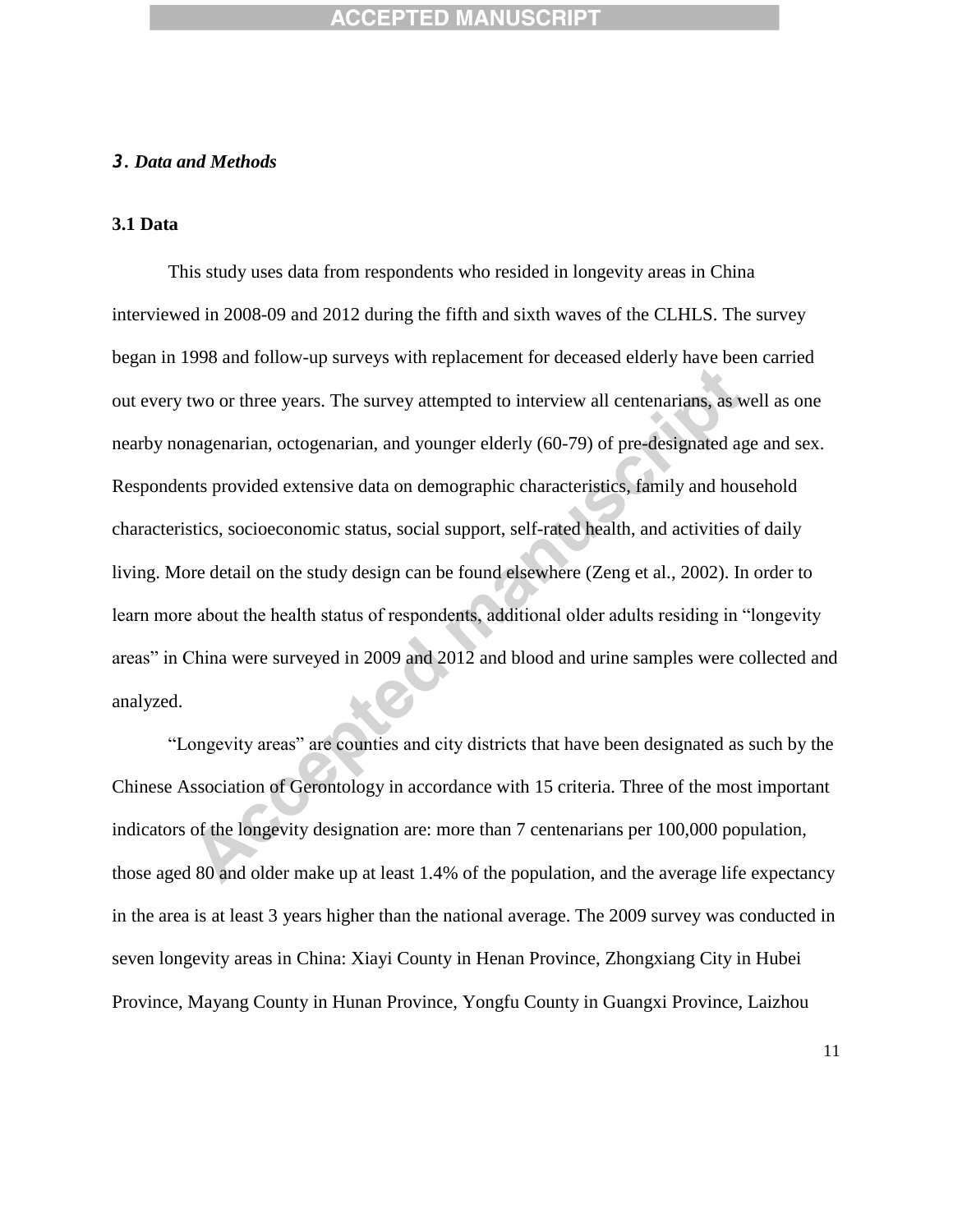City in Shandong province, and Chengmai County in Hainan Province, and Sanshui District (Foshan City) in Guangdong Province. These areas are geographically diverse, including locales from northern, central, and southern regions of China. In 2012, researchers returned to these areas, and re-interviewed respondents, as well as added more participants from the seven areas and added 1 additional area – Rudong county in Jiangsu province. For our present study, we focused on rural areas and excluded respondents from Sanshui district, Foshan city.

Data were collected through face-to-face survey interviews, in-home physical examinations, and collection of biological specimens by medical personnel. A physical examination measured blood pressure, height, waist circumference, and vision. Willing participants provided 5 milliliters of venous blood and 15 milliliters of urine after an overnight fast of at least 12 hours. Plasma lipids/lipoproteins (TC, TG, HDL, LDL), high sensitivity Creactive protein (hs-CRP), and fasting plasma glucose (FPG) were measured by an Automatic Biochemistry Analyzer (Hitachi 7180, Japan) using commercially available diagnostic kits (Roche Diagnostic, Mannheim, Germany). All laboratory analyses were conducted by the central clinical lab at Capital Medical University in Beijing.

This paper uses survey and biomarker data from the fifth (2008-09) and sixth (2012) waves of the CLHLS. We did this in order to make use of two waves of data and increase statistical power. Although we analyzed 2 waves of data, we only analyzed one data point per respondent. We used the 2009 measure for respondents that were in both waves, and 2012 data for newly added respondents.

12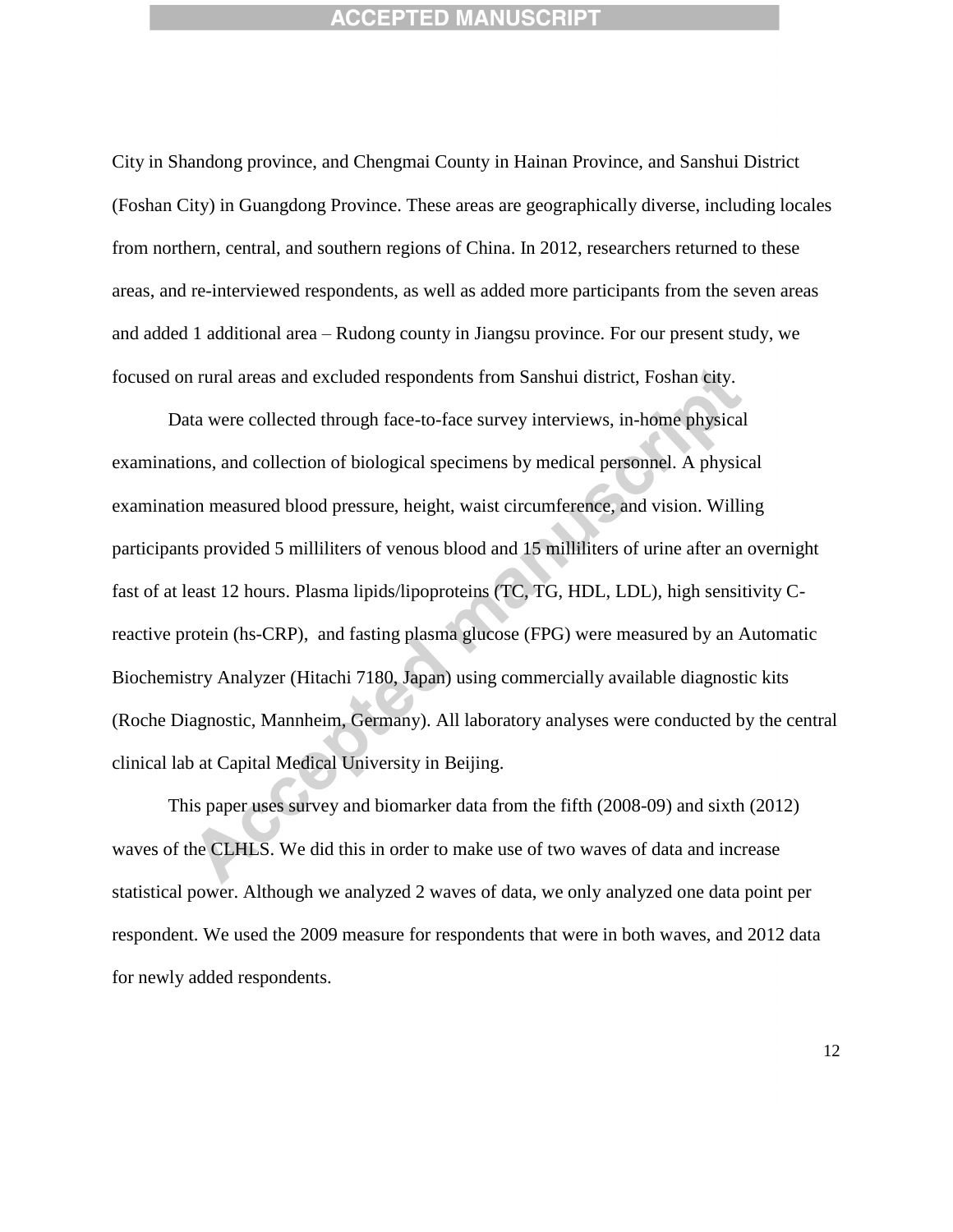There were 2,181 elderly subjects from the 2008-2009 CLHLS who resided in 8 longevity areas. In addition, 1,340 elderly respondents were newly recruited in 2012. Of that total sample size of 3,521, we limited analysis to respondents who are over age 60, provided blood samples, lived in rural areas, and answered questions pertaining to key covariates. Our final analytical sample is 2,121. 750 are young-old and 1,371 are oldest-old. In comparing the full sample to the analytical sample, we found similar scores for gender, marital status, health insurance, and education. A lower proportion of the analytical sample worked in non-agricultural occupations, this is partly due to excluding urban hukou holders.

NE

#### **3.2 Measures**

l

*3.2.1 Health*. Health indicators include individual biomarkers of cardiovascular disease/ metabolic function, composite measures, and self-reports of health. The individual biomarker variables included in this paper are blood pressure, total cholesterol, HDL cholesterol, cholesterol ratio (HDL to total cholesterol), triglycerides, fasting glucose, C-reactive protein, waist circumference, and body mass index<sup>1</sup> (BMI). The two composite indicators are metabolic syndrome and cumulative risk factors. Metabolic syndrome is defined as having high abdominal girth and at least two of the following risk factors: diabetes, high triglycerides, low HDL cholesterol, and hypertension (International Diabetes Foundation; Rosero-Bixby & Dow, 2009). The cumulative risk factor is a tally of cardiovascular disease risk factors including high waist

 $1$  The BMI cut-off values are those suggested by a WHO expert who compared how BMI values differ between Asian and European populations (Nishida et al 2004).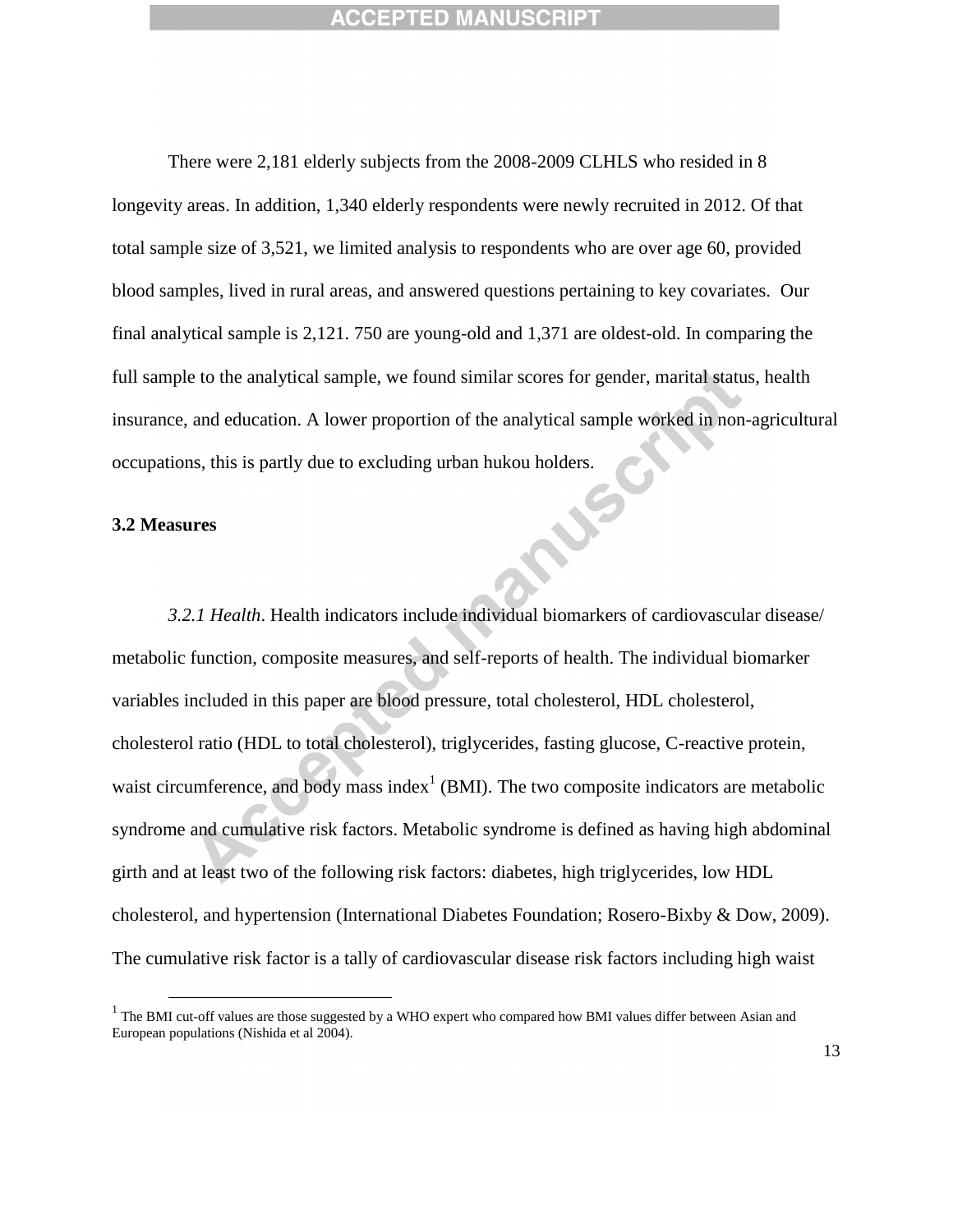circumference, diabetes, hypertension, high triglycerides, and high cholesterol ratio. Cumulative risk may be a better indicator than clinical outcomes, because it focuses on multiple pathways that may lead to cardiovascular disease (Goodman et al., 2005). The composite measures include both biomarkers and diagnosed chronic diseases.

In regression analysis, the individual biomarker variables are treated as binary variables where 1 is above the clinical cut-point and 0 is below. Table 1 provides the cut-off points for each individual biomarker<sup>2</sup>. Most of the measures in this analysis have well-established cut-off points (Goldman et al. 2011). Metabolic syndrome is also a binary variable, where 1 is presence of metabolic syndrome and 0 is absence. Cumulative risk is both a binary and a count variable. It comprises three binary variables – 1 or more, 2 or more, and 3 or more risk factors.

General health outcomes assessed from survey data include self-rated health (SRH), activities of daily living limitations (ADL), instrumental activities of daily living (IADL), and functional limitations. Self-rated health was assessed by asking respondents, "In general, would you say your health is: (1) very good, (2) good, (3) fair, (4) bad, or (5) very bad?" The variable was reverse coded, where a 5 reflects very good and 1 very bad health. SRH was dichotomized into very good/good health (code = 1) versus fair/bad/very bad health (code = 0) and treated as a binary outcome. ADL disability is a binary variable where if a respondent needed assistance in any of the six ADL items (bathing, dressing, indoor transferring, toileting, incontinence, and eating), he or she is considered to be disabled (code  $= 1$ ). IADL limitations are assessed as self-

l

 $^2$  Diabetes (Ezeamama et al 2006; Lv et al 2015); CRP (Pearson et al, 2003).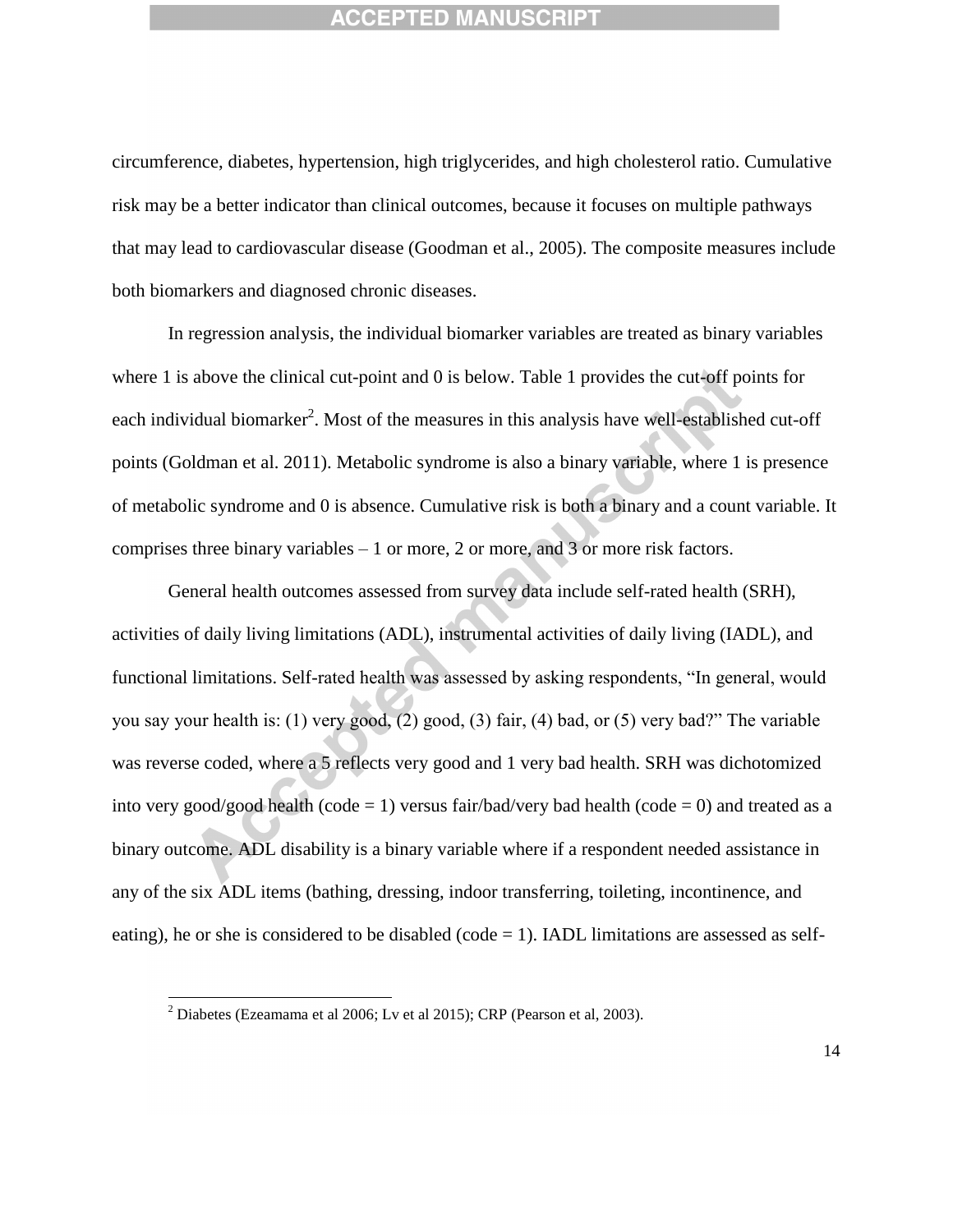reported difficulty with performing any of the following activities independently: visiting neighbors, shopping, cooking, washing clothes, and taking public transportation. IADL is assessed as a binary variable where 1 is "disabled" and 0 is "active." Similarly, functional limitations were assessed by whether the respondent can independently: walk for 1 km, lift a weight of 5kg, and continuously crouch and stand up 3 times. Functional limitation is treated as a dichotomous indicator, with 1 indicating difficulty with any of the three items and 0 indicating no difficulty.

*3.2.2 Socioeconomic Status.* Education, occupation, income, and wealth are frequently used measures of SES in studies of the social gradient in more developed countries. In studies of older Chinese, however, researchers do not yet agree on the most appropriate metrics of SES.

We operationalize SES as education level and former occupation (occupation held before age 60). These measures are commonly used in studies of the SES-health relationship and therefore maximize comparability with other studies (see literature review). The analyses compared high and low SES as dichotomously measured rather than a true gradient based on ordinal or continuous categories. A large literature indicates that education is a strong predictor of SES in adult life, including research from China (Zhu & Xie, 2007). To capture education, respondents were asked "How many years did you attend school?" Due to the high number of respondents who answered 0, education is treated as a binary variable with 0 indicating no formal education, and 1 indicating some. Education levels are especially low the oldest-old (see Table 1).

15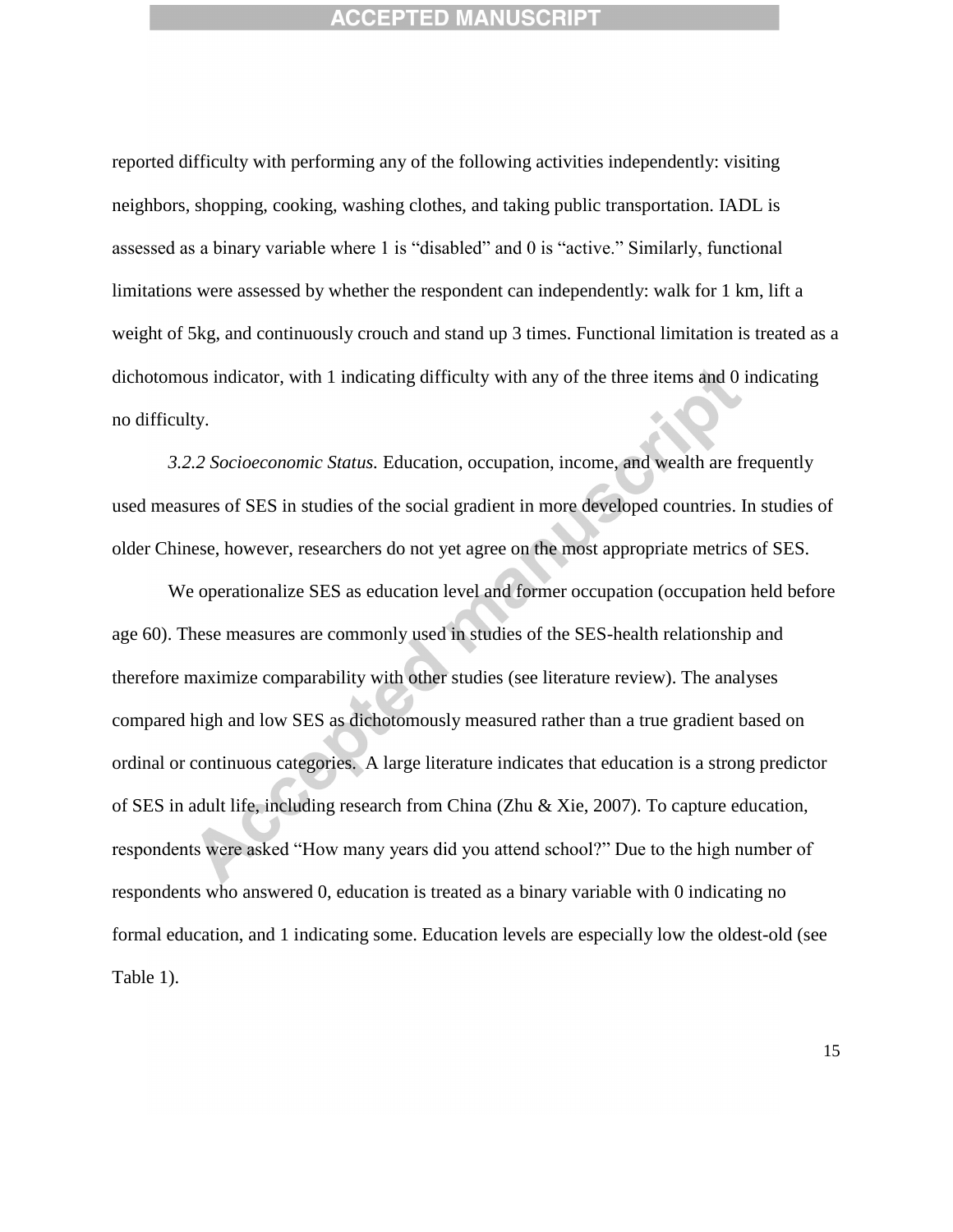For occupation, respondents were asked: "What was your primary occupation before age 60?" Respondents could choose from 1) professional or technical, 2) governmental/managerial, 3) service/industrial worker, 4) self-employed, 5) agriculture/forestry/fishery, 6) housework, 7) military personnel, 8) unemployed, and 9) other. As seen in table 1, more than 80% of respondents worked in agriculture or fishing. Therefore occupation is treated as a binary variable with non-agricultural occupations coded as 1 (higher SES) and agriculture/fishing coded as 0.

*Control Variables.* Control variables include gender, marital status, and health insurance status. Marital status was dummy coded (married=1, unmarried, widowed=0). Health insurance was measured by a survey question which asked "Do you have basic medical insurance?" (yes=1,  $no=0$ ).

#### **3.3 Statistical Analysis**

Analyses were run separately on young-old and oldest-old subsamples because we were interested in examining whether the SES-health relationship varied by age group. We also did so because age significantly interacted with several of the other variables for most of the health outcomes. For the individual biomarkers, binary logistic regression models were used to calculate the odds of being above the clinical cut-point of each biomarker. Binary logistic regressions were also used for the outcomes of metabolic syndrome; having one or more, two or more, or three or more CVD risk factors; good self-rated health; ADL disability; IADL disability; and functional limitations. For the cumulative risk score, Poisson models were used to calculate the incident rate ratios of moving one point higher. Each model includes controls for gender,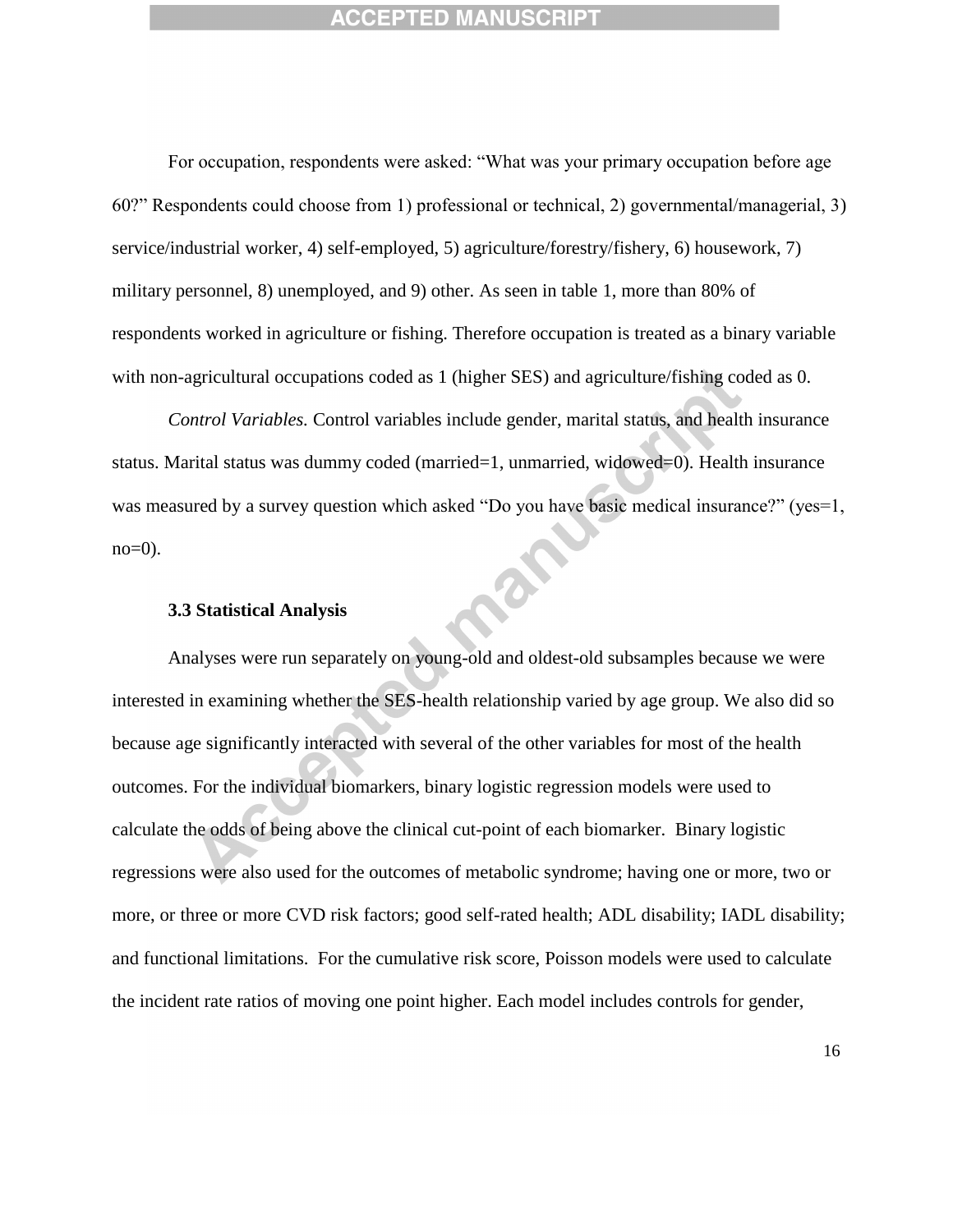marital status, and health insurance coverage. Education and occupation were added in separate models to avoid multicollinearity. All analyses were performed using STATA version 13.1 (StataCorp, College Station, TX).

#### *4. Results*

l

Table 1 presents the distributions of this paper's key independent variables and controls, stratified by age group. A greater proportion of young-old respondents were female<sup>3</sup>, married, had basic health insurance, and had higher SES—education and former occupation.

Table 2 presents cut-off points and percentages above the normal levels for health variables – both biomarkers and self-reports – separately by age group (young-old and oldestold). There were significant differences between younger and older respondents for most of the health indicators. For the biomarkers, it was mixed whether the young-old or oldest-old respondents had higher percentages at the clinical level. In this sample, a greater proportion of young-old exhibited worse health in terms of low HDL cholesterol, high cholesterol ratio, high triglycerides, large waist circumference, metabolic syndrome, and count of CVD risk factors. Oldest-old respondents were more likely to present hypertension, underweight, and CRP. For self-reports of general health, oldest-old respondents were consistently in worse health in terms of self-rated health, ADL disability, IADL disability, and functional limitations.

 $3$  The overall CLHLS longevity areas sample has similar percentage female. The survey as a whole has equal numbers of males and females – part of the sampling design.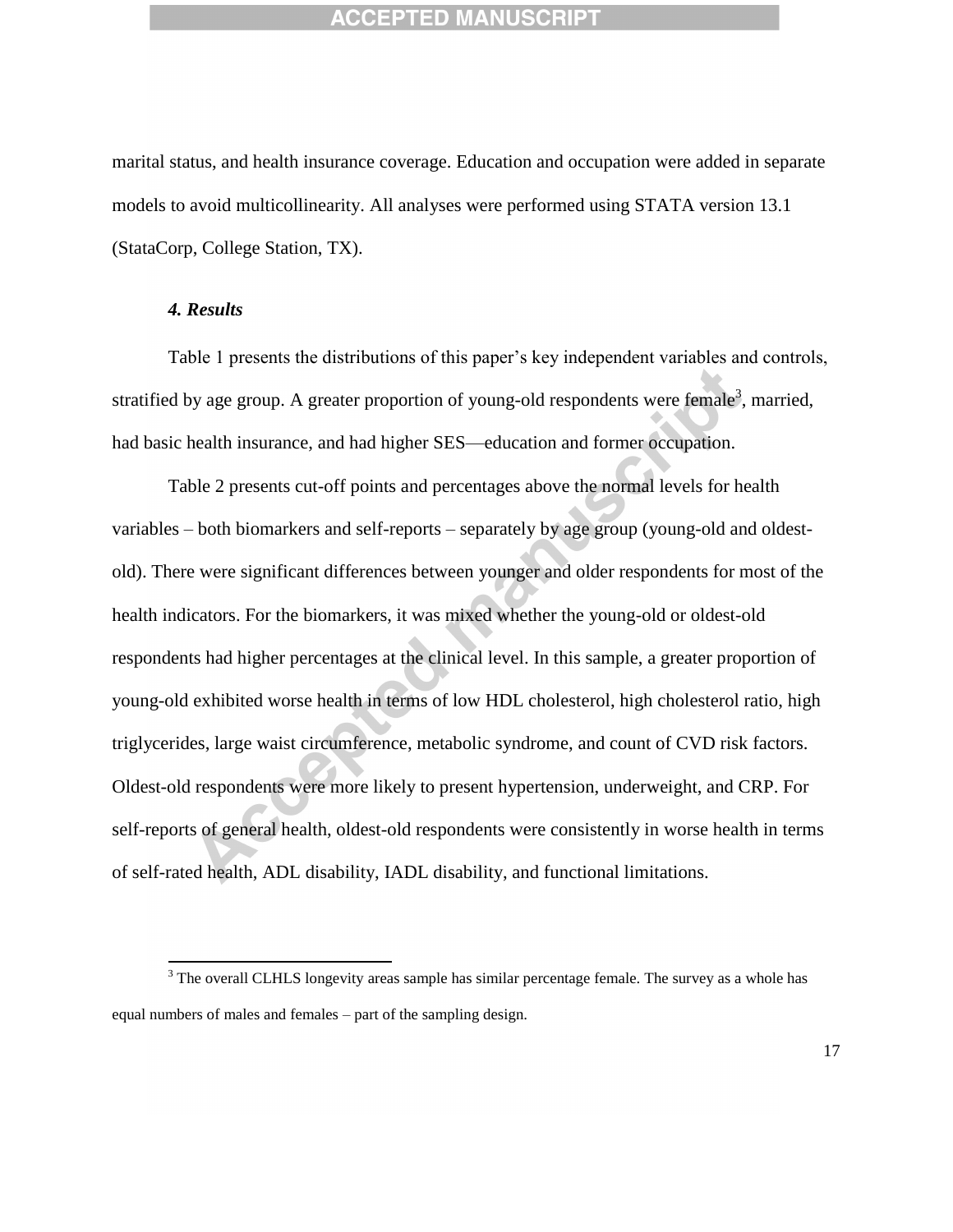Tables 3a and 3b present the estimates of the association of SES with individual biomarker measures. Young-old and oldest-old were analyzed separately. Overall 9 out of 10 biomarkers were significantly associated with SES (education, former occupation, or both) for the young-old sub-sample and 10 out of 10 for the oldest-old sub-sample. With gender, marital status, and health insurance status controlled for, higher SES was associated with better health for the vast majority of the biomarkers (odds ratio less than 1).

Both young-old and oldest-old respondents with some formal education (vs. none) were less likely to present high total cholesterol, high triglycerides, elevated CRP, low HDL, high cholesterol ratio, diabetes, obesity, and underweight. In addition, oldest-old with some education were less likely to present high waist circumference.

In a separate model with occupation as the measure of SES, both young-old and oldestold respondents whose former occupation was not agriculture were also less likely to have high total cholesterol, high triglycerides, high cholesterol ratio, diabetes, and underweight. Additional positive relationships (higher SES, better health) were found for waist circumference, CRP, HDL, and obesity among oldest-old respondents. For both obese and underweight, there was a positive association between higher SES and better health (lower likelihood of obese/overweight). In other words, those with higher SES were more likely to be of normal weight.

Looking at both age groups, individual biomarkers had a more consistent relationship with education (9 of 10) than for occupation (5 of 9). Among the oldest-old, one additional outcome was associated with greater education (waist circumference) and three additional outcomes were associated with non-agricultural occupation – CRP, HDL, and obesity. In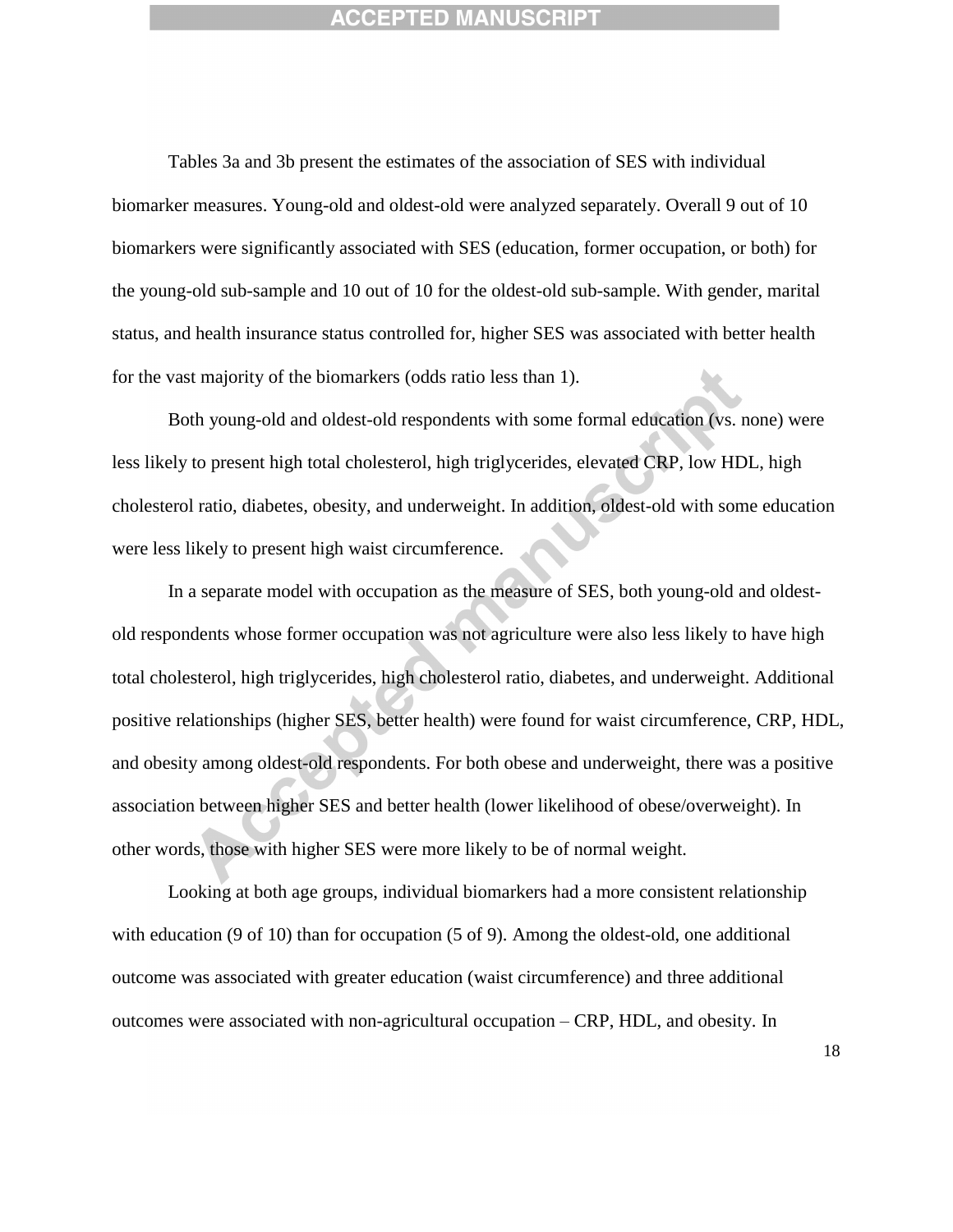addition, several of the odds ratios were stronger for oldest-old than young. For example, among the oldest-old, having some education reduced the odds of high triglycerides by a factor of 7.14 (1/.14), whereas for young elderly with education the odds of high triglycerides were reduced by a factor of 4.06 (1/.246).

For the individual biomarkers, the only negative relationship (high SES, worse health) was for hypertension. Young-old whose former occupation was non-agricultural were more likely to present hypertension, and oldest-old with some education were more likely to present hypertension. This may be because, unlike the other biomarkers, this was measured both by clinical measurement and self-report of ever being diagnosed with hypertension. Those older adults with higher SES likely had greater access to medical care and were more aware of having risk factors for disease, such as hypertension.

19 Table 4 shows the associations between SES and composite measures--metabolic syndrome and a count of CVD risk factors. We found SES to be consistently associated with these outcomes for young-old elderly. Interestingly, we found a negative relationship between SES and health for presenting 1 or more CVD risk factor and for a count of risk factors (Poisson regression). These CVD risk factors included high waist circumference, diabetes, hypertension, high triglycerides, and high cholesterol ratio. Upon further investigation, hypertension is the most common risk factor among those who present at least 1 CVD risk factor, and this may be that higher SES individuals are more likely to have that hypertension diagnosis from a doctor because of access to health care. For the other outcomes -- metabolic syndrome, two CVD risk factors, and 3 CVD risk factors – the relationship was positive (higher SES, better health). Again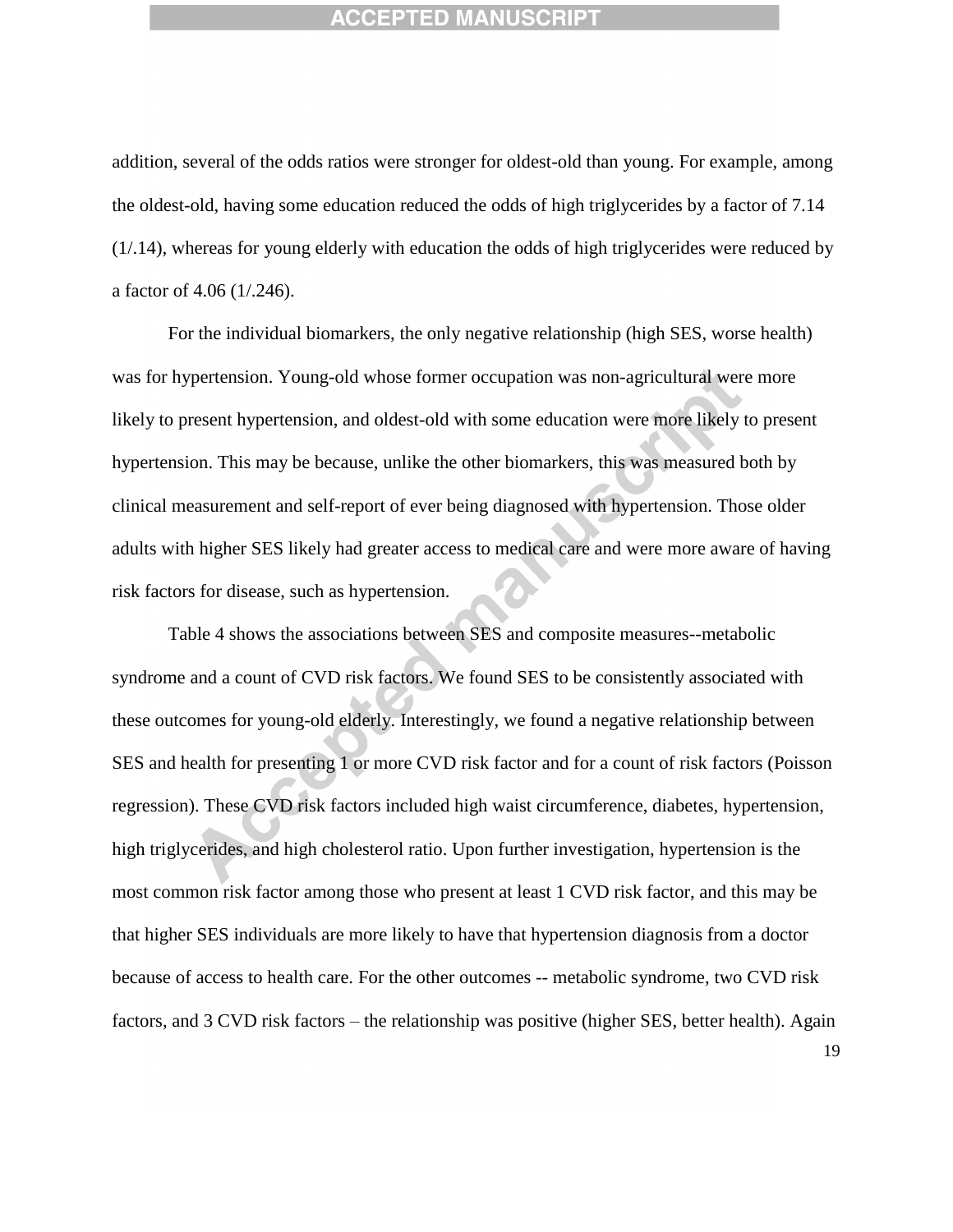we found the association between education and health (versus occupation) measures to be more consistent, except for the negative relationships.

For the oldest-old, the relationships were largely similar – a positive health-SES relationship for most outcomes except for having one or more CVD risk factors. Those with higher SES – measured by either education or former occupation – were likely to be protected from poor health such as metabolic syndrome or having multiple CVD risk factors.

Table 5 reports the associations between self-reports of health and SES. For both subsamples, we found a positive relationship. Those with higher SES were less likely to have ADL disability, IADL disability, or functional limitations. There were no significant associations between SES and self-rated health. For the young-old, both education and former occupation were significantly associated with health outcomes, but for the oldest old former occupation was not significantly associated with IADL disability.

#### *5. Discussion*

Using a rich array of biomarkers and self-reports of health from the CLHLS data, this paper assesses the relationship between SES and health among young-old and oldest-old Chinese elderly living in rural longevity areas of China. For the most part we find a positive relationship between SES and health. This held for both individual biomarkers, composite measures, and disability status. Two notable exceptions are negative relationships found for hypertension and having one or more CVD risk factors. We found more significant associations between education and health for biomarkers among the young-old and for composite measures for both age groups.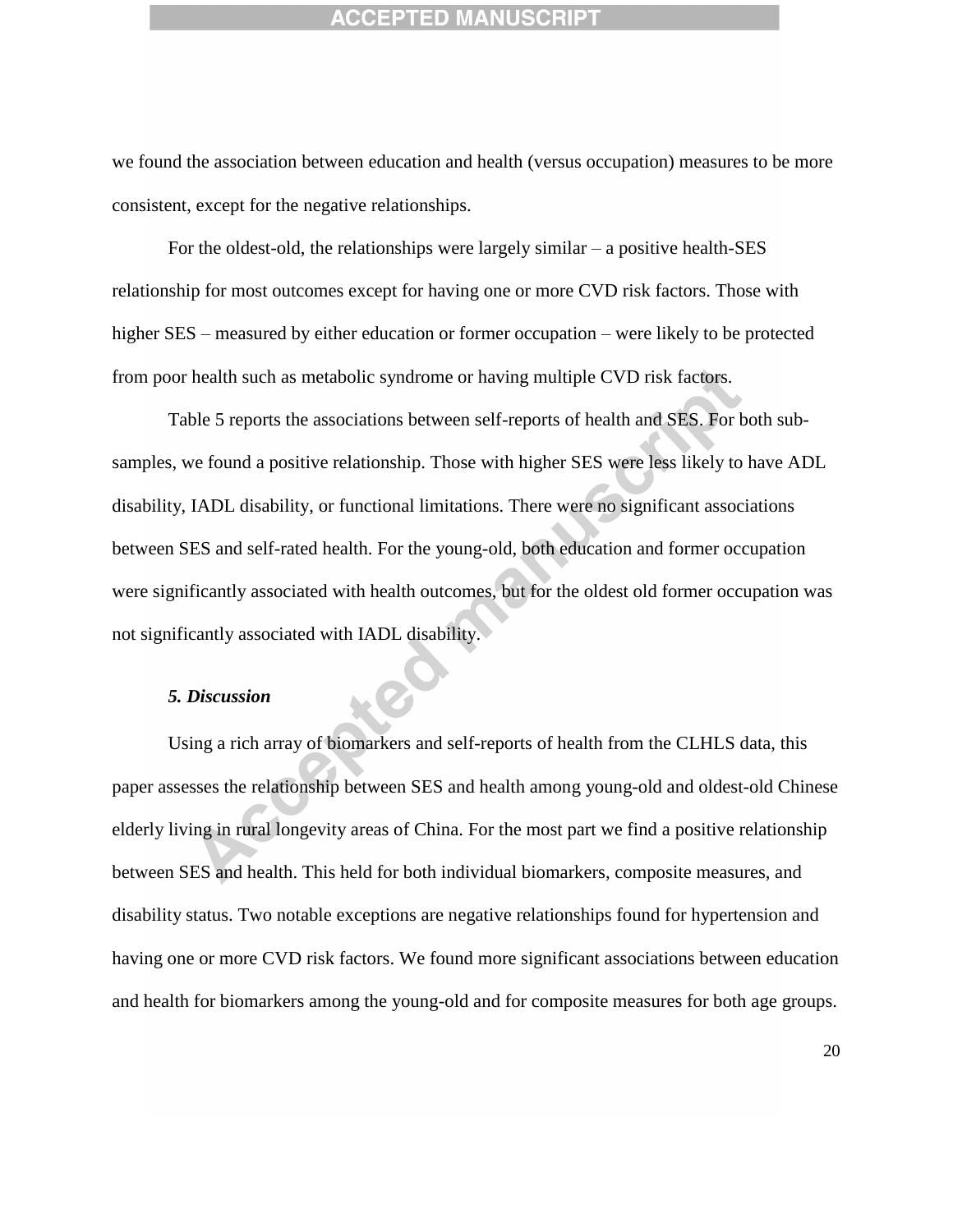Both education and occupation predicted individual biomarkers for the oldest-old and predicted self-reports for both age groups. In comparing the size and significance of odds ratios between the age groups, we found that SES was more consistently associated with individual biomarkers for the oldest-old, similar for both age groups for composite measures, and more common for the young-old for disability measures.

This study highlighted the importance of collecting biological indicators for populations with limited access to regular healthcare – such as poor, rural older adults in China. Underdiagnosis of disease is common in rural areas of developing countries (Mendez-Chacon et al, 2008). It also gives us insight into where rural China is in the epidemiological transition. Previous research on obesity and SES in China highlights the idea that China may now be at the stage that the burden of obesity has shifted from high SES to low SES individuals (Lao et al. 2015). With a broader array of biomarkers, this study also provides evidence that higher SES is associated with better health, even for risk factors of cardiovascular disease that are associated with diet and lifestyle. Rapid economic development in China may be leading to a rapid health transition as well (Lao et al 2014).

We found a consistent relationship between SES and health, even among particularly long-lived Chinese older adults who reside in longevity areas. These older adults have lived through different social, economic, and health regimes. On the one hand, the respondents in our study may have benefited from the state public health campaigns in the 1950s and 1960s, but were harmed by unequal access to health care in the most recent decades (Chen, Yang, & Liu, 2010). The average young-old respondent in our sample was 70 years old in 2009, therefore born

21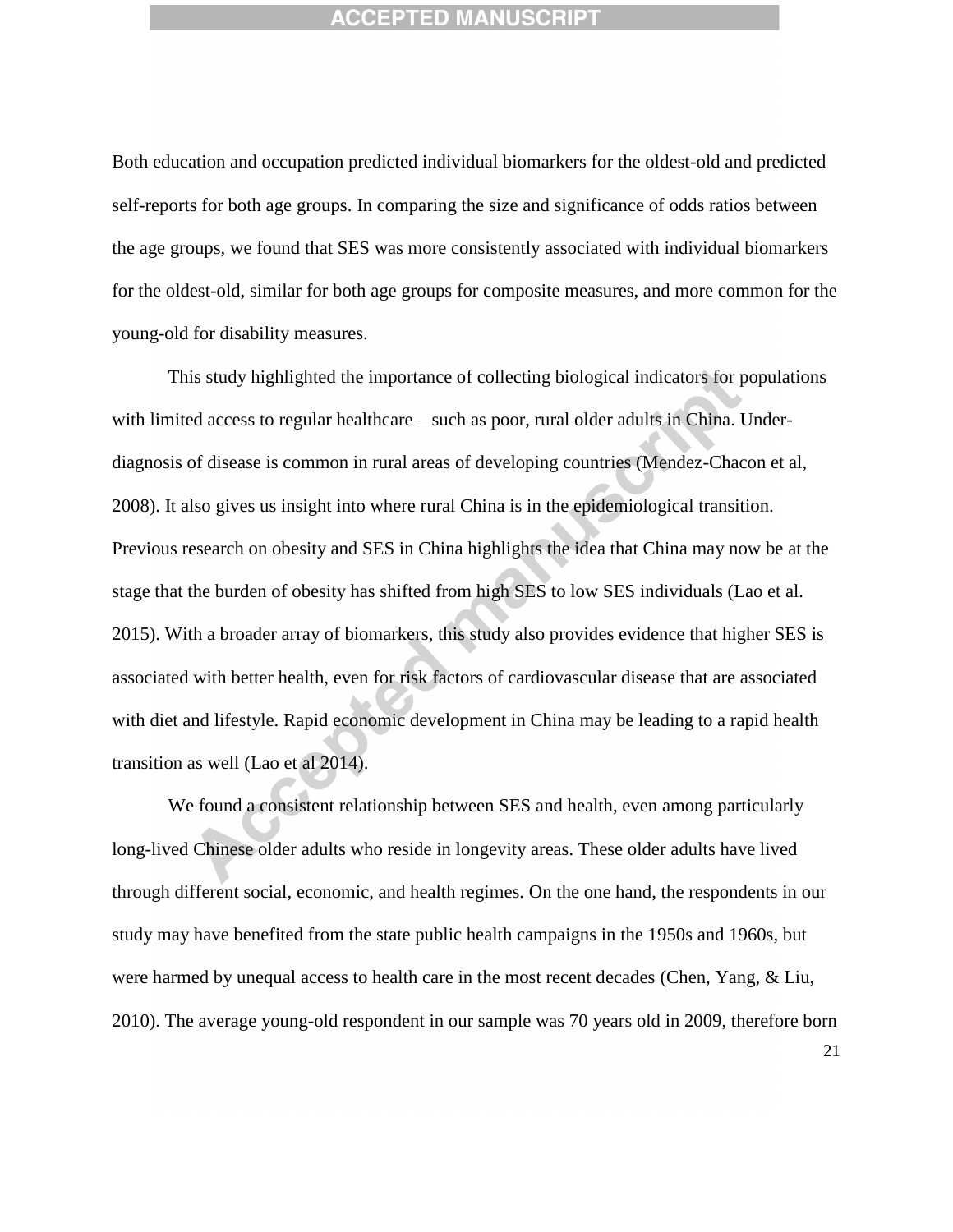in 1939 and entered old age (60+) in 1999. The average oldest-old respondent was 92 years old, born in 1917, and entered old age in 1977. The average oldest-old respondent came of age prior to the Communist revolution and did not benefit (as a young person) from mass public health campaigns. Having not experienced greater economic equality when young may make them more sensitive to SES differentials in later life. Chen, Yang, and Liu's (2010) research on Chinese cohort differences in health trajectories found that for older cohorts additional education "purchased" better health. They also found that the cumulative disadvantage process weakened in more recent cohorts. The stronger "social gradient" for biomarkers among oldest-old respondents may also have to do with living in longevity areas. They were able to survive to advanced ages, despite socioeconomic disadvantage that leads to higher levels of risk factors for disease (biomarkers).

This also leads to questions about what is the best way to measure SES for older adults who have lived through very different social and economic circumstances. In our study we found education to be more consistently associated with good health than occupation. Sociological understandings of how education influences health includes through higher earnings, greater sense of control, and greater health knowledge. It may be that education matters more for health knowledge whereas in the Mao era, occupation was not that strong of an indicator of where you were in the social hierarchy because of low levels of socioeconomic stratification (Chen, Yang, & Liu, 2010). At present day, however, access to economic resources still matter as there are few social safety nets in China.

22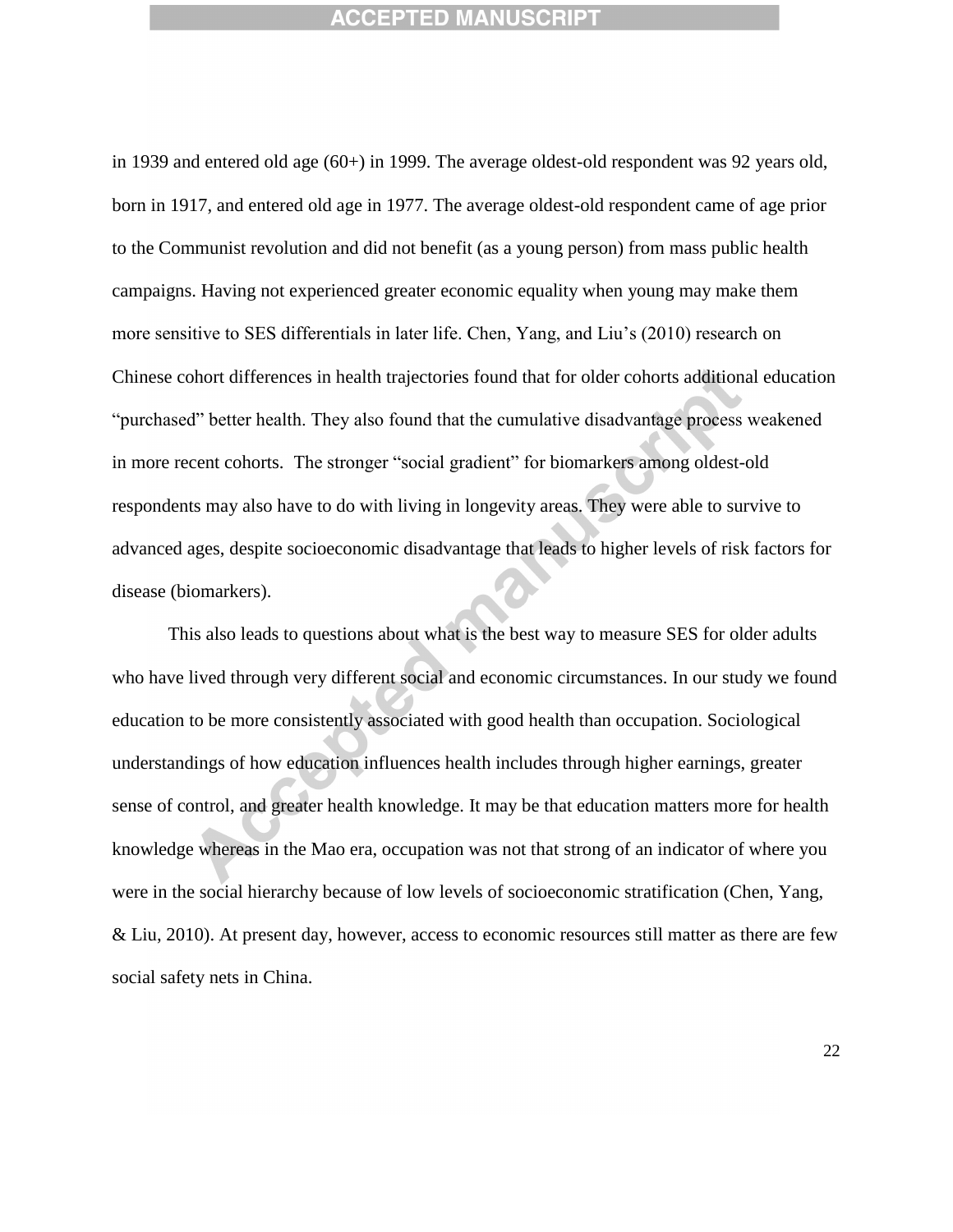Our study found consistent associations between biomarkers and SES, mostly positive. This contrasts previous research from Costa Rica, another middle-income country, which found a weaker association between SES and some traditional cardiovascular risk factors than found in wealthier societies (Rosero-Bixby & Dow, 2009). Additionally, Dowd and Goldman's research from Taiwan (2006), found that less than one-fourth of biomarkers of stress and cardiovascular disease were significantly associated with SES among men. One negative association that we found was between SES and hypertension – both young-old and oldest-old respondents with higher SES were more likely to exhibit hypertension. Previous research from China found that the risk of hypertension increases with age (Strauss et al 2010). Lei and colleagues (2014) also found that having some education was associated with greater likelihood of hypertension, but only for men and urban residents. It may be that higher SES individuals have greater access to high-salt diets, leading to greater risk of hypertension (Fang et al 2015).

We found that SES was a stronger predictor of general health for the young-old than for the oldest-old. This is similar to previous research which found education's effect on mortality was weaker for the oldest-old. By contrast, our findings for individual biomarkers we found the size and significance of odds ratios to be larger among the oldest-old. This may have to do with cohort differences (see previous paragraphs). Our results indicated that there was no significant association between self-rated health and SES. This corresponds with some recent research that found adult SES was not associated with SRH (Wen & Gu, 2011) or another study that found it was only a significant relationship for females (Strauss et al 2010). This is different, however, from some other studies in China and in more developed countries. This may have something to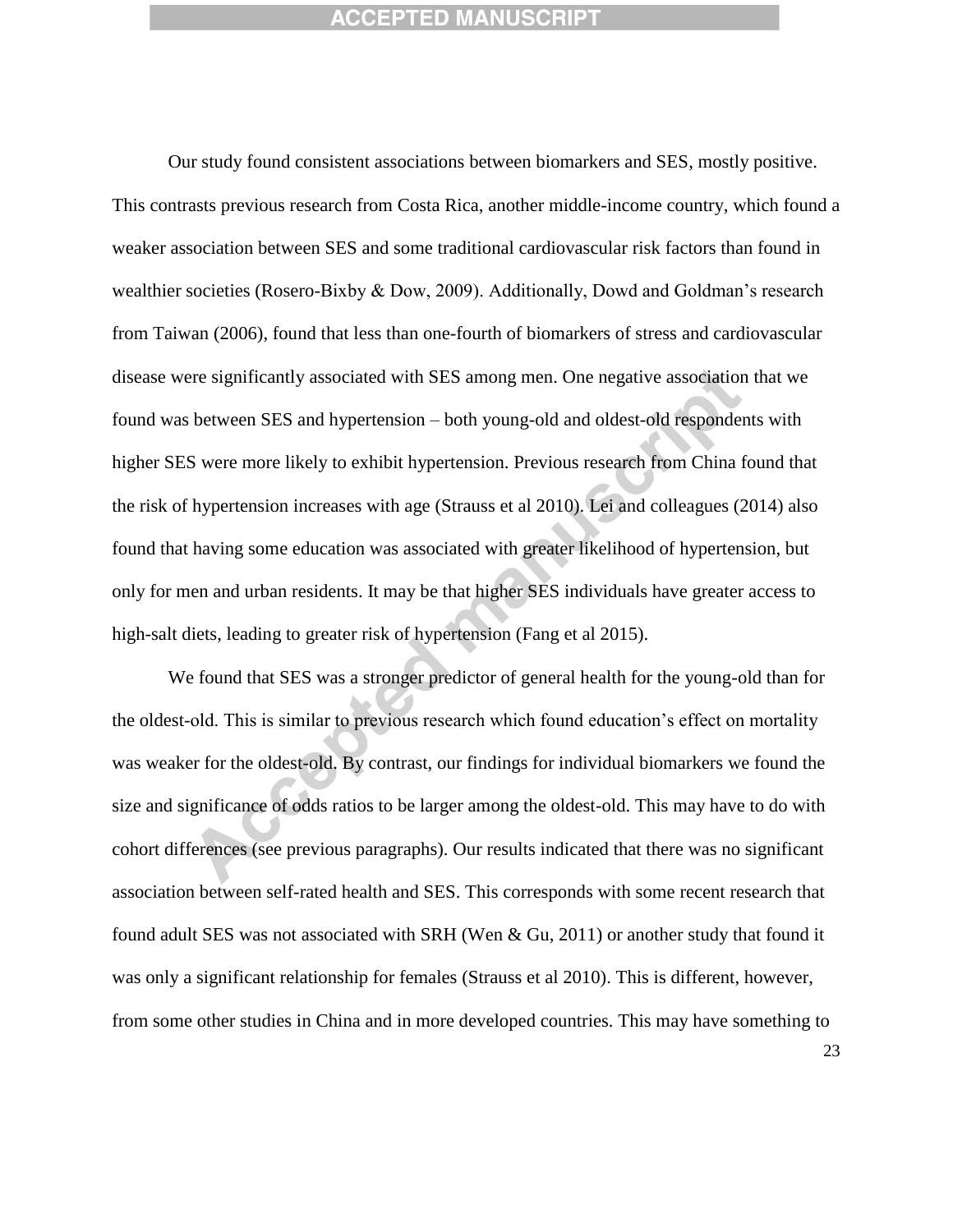do with residing in a rural area and not having as much health knowledge to accurately selfassess health.

Several potential limitations of this study deserve attention. As our study focuses on rural older adults, it is important to note that rural people may have better health than urban residents in terms of ADL disability (Wen & Gu, 2011; Zeng et al 2002). In addition, the respondents for this study reside in longevity areas and it is not clear to what extent these respondents differ from persons living in other rural areas of China, besides their relative average longevity. In addition, cohort effects may influence the findings, and examining pooled cross-sectional data does not permit us to examine cohort differences. Conditions in China have varied dramatically over the course of the 20th century. While Mao-era China promoted a "classless" society, income inequality has increased dramatically in the decades since economic reform. We are also unable to account for selection effects – that those least healthy (and most disadvantaged) do not survive to the oldest-old ages and therefore our sample consists of only very robust individuals. Last, our study does not have measures of wealth or reliable measures of household income, making it difficult to compare to some previous research.

While this study has added to our understanding of SES differentials in health among older adults in a rural, developing country setting, there are many avenues for future research. China is a particularly interesting context because of geographically uneven socioeconomic development. Future research should investigate SES-health differences by cohort among the oldest-old and how best to operationalize SES and biomarkers among older Chinese. In addition,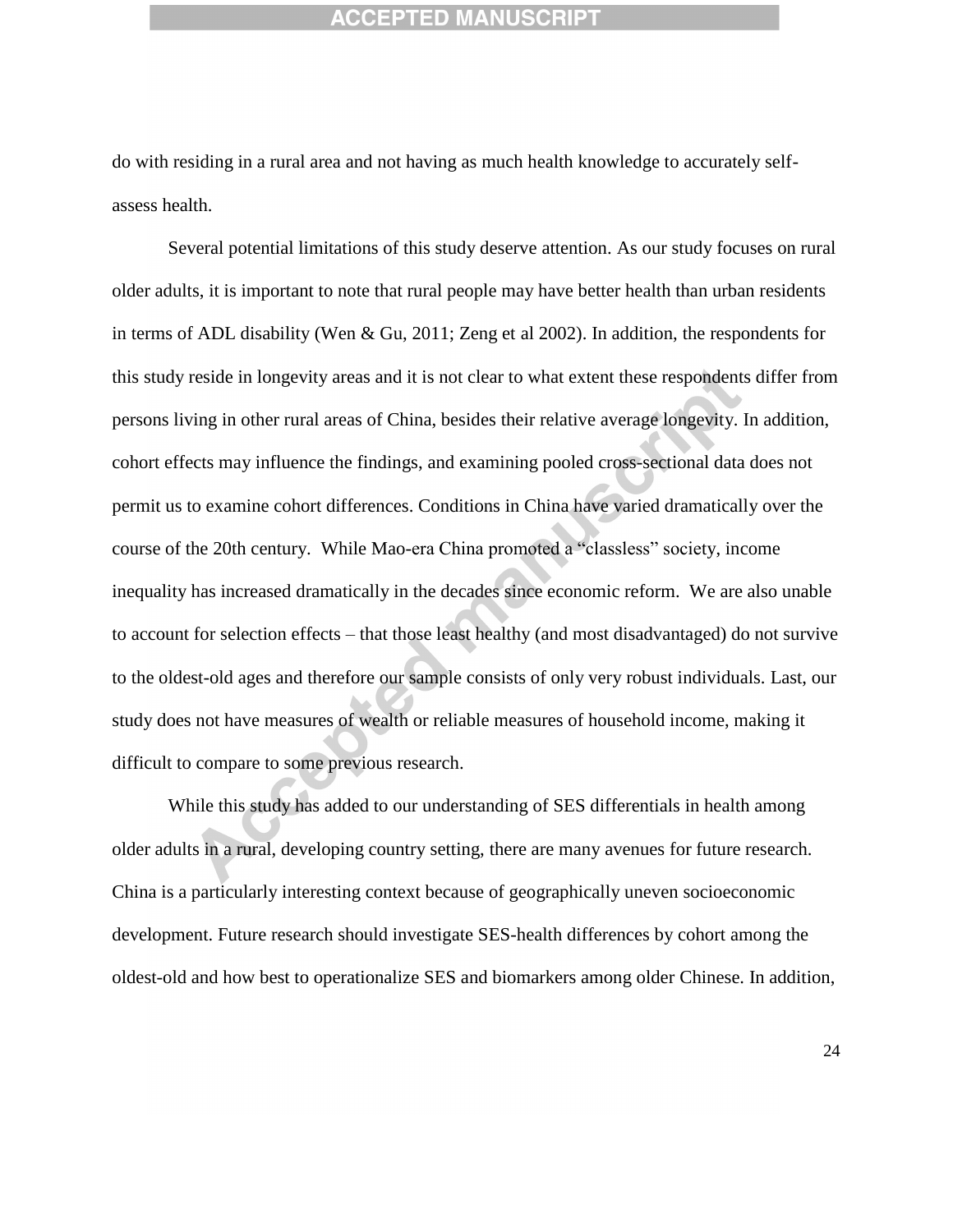more comparative research in developing countries could shed light on whether SES-health disparities diverge or converge in later life.

This study highlights the importance of collecting biological indicators for populations with limited access to regular healthcare – such as poor, rural older adults in China. Underdiagnosis of disease is common in rural areas of developing countries (Mendez-Chacon et al, 2008). Additionally, our research can give us a greater understanding of China's progress in its health and nutrition transition. The inclusion of biological and anthropometric measures of health in this and other surveys expands the possibilities for social scientists to elucidate the mechanisms between social experiences and health outcomes. While other surveys collect data on a limited number of biomarkers, our extensive data permitted us to examine SES and health using a broad array of biological factors, acknowledging that there are multiple pathways by which SES "gets under the skin". As China's economy develops and the standard of living rises, researchers will have the opportunity to see whether the SES-health gradient will change, and whether individuals and communities will become more or less heterogeneous in terms of the association between socioeconomic status and health.

#### **Authors Declaration**

All authors have seen and approved the final version of the manuscript being submitted. This article is the authors' original work, hasn't received prior publication and isn't under consideration for publication elsewhere.

## **Acknowledgements**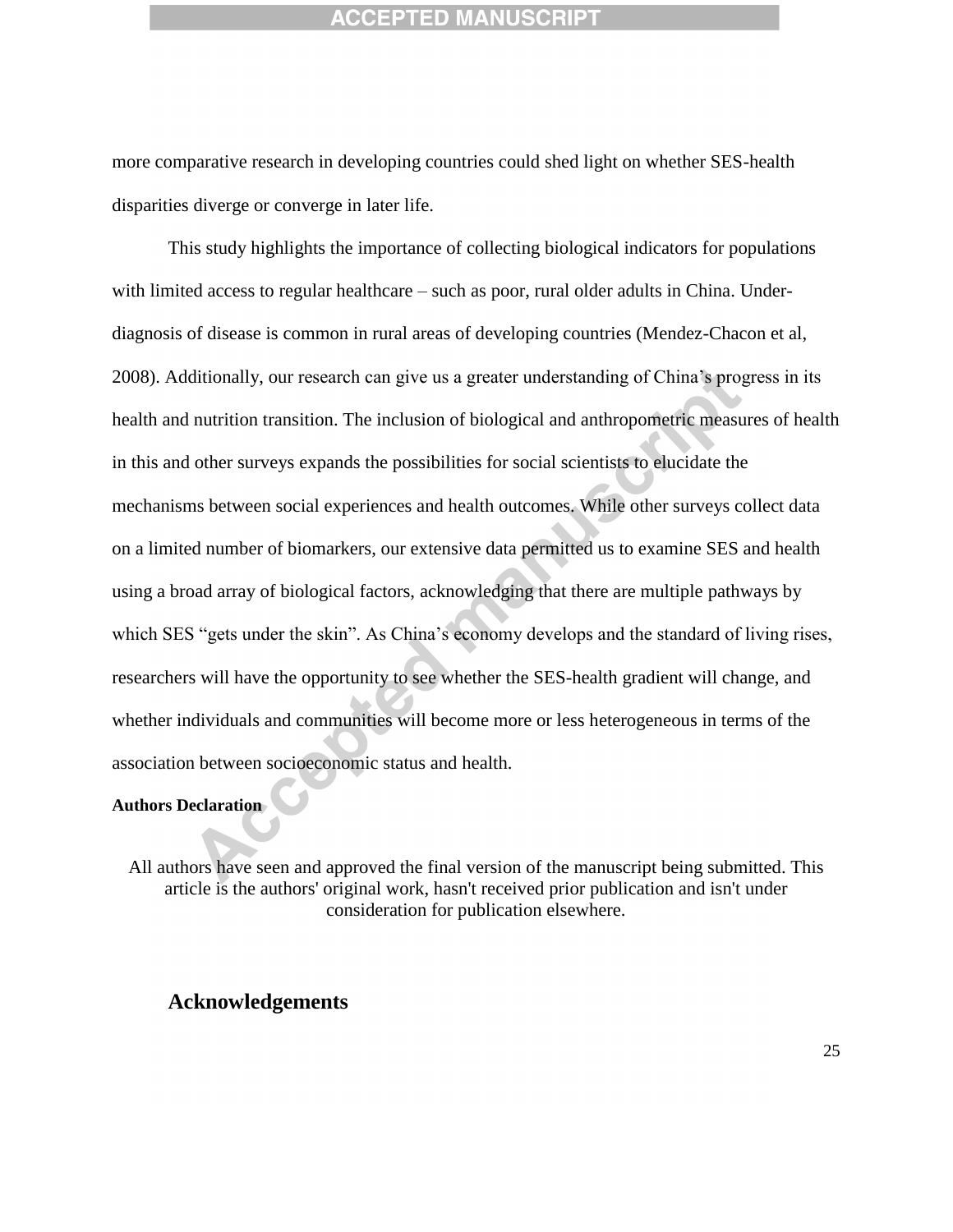#### **CCEPTED MANU**

Funding: This work was supported by the National Natural Science Foundation of China (81273160 to X.M.S; 71110107025, 71233001, 71490732 to Y.Z.), United Nations Funds for Population Activities (a grant to Y.Z.), the National Institute of Health/National Institute of Aging (RO1AG023627 to Y.Z.).

### References

- Adler, N. E., Boyce, T., Chesney, M. A., Cohen, S., Folkman, S., Kahn, R. L., & Syme, S. L. (1994). Socioeconomic status and health: The challenge of the gradient. American Psychologist, 49(1), 15.
- Adler, N. E., & Stewart, J. (2010). Health disparities across the lifespan: Meaning, methods, and mechanisms. Annals of the New York Academy of Sciences, 1186(1), 5-23.
- Bahonar, A., Sarrafzadegan, N., Kelishadi, R., Shirani, S., Ramezani, M. A., Taghdisi, M. H., & Gharipour, M. (2011). Association of socioeconomic profiles with cardiovascular risk factors in Iran: The Isfahan healthy heart program. International Journal of Public Health, 56(1), 37-44.
- Beydoun, M. A., & Popkin, B. M. (2005). The impact of socio-economic factors on functional status decline among community-dwelling older adults in china. Social Science & Medicine, 60(9), 2045-2057.
- Bobak, M., Hertzman, C., Skodova, Z., & Marmot, M. (1999). Socioeconomic status and cardiovascular risk factors in the Czech Republic. International Journal of Epidemiology,  $28(1)$ ,  $46-52$ .

Chen, F., Yang, Y., & Liu, G. (2010). Social change and socioeconomic disparities in health over the life course in China a cohort analysis. American sociological review,  $75(1)$ , 126-150.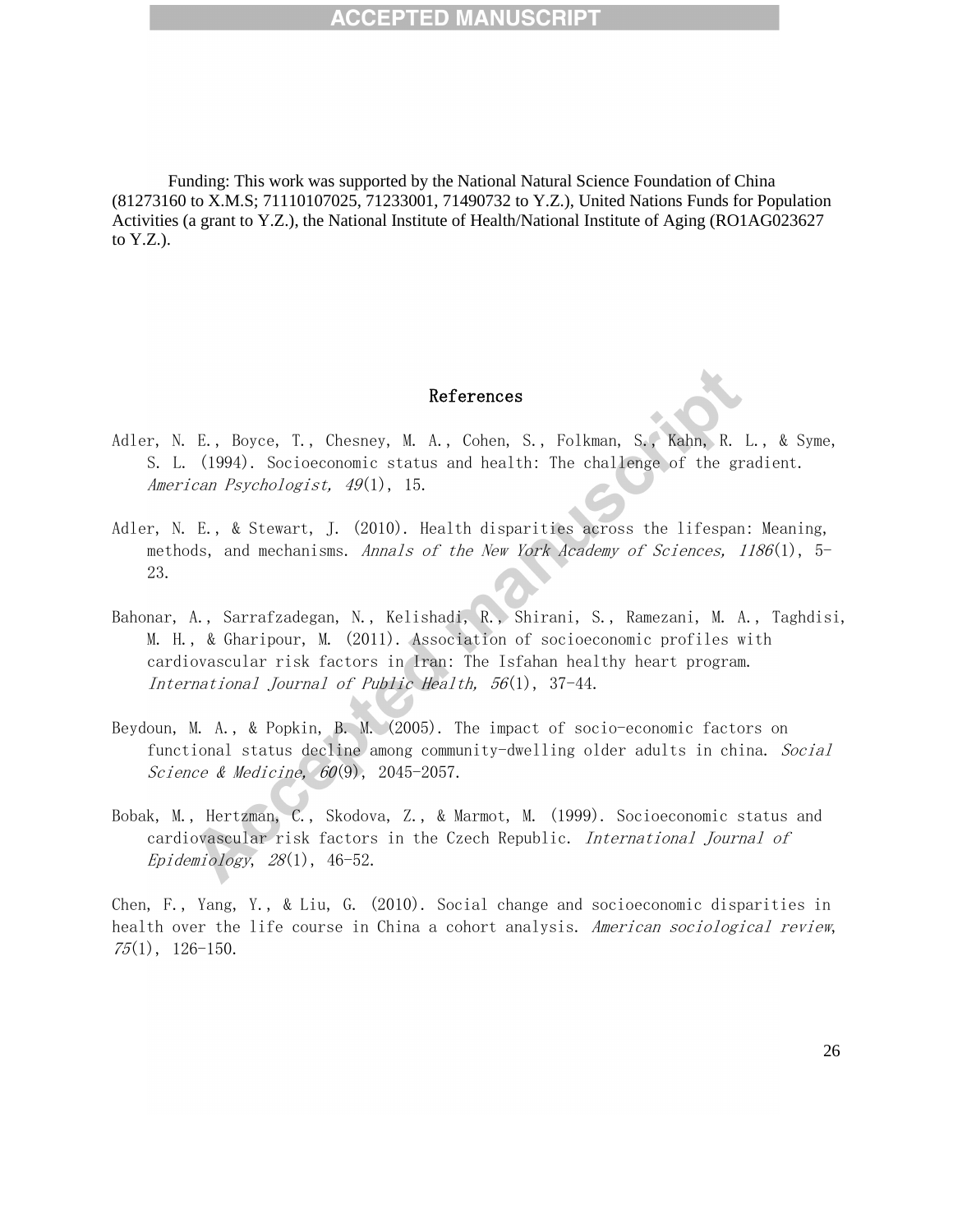- Crimmins, E. M., Kim, J. K., & Seeman, T. E. (2009). Poverty and biological risk: The earlier "aging" of the poor. The Journals of Gerontology. Series A, Biological Sciences and Medical Sciences,  $64(2)$ , 286-292. doi:10.1093/gerona/gln010 [doi]
- Diez Roux, A. V. (2012). Conceptual approaches to the study of health disparities. Annual Review of Public Health, 33, 41-58. doi:10.1146/annurev-publhealth-031811- 124534 [doi]
- Dowd, J. B., & Goldman, N. (2006). Do biomarkers of stress mediate the relation between socioeconomic status and health? Journal of Epidemiology and Community Health,  $60(7)$ , 633-639. doi: $60/7/633$  [pii]
- Du, S., Mroz, T. A., Zhai, F., & Popkin, B. M. (2004). Rapid income growth adversely affects diet quality in China—particularly for the poor!. Social science  $\&$ medicine,  $59(7)$ , 1505-1515.
- Elo, I. T. (2009). Social class differentials in health and mortality: Patterns and explanations in comparative perspective. Annual Review of Sociology, 35, 553-572.
- Ezeamama, A. E., Viali, S., Tuitele, J., & McGarvey, S. T. (2006). The influence of socioeconomic factors on cardiovascular disease risk factors in the context of economic development in the Samoan archipelago. Social Science & Medicine,  $63(10)$ , 2533-2545.
- Farrell, L., Hollingsworth, B., Propper, C., & Shields, M. A. (2014). The socioeconomic gradient in physical inactivity: Evidence from one million adults in England. Social Science & Medicine, 123(0), 55-63. doi:http://dx.doi.org.uri.idm.oclc.org/10.1016/j.socscimed.2014.10.039
- Goldman, N. (2001). Social inequalities in health. Annals of the New York Academy of Sciences, 954(1), 118-139.

Goldman, N., Turra, C. M., Rosero-Bixby, L., Weir, D., & Crimmins, E. (2011). Do biological measures mediate the relationship between education and health: A comparative study. Social science & medicine,  $72(2)$ ,  $307-315$ .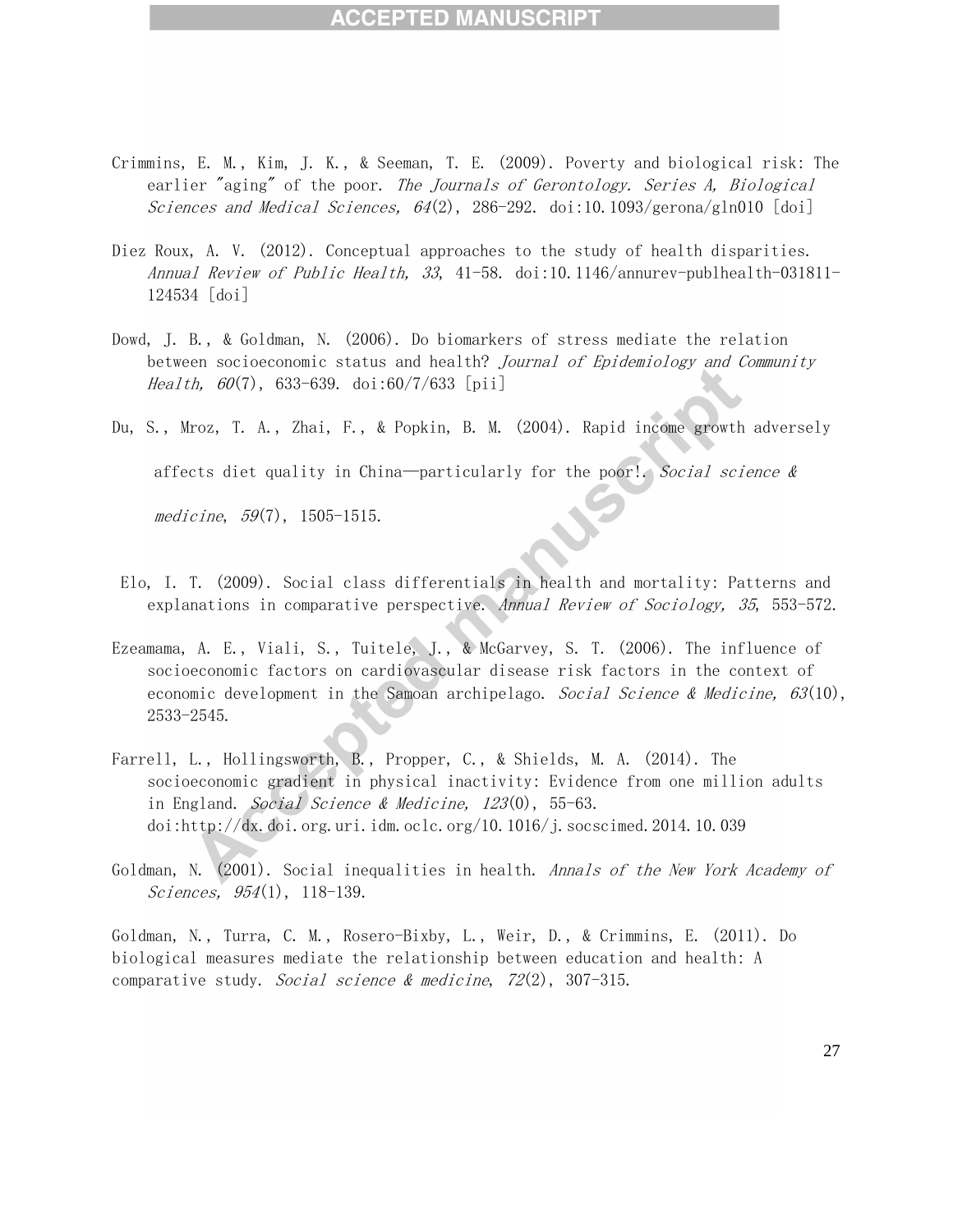- Gu, D., & Zeng, Y. (2004). Sociodemographic effects on the onset and recovery of ADL disability among Chinese oldest-old. Demographic Research,  $11(1)$ , 1-42.
- He, W. (2007). Health and health care of the older population in urban and rural china: 2000 US Census Bureau.
- Herd, P. (2006). Do functional health inequalities decrease in old age? Educational status and functional decline among the 1931-1941 birth cohort. Research on Aging, <sup>28</sup>(3), 375-392.
- Hotchkiss, J. W., Davies, C. A., Gray, L., Bromley, C., Capewell, S., & Leyland, A. (2012). Trends in cardiovascular disease biomarkers and their socioeconomic patterning among adults in the Scottish population 1995 to 2009: Cross-sectional surveys. BMJ Open, 2(3), 10.1136/bmjopen-2011-000771. Print 2012. doi:10.1136/bmjopen-2011-000771 [doi]

House, J. S., Lepkowski, J. M., Kinney, A. M., Mero, R. P., Kessler, R. C., & Herzog, A. R. (1994). The social stratification of aging and health. Journal of Health and Social Behavior, 213-234.

House, J. S., Lantz, P. M., & Herd, P. (2005). Continuity and change in the social stratification of aging and health over the life course: evidence from a nationally representative longitudinal study from 1986 to 2001/2002 (Americans' Changing Lives Study). The Journals of Gerontology Series B: Psychological Sciences and Social Sciences, 60(Special Issue 2), S15-S26.

- Hu, S., Tang, S., Liu, Y., Zhao, Y., Escobar, M., & de Ferranti, D. (2008). Reform of how health care is paid for in china: Challenges and opportunities. The Lancet, <sup>372</sup>(9652), 1846-1853.
- Huang, W., Lei, X., Ridder, G., Strauss, J., & Zhao, Y. (2013). Health, height, height shrinkage, and SES at older ages: Evidence from china. American Economic Journal: Applied Economics, 5(2), 86-121.
- Huisman, M., Kunst, A. E., Andersen, O., Bopp, M., Borgan, J. K., Borrell, C., Mackenbach, J. P. (2004). Socioeconomic inequalities in mortality among elderly people in 11 European populations. Journal of Epidemiology and Community Health,  $58(6)$ , 468-475.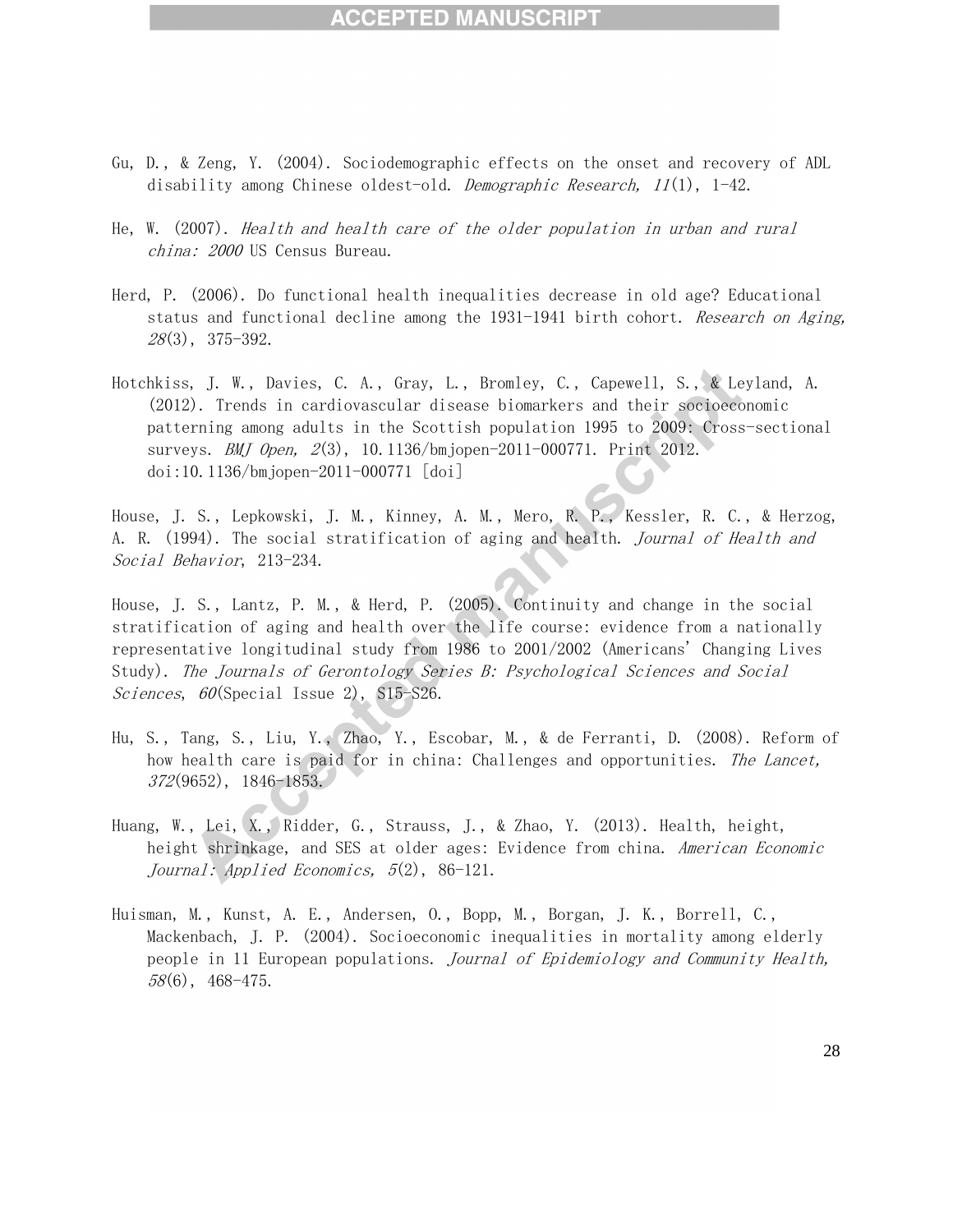- Kavanagh, A., Bentley, R. J., Turrell, G., Shaw, J., Dunstan, D., & Subramanian, S. (2010). Socioeconomic position, gender, health behaviours and biomarkers of cardiovascular disease and diabetes. Social Science & Medicine, 71(6), 1150-1160.
- Kim, J., & Durden, E. (2007). Socioeconomic status and age trajectories of health. Social Science & Medicine, 65(12), 2489-2502.
- Kohler, I. V., Soldo, B. J., Anglewicz, P., Chilima, B., & Kohler, H. (2013). Association of blood lipids, creatinine, albumin, and CRP with socioeconomic status in Malawi. Population Health Metrics, 11(1), 1.
- Kunst, A. E., Groenhof, F., Mackenbach, J. P., & Health, E. W. (1998). Occupational class and cause specific mortality in middle aged men in 11 European countries: Comparison of population based studies. EU working group on socioeconomic inequalities in health. BMJ (Clinical Research Ed.), 316(7145), 1636-1642.
- Lantz, P. M., House, J. S., Lepkowski, J. M., Williams, D. R., Mero, R. P., & Chen, J. (1998). Socioeconomic factors, health behaviors, and mortality: results from a nationally representative prospective study of US adults. *Jama, 279*(21), 1703-1708.
- Lei, X., Sun, X., Strauss, J., Zhao, Y., Yang, G., Hu, P., . . . Yin, X. (2014). Health outcomes and socio-economic status among the mid-aged and elderly in china: Evidence from the CHARLS national baseline data. The Journal of the Economics of Ageing, 3, 29-43.
- Li, S., & Xu, Z. (2008). The trend of regional income disparity in the People 's Republic of china.
- Link, B. G., & Phelan, J. (1995). Social conditions as fundamental causes of disease. Journal of Health and Social Behavior,, 80-94.
- Liu, M., Zhang, Q., Lu, M., Kwon, C. S., & Quan, H. (2007). Rural and urban disparity in health services utilization in china. *Medical Care, 45*(8), 767-774. doi:10.1097/MLR.0b013e3180618b9a [doi]

Luo, W., & Xie, Y. (2014). Socio-economic disparities in mortality among the elderly in China. Population studies, 68(3), 305-320.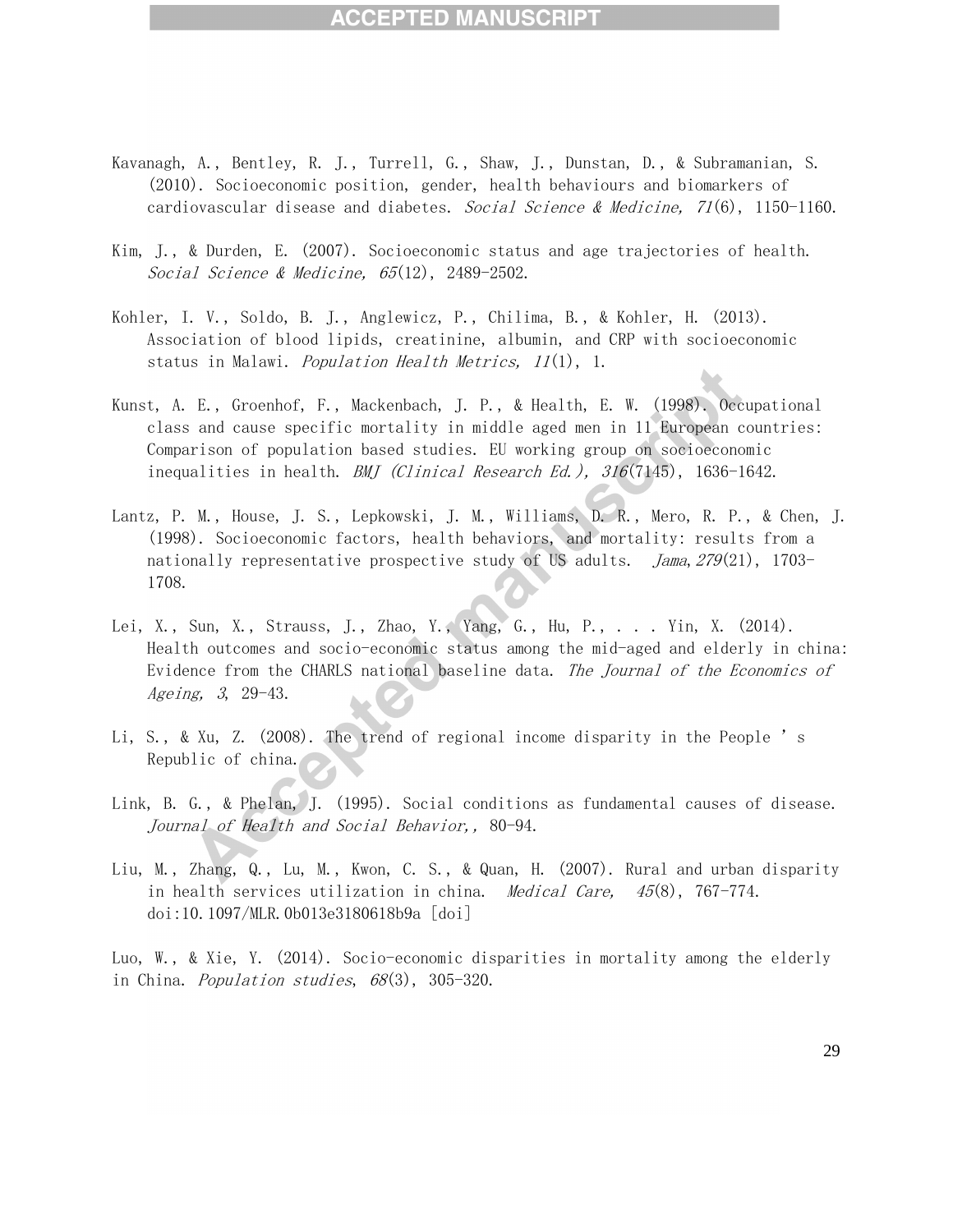Luo, Y., Zhang, Z., & Gu, D. (2015). Education and mortality among older adults in China. Social Science & Medicine, 127, 134-142.

Lv, Y. B., Yin, Z. X., Chei, C. L., Qian, H. Z., Kraus, V. B., Zhang, J., ... & Zeng, Y. (2015). Low-density lipoprotein cholesterol was inversely associated with 3-year all-cause mortality among Chinese oldest old: data from the Chinese Longitudinal Healthy Longevity Survey. Atherosclerosis, 239(1), 137-142.

- Marmot, M. G., Stansfeld, S., Patel, C., North, F., Head, J., White, I., . . . Smith, G. D. (1991). Health inequalities among British civil servants: The Whitehall II study. The Lancet, 337(8754), 1387-1393.
- Maskileyson, D. (2014). Healthcare system and the wealth–health gradient: A comparative study of older populations in six countries. Social Science & *Medicine,*  $119(0)$ *, 18-26.* doi:http://dx.doi.org.uri.idm.oclc.org/10.1016/j.socscimed.2014.08.013
- Mceniry, M. (2013). Cross-national comparisons of health disparities among aging populations in Latin America, the Caribbean, Asia and Africa. ( No. 13-792). Ann Arbor, Michigan: Population Studies Center University of Michigan.
- Mendez-Chacon, E., Santamaria-Ulloa, C., & Rosero-Bixby, L. (2008). Factors associated with hypertension prevalence, unawareness and treatment among Costa Rican elderly. BMC Public Health, <sup>8</sup>, 275-2458-8-275. doi:10.1186/1471-2458-8- 275 [doi]

Minkler, M., Fuller-Thomson, E., & Guralnik, J. M. (2006). Gradient of disability across the socioeconomic spectrum in the United States. New England Journal of Medicine, 355(7), 695-703.

- Mirowsky, J., & Ross, C. E. (1999). Economic hardship across the life course. American Sociological Review, , 548-569.
- Mirowsky, J., & Ross, C. E. (2001). Age and the effect of economic hardship on depression. Journal of Health and Social Behavior, , 132-150.
- Monteiro, C. A., Moura, E. C., Conde, W. L., & Popkin, B. M. (2004). Socioeconomic status and obesity in adult populations of developing countries: A review. Bulletin of the World Health Organization, 82(12), 940-946.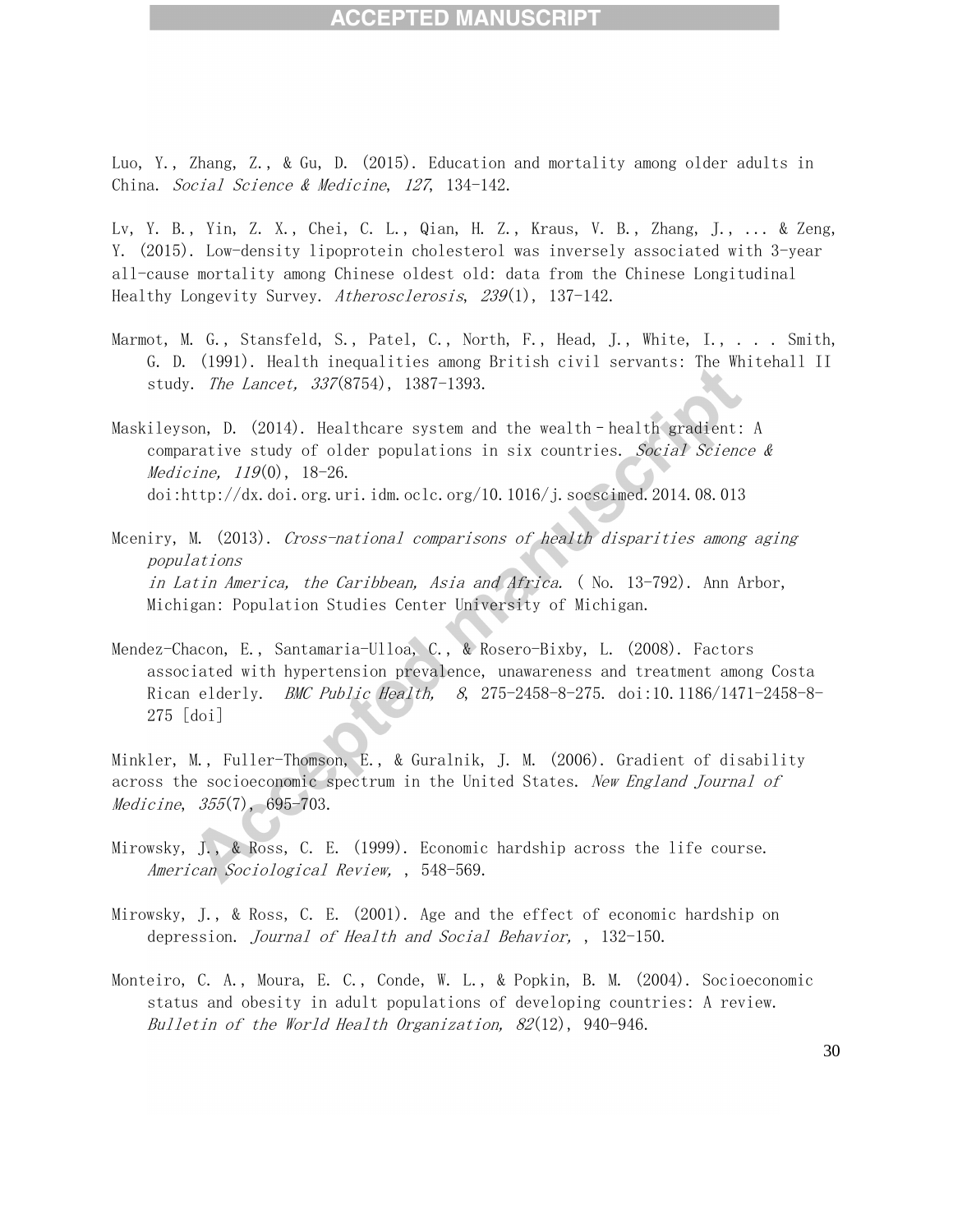- Muennig, P., Sohler, N., & Mahato, B. (2007). Socioeconomic status as an independent predictor of physiological biomarkers of cardiovascular disease: Evidence from NHANES. *Preventive Medicine*, 45(1), 35-40.
- O'Rand, A. M. (1996). The precious and the precocious: Understanding cumulative disadvantage and cumulative advantage over the life course. The Gerontologist,  $36(2)$ , 230-238.

Pearson, T. A. (2003). Education and income: double-edged swords in the epidemiologic transition of cardiovascular disease. Ethnicity and disease,  $13(2; \text{SUPP}/2)$ , S2-158.

- Rosero-Bixby, L., & Dow, W. H. (2009). Surprising SES gradients in mortality, health, and biomarkers in a Latin American population of adults. The Journals of Gerontology. Series B, Psychological Sciences and Social Sciences, 64(1), 105-117. doi:10.1093/geronb/gbn004 [doi]
- Ross, C. E., & Wu, C. (1996). Education, age, and the cumulative advantage in health. Journal of Health and Social Behavior, , 104-120.
- Seeman, T., Epel, E., Gruenewald, T., Karlamangla, A., & McEwen, B. S. (2010). Socio‐economic differentials in peripheral biology: Cumulative allostatic load. Annals of the New York Academy of Sciences, 1186(1), 223-239.
- Seeman, T., Merkin, S. S., Crimmins, E., Koretz, B., Charette, S., & Karlamangla, A. (2008). Education, income and ethnic differences in cumulative biological risk profiles in a national sample of US adults: NHANES III (1988-1994). Social Science & Medicine, 66(1), 72-87.
- Strauss, J., Lei, X., Park, A., Shen, Y., Smith, J. P., Yang, Z., & Zhao, Y. (2010). Health outcomes and socio-economic status among the elderly in china: Evidence from the CHARLS pilot. *Journal of Population Ageing*,  $3(3-4)$ , 111-142.
- Taylor, S. E., & Seeman, T. E. (1999). Psychosocial resources and the SES‐health relationship. Annals of the New York Academy of Sciences, <sup>896</sup>(1), 210-225.

Turra, C. M., Goldman, N., Seplaki, C. L., Glei, D. A., Lin, Y. H., & Weinstein, M. (2005). Determinants of mortality at older ages: The role of biological markers of chronic disease. Population and Development Review, 31(4), 675-698.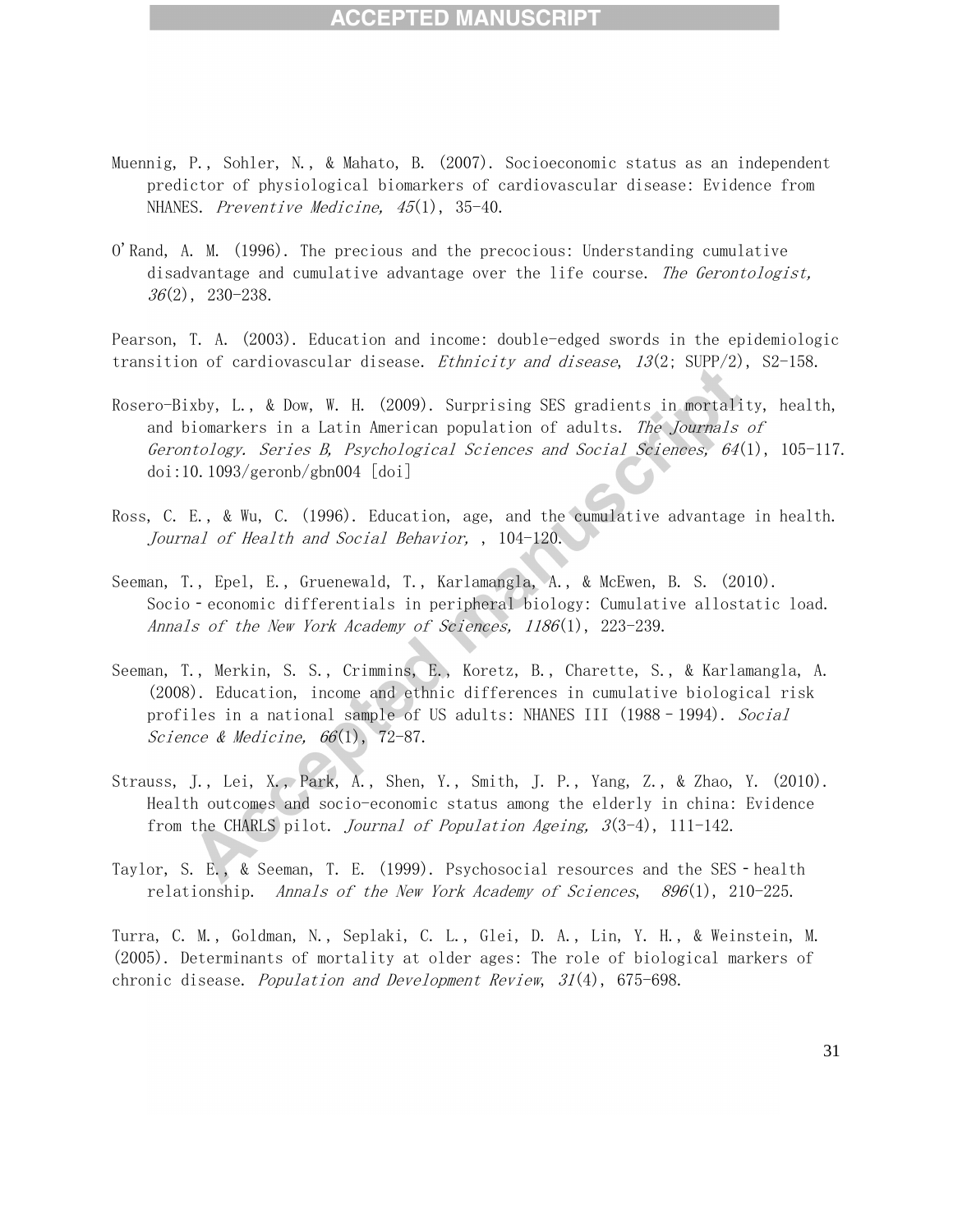- Treiman, D. J. (2012). The "difference between heaven and earth": Urban–rural disparities in well-being in China. Research in Social Stratification and  $M \omega$ bility,  $30(1)$ , 33-47.
- United Nations, Department of Economic and Social Affairs, Population Division (2015). World Population Prospects: The 2015 Revision, custom data acquired via website.
- Wen, M., & Gu, D. (2011). The effects of childhood, adult, and community socioeconomic conditions on health and mortality among older adults in china. Demography,  $48(1)$ , 153-181.
- Wilkinson, R. G., & Pickett, K. E. (2006). Income inequality and population health: A review and explanation of the evidence. Social Science & Medicine, 62(7), 1768-1784.
- Wu, J., Liu, Y., Rao, K., Sun, Q., Qian, J., & Li, Z. (2004). Education-related gender differences in health in rural china. American Journal of Public Health, <sup>94</sup>(10), 1713-1716. doi:94/10/1713 [pii]

Xu, X., Liang, J., Bennett, J. M., Botoseneanu, A., & Allore, H. G. (2015). Socioeconomic stratification and multidimensional health trajectories: evidence of convergence in later old age. The Journals of Gerontology Series B: Psychological Sciences and Social Sciences, 70(4), 661-671.

Xu, H., & Xie, Y. (2016). Socioeconomic Inequalities in Health in China: A Reassessment with Data from the 2010–2012 China Family Panel Studies. Social Indicators Research, 1-21.

- Yi, H., Zhang, L., Singer, K., Rozelle, S., & Atlas, S. (2009). Health insurance and catastrophic illness: A report on the new cooperative medical system in rural china. Health Economics,  $18(S2)$ , S119-S127.
- Zeng, Y., Gu, D., & Land, K. C. (2004). A new method for correcting under-estimation of disabled life expectancy and an application to the Chinese oldest-old. Demography,  $41(2)$ ,  $335-361$ .
- Zeng,Y., Vaupel, J. W., Zhenyu, X., Chunyuan, Z., & Yuzhi, L. (2001). The healthy longevity survey and the active life expectancy of the oldest old in china. Population: An English Selection, , 95-116.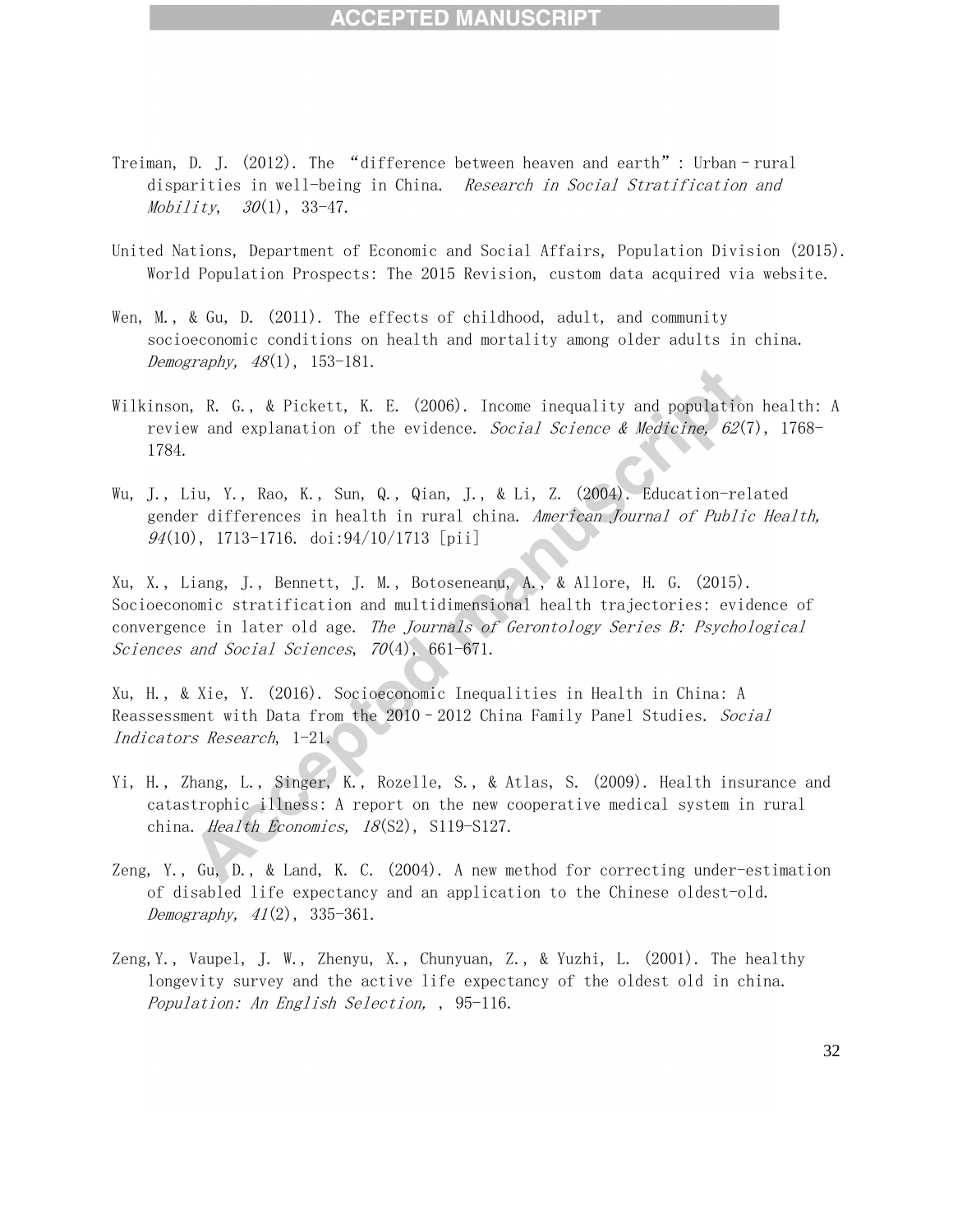Zeng, Y., Vaupel, J. W., Zhenyu, X., Chunyuan, Z., & Yuzhi, L. (2002). Sociodemographic and health profiles of the oldest old in china. *Population and* Development Review, 28(2), 251-273.

Yi, Z., Gu, D., & Land, K. C. (2007). The association of childhood socioeconomic conditions with healthy longevity at the oldest-old ages in China. Demography,  $44(3)$ , 497-518.

- Zeng. Y., Qiushi Feng, Therese Hesketh, Kaare Christensen and James Vaupel (2016). Is increased longevity leading to compression or expansion of morbidity?  $-$  Evidence from cohorts of the oldest-old in China. Manuscript under peer-review for consideration of publication in academic journal.Zhao, Z. (2006). Income inequality, unequal health care access, and mortality in china. *Population and* Development Review, 32(3), 461-483.
- Zhu, H., & Xie, Y. (2007). Socioeconomic differentials in mortality among the oldest old in china. Research on Aging,  $29(2)$ , 125-143.
- Zimmer, Z., Chayovan, N., Lin, H., & Natividad, J. (2004). How indicators of socioeconomic status relate to physical functioning of older adults in three Asian societies. Research on Aging, 26(2), 224-258.
- Zimmer, Z., Wen, M., & Kaneda, T. (2010). A multi-level analysis of urban/rural and socioeconomic differences in functional health status transition among older Chinese. Social Science & Medicine, 71(3), 559-567.
- Zimmer, Z., & Kwong, J. (2004). Socioeconomic status and health among older adults in rural and urban china. Journal of Aging and Health, 16(1), 44-70. doi:10.1177/0898264303260440 [doi]
- Zimmer, Z., & Prachuabmoh, V. (2012). Comparing the socioeconomic status health gradient among adults 50 and older across rural and urban areas of Thailand in 1994 and 2007. Social Science & Medicine, 74(12), 1921-1928. doi:http://dx.doi.org.uri.idm.oclc.org/10.1016/j.socscimed.2012.02.015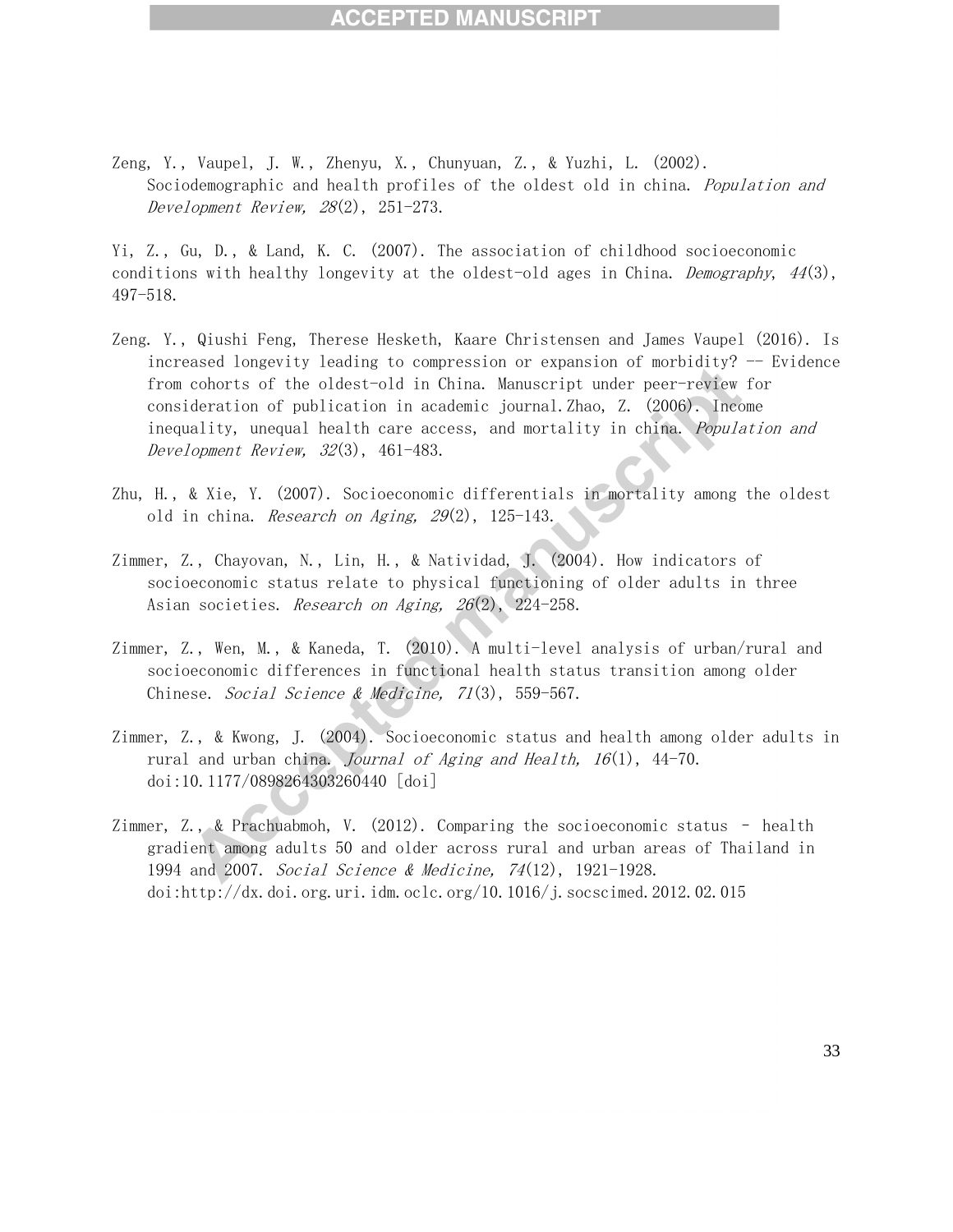|                                       | Yo      | <b>Ol</b> |
|---------------------------------------|---------|-----------|
| Variable                              | ung-old | dest-old  |
|                                       | $N =$   | $N =$     |
|                                       | 750     | 1371      |
|                                       |         |           |
| Gender                                |         |           |
|                                       |         | 64.       |
| Female                                | 36.     |           |
|                                       | 00%     | 00%       |
|                                       |         |           |
| <b>Marital Status</b>                 |         | 19.       |
|                                       |         |           |
| Married                               | 40%     | 30%       |
|                                       |         |           |
|                                       |         | 80.       |
| Non-married (widowed, divorced, never | 29.     |           |
| married)                              | 60%     | 70%       |
|                                       |         |           |
| Health insurance coverage             |         |           |
|                                       | 8.2     | 7.1       |
| Has basic health insurance            | 7%      | 5%        |
|                                       |         |           |
| Socioeconomic Status                  |         |           |
|                                       |         | 78.       |
|                                       | 37.     |           |
| No Education                          | 90%     | 60%       |
|                                       |         |           |
|                                       |         | 85.       |
| Former occupation in agriculture      | 76.     |           |
|                                       | 00%     | 00%       |
|                                       |         |           |

## Table 1: Descriptive Statistics for SES measures and controls, by age group of respondent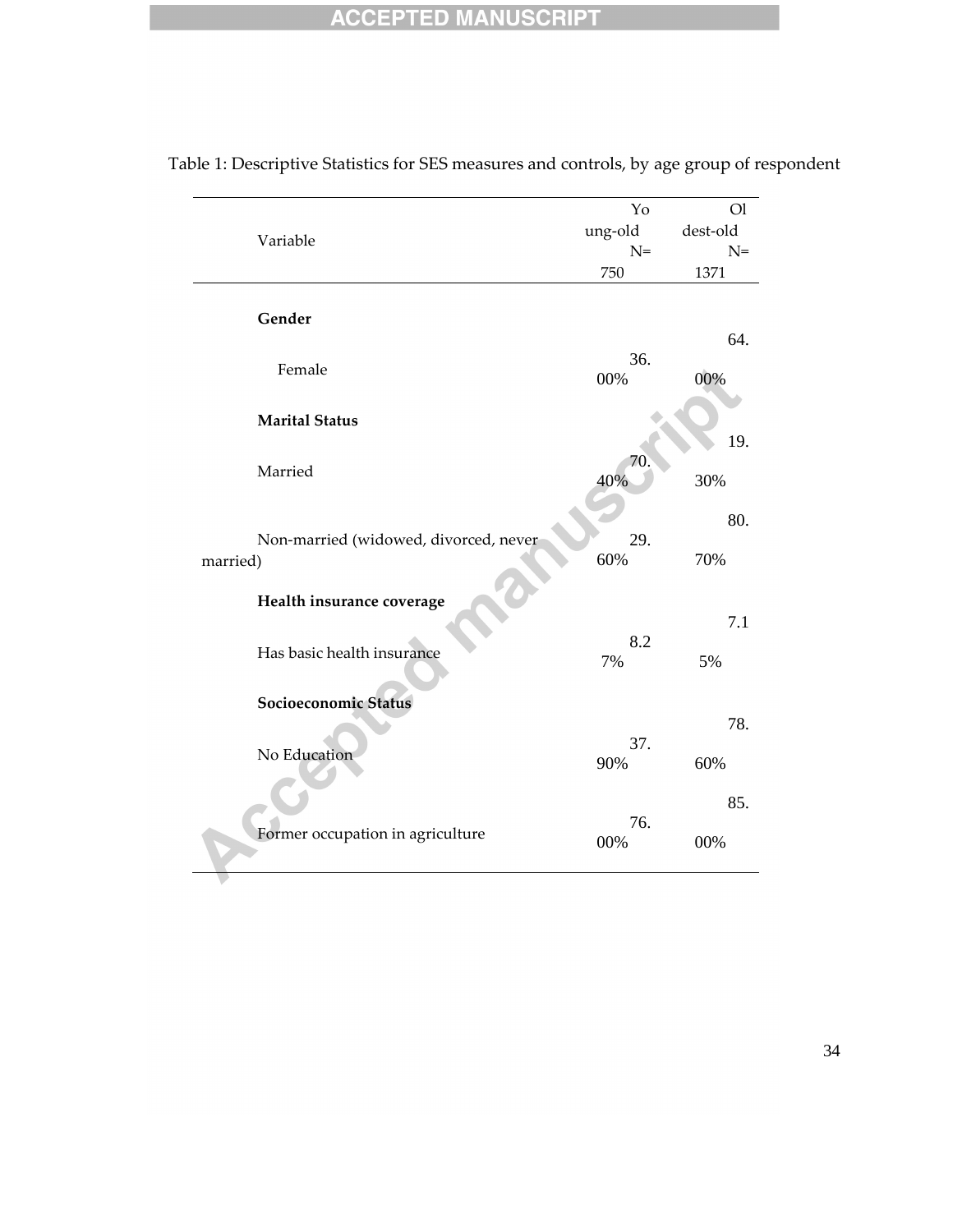|                                       | Cut off             | Young-         | Oldest-        |       |
|---------------------------------------|---------------------|----------------|----------------|-------|
|                                       | point               | Old, 60-70     | old, 80-100+   |       |
|                                       |                     | $N = 750$      | $N = 1371$     | ign.  |
|                                       |                     | $%$ at         | $%$ at         |       |
|                                       |                     | clinical level | clinical level |       |
| <b>Biomarkers</b>                     |                     |                |                |       |
|                                       | $SBP$ >=            |                |                |       |
|                                       | 140 mmHG;           |                |                |       |
| Hypertension                          | $DBP \geq 90$ mm    | 45.5%          | 52.7%          | ×.    |
|                                       | Hg; or self-        |                |                |       |
|                                       | report              |                |                |       |
|                                       | $>= 6.22$           |                | 2.6%           |       |
| Total cholesterol                     | mmol/L              | 2.5%           |                | .S.   |
|                                       | < 1.04              |                | 27.9%          |       |
| HDL Cholesterol                       | mmol/L              | 33.5%          |                | ×     |
| Ratio of HDL to total                 |                     |                | 5.9%           |       |
| cholesterol                           | $>5$                | 9.7%           |                | ×.    |
|                                       | $>=2.26$            |                | 7.3%           |       |
| Triglycerides                         | mmol/L              | 12.1%          |                | ×.    |
|                                       | >7.8                |                | 6.7%           |       |
| Glucose                               | mmol/L              | 6.7%           |                | .S.   |
|                                       | $>= 80$             |                |                |       |
|                                       | cm for women;       |                | 30.2%          |       |
| Waist Circumference (WC)              | $>=90$              | 42.8%          |                | $***$ |
|                                       | cm for males        |                |                |       |
| Body Mass Index                       | $>=28$              |                | 4.0%           |       |
| (overweight/obese)                    | kg/m2               | 4.7%           |                | .S.   |
| Body Mass Index                       | < 18.5              |                | 37.9%          |       |
| (underweight)                         | kg/m2               | 13.2%          |                | $***$ |
|                                       | >3mg/               |                | 23.1%          |       |
| C-reactive protein (CRP) <sup>a</sup> | L                   | 17.0%          |                | ×     |
|                                       |                     |                |                |       |
|                                       | High<br>WC and 2 of |                |                |       |
|                                       |                     |                |                |       |
|                                       | the following:      |                | 8.0%           |       |
| Metabolic Syndrome                    | diabetes, high      | 14.1%          |                | $**$  |
|                                       | triglycerides,      |                |                |       |
|                                       | low HDL             |                |                |       |
|                                       | cholesterol,        |                |                |       |
|                                       | hypertension        |                |                |       |
| Count of CVD risk factors             | Includ              | $Mean =$       | $Mean =$       |       |
|                                       |                     |                |                |       |

Table 2: Percent with high risk levels by age group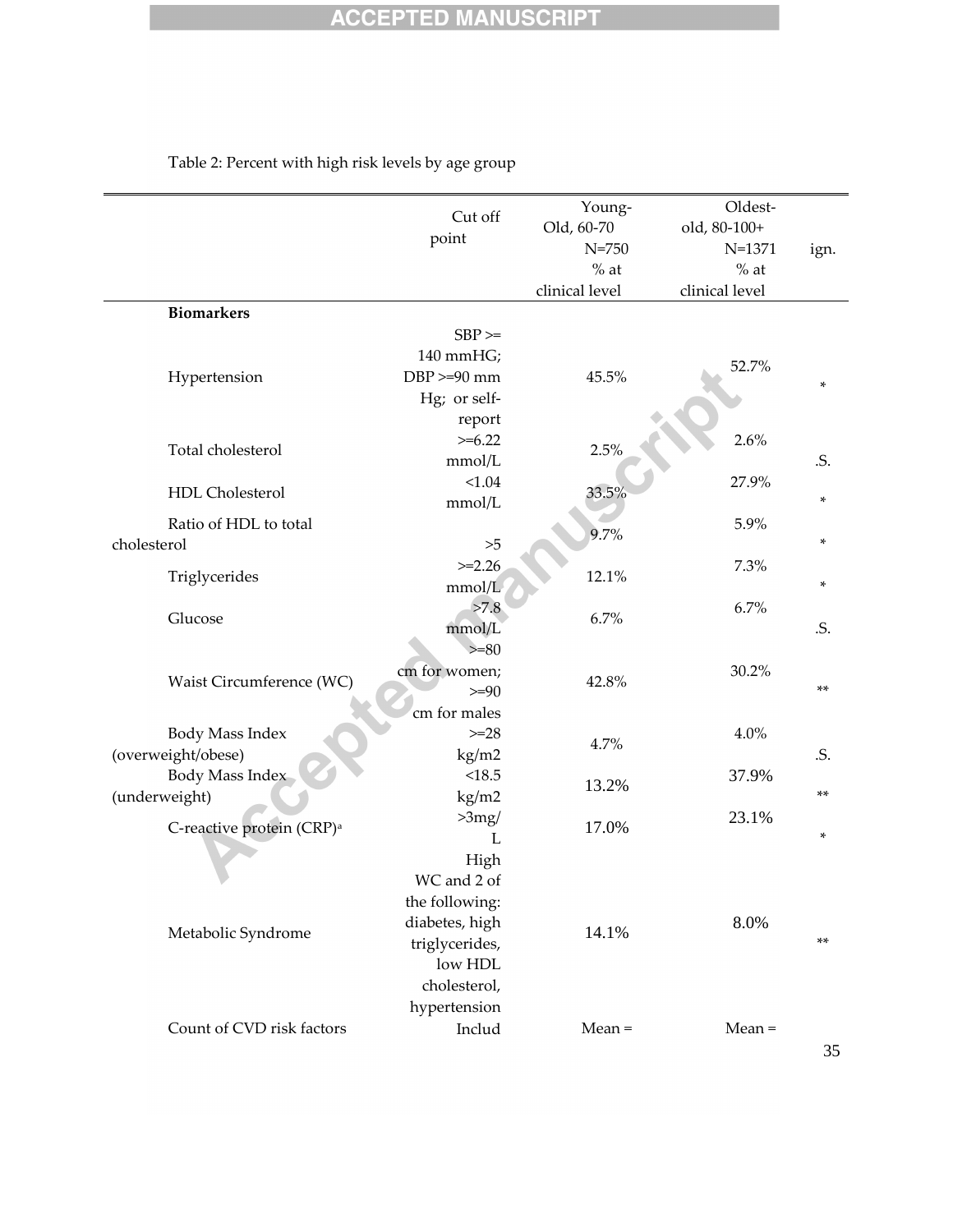|              |                               | es high WC,     | 1.20(1.02) | 1.06(0.90) | ×     |
|--------------|-------------------------------|-----------------|------------|------------|-------|
|              |                               | diabetes,       |            |            |       |
|              |                               | hypertension,   |            |            |       |
|              |                               | high            |            |            |       |
|              |                               | triglycerides,  |            |            |       |
|              |                               | high            |            |            |       |
|              |                               | cholesterol     |            |            |       |
|              |                               | ratio           |            |            |       |
|              | Self-reports of Health        |                 |            |            |       |
|              |                               | $\%$            |            | 45.6%      |       |
|              | Self-rated health             | good or very    | 54.5%      |            | ×     |
|              |                               | good            |            |            |       |
|              |                               | Needs           |            | 20.9%      |       |
|              | Activities of Daily Living    | assistance with | 1.5%       |            | $***$ |
|              |                               | at least 1      |            |            |       |
|              | Instrumental Activities of    | Needs           |            | 52.2%      |       |
|              |                               | assistance with | 6.9%       |            | $***$ |
| Daily Living |                               | at least 1      |            |            |       |
|              | <b>Functional Limitations</b> |                 | 7.6%       | 46.2%      |       |
|              |                               |                 |            |            | $**$  |
|              |                               |                 |            |            |       |

**Table 3a: Odds ratio estimates of the associations between SES and individual biomarkers being at or above clinical cut point among older adults in rural China** 

|                                                             | High<br>Waist<br>Circumference | Hype<br>rtension | <b>Total</b><br>Cholesterol      | High<br>Triglycerides      | <b>CRP</b>             |
|-------------------------------------------------------------|--------------------------------|------------------|----------------------------------|----------------------------|------------------------|
|                                                             |                                | $N=75$           |                                  |                            | $N=64$                 |
| Young-old                                                   | $N = 750$                      | $\boldsymbol{0}$ | $N = 750$                        | $N = 750$                  | 6                      |
| some<br>formal education<br>$(yes=1 vs.$<br>no education=0) | 0.803<br>[0.611,               | 1.043<br>[0.79]  | $0.102***$<br>$\ast$<br>[0.0517] | $0.246^*$<br>**<br>[0.160] | 0.417<br>***<br>[0.29] |
|                                                             | 1.056]                         | 4,1.369]         | $, 0.201$ ]                      | , 0.378]                   | 0,0.5981               |
| Non-<br>Agricultural                                        | 1.108                          | 1.565            | $0.0744*$                        | $0.311$ <sup>*</sup>       | 0.855                  |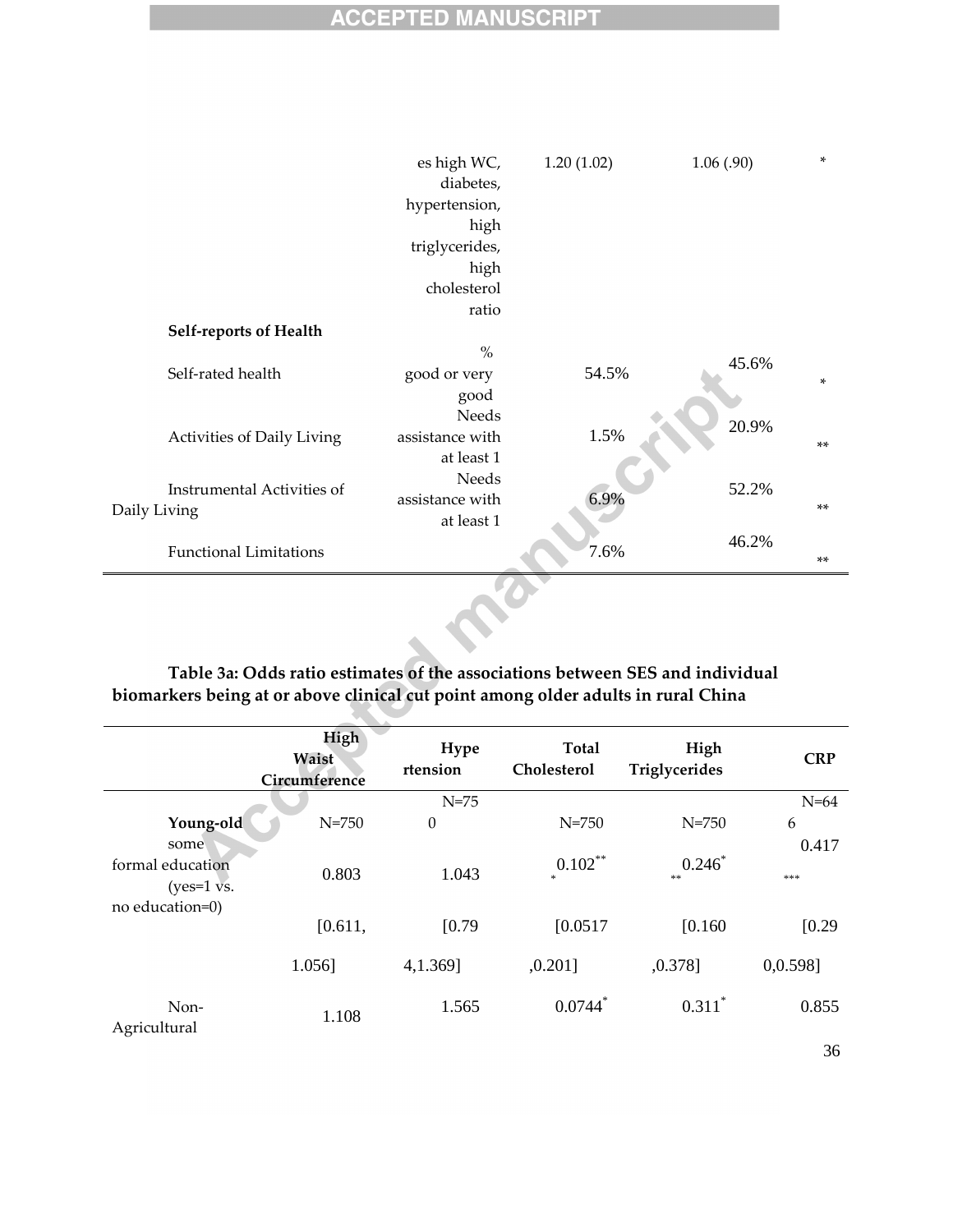| Occupation<br>$(yes=1 vs.$<br>agriculture/fishing                         |                                           | $* *$                 | $* *$                  | **                |                   |
|---------------------------------------------------------------------------|-------------------------------------------|-----------------------|------------------------|-------------------|-------------------|
| occupation=0)                                                             | [0.796,                                   | [1.12]                | [0.0179]               | [0.170]           | [0.54]            |
|                                                                           | 1.544]                                    | 1,2.186]              | , 0.310]               | , 0.569]          | 7,1.337]          |
| Oldest-old                                                                | $N = 137$                                 | $N=13$                | $N = 1371$             | $N = 137$         | $N=96$            |
| some<br>formal education<br>$(yes=1 vs.$                                  | $\mathbf{1}$<br>$_{**}0.525$ <sup>*</sup> | 71<br>1.299<br>$\ast$ | $0.0291$ *<br>**       | 1<br>0.140        | 3<br>0.393<br>*** |
| no education=0)                                                           | [0.401,                                   | $[1.01]$              | [0.0108]               | [0.090]           | [0.27]            |
|                                                                           | 0.688]                                    | 0,1.670]              | ,0.0787]               | 3,0.217]          | 6,0.560]          |
| Non-<br>Agricultural<br>Occupation<br>$(yes=1 vs.$<br>agriculture/fishing | $0.549$ <sup>*</sup>                      | 1.138                 | $0.0932$ *<br>$\pm\pm$ | $0.161$ *<br>$**$ | 0.545<br>**       |
| occupation=0)                                                             | [0.395,                                   | [0.84]                | [0.0374]               | [0.086]           | [0.35]            |
|                                                                           | 0.762]                                    | 8,1.526]              | , 0.232]               | 9,0.297]          | 3,0.840]          |

Education and former occupation are entered into separate models but presented together here. 95% confidence intervals in second row.

Models control for gender, marital status, and health insurance coverage.

*\*\*\*p < .001, \*\*p < .01, \*p < .05, † p<.10*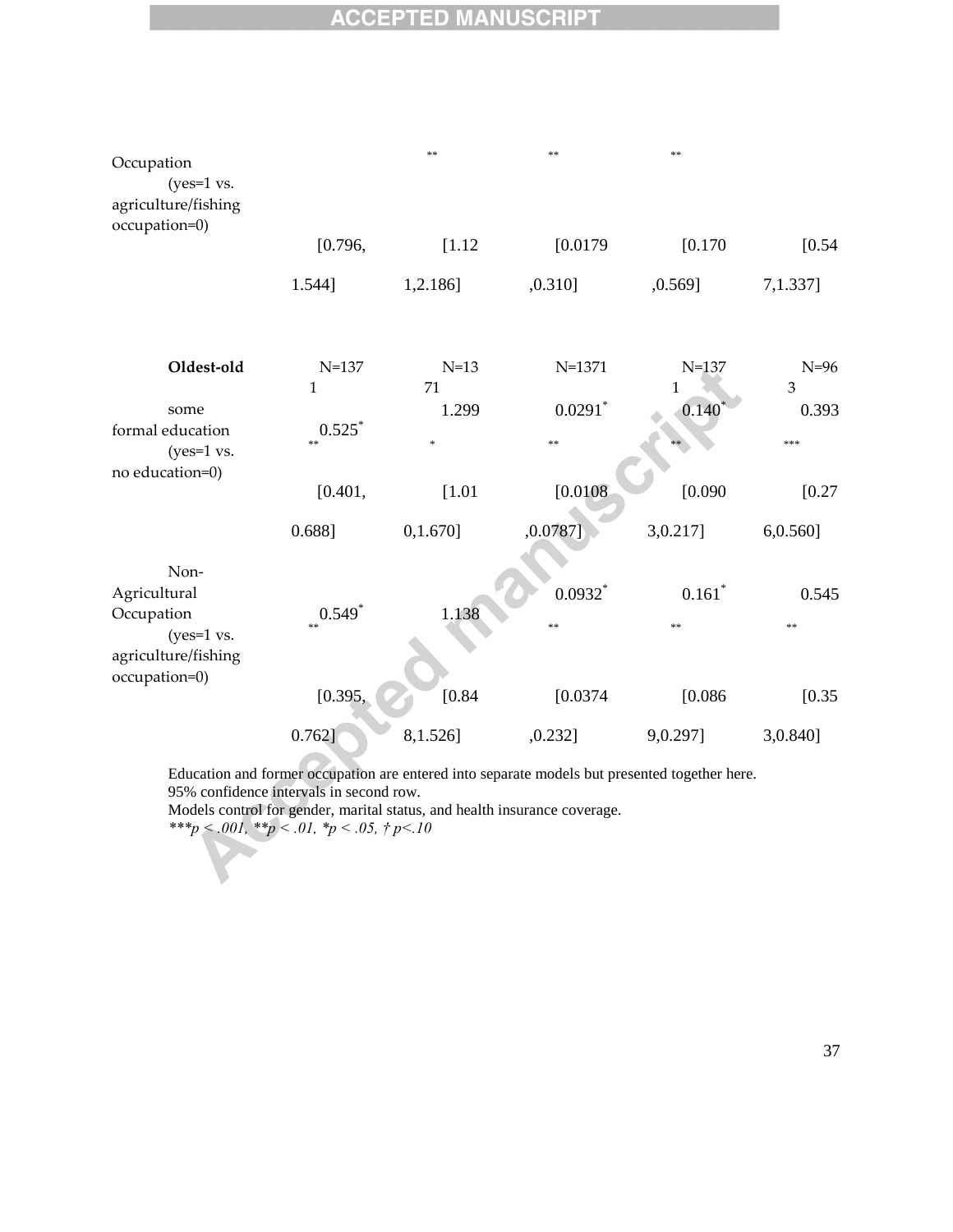## **Table 3b: Odds ratio estimates of the associations between SES and individual**

## **biomarkers being at or above clinical cut point among older adults in rural China**

|                                                                                            | Low<br><b>HDL</b><br>Cholesterol | High<br>Cholesterol<br>Ratio | Diabe<br>tes              | Obese                     | Unde<br>rweight              |
|--------------------------------------------------------------------------------------------|----------------------------------|------------------------------|---------------------------|---------------------------|------------------------------|
| Young-old<br>some formal                                                                   | $N=75$<br>$\boldsymbol{0}$       | $N = 750$                    | $N = 750$                 | $N = 750$                 | $N = 75$<br>$\boldsymbol{0}$ |
| education<br>$(yes=1$ vs. no                                                               | 0.597<br>***                     | $0.262$ <sup>*</sup>         | $0.172*$<br>$**$          | $0.190^{3}$<br>**         | 0.471<br>***                 |
| education=0)                                                                               | [0.44]                           | [0.175]                      | [0.104]                   | [0.116]                   | [0.33]                       |
|                                                                                            | 8,0.795]                         | ,0.391]                      | , 0.283]                  | , 0.314]                  | 0,0.671]                     |
| Non-<br>Agricultural<br>Occupation<br>$(yes=1 vs.$<br>agriculture/fishing<br>occupation=0) | 1.192                            | $0.556*$                     | $0.409*$                  | 0.676                     | 0.456                        |
|                                                                                            | [0.84]                           | [0.331]                      | [0.213]                   | [0.373]                   | [0.27]                       |
|                                                                                            | 6,1.678]                         | , 0.936]                     | , 0.784]                  | , 1.227]                  | 1,0.767]                     |
| Oldest-old                                                                                 | $N=13$                           | $N = 137$                    | $N=137$                   | $N=137$                   | $N=13$                       |
|                                                                                            | 71                               | $\mathbf{1}$                 | $\mathbf{1}$              | $\mathbf{1}$              | 71                           |
| some formal<br>education<br>$(yes=1 vs. no$                                                | 0.672                            | $0.105*$<br>**               | $0.123*$                  | 0.074<br>$4***$           | 0.446                        |
| education=0)                                                                               | $[0.51]$                         | [0.061]                      | [0.075]                   | [0.040]                   | [0.33]                       |
|                                                                                            | 4,0.877]                         | 8,0.179]                     | 2,0.201]                  | 1,0.138]                  | 8,0.588]                     |
| Non-<br>Agricultural<br>Occupation                                                         | 0.683                            | $_{**}0.192*$                | $_{**}0.298$ <sup>*</sup> | $_{**}0.233$ <sup>*</sup> | 0.657                        |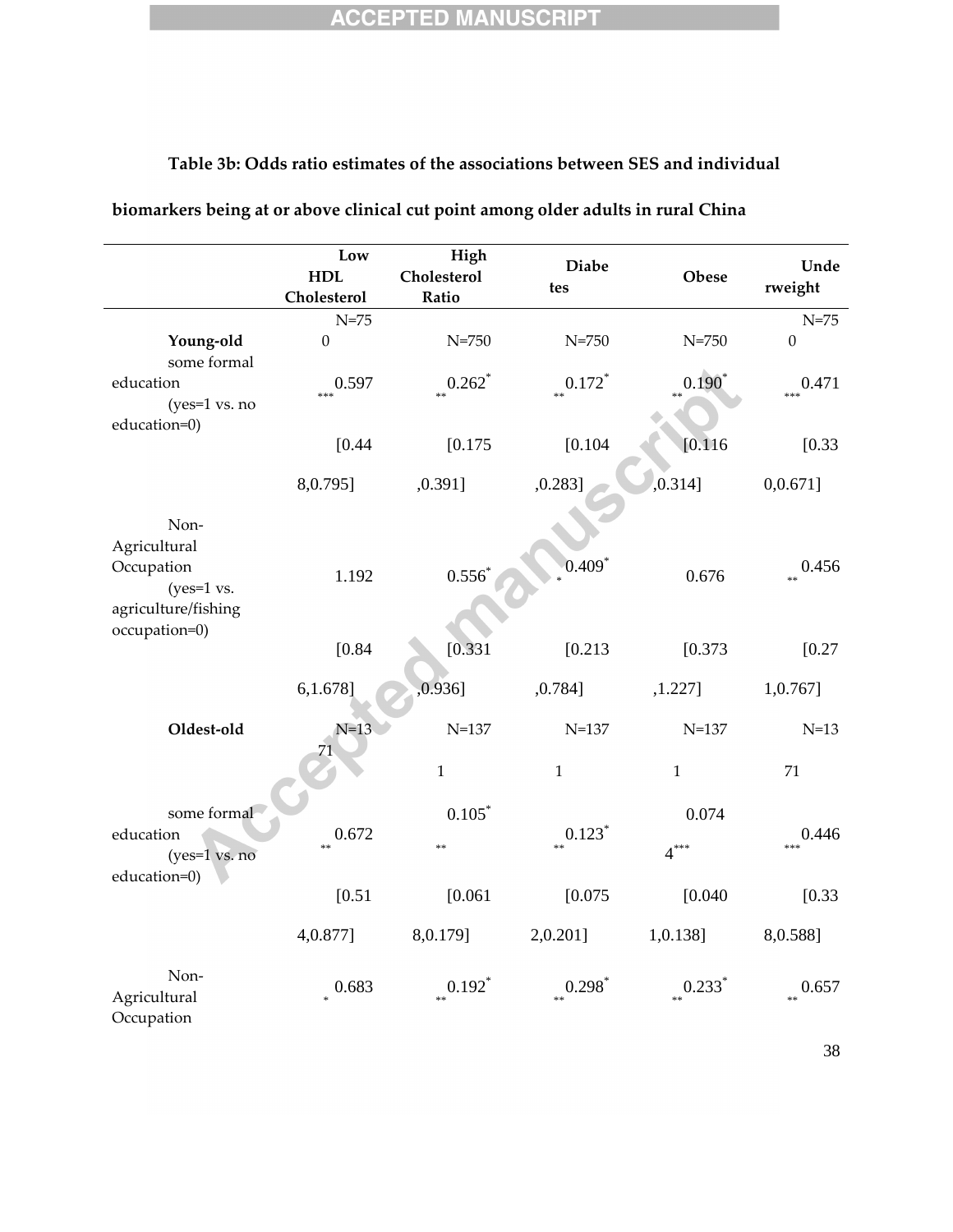(yes=1 vs. agriculture/fishing occupation=0)

| [0.49]   | [0.102]  | [0.172]  | [0.125] | [0.48]   |
|----------|----------|----------|---------|----------|
| 1,0.950] | , 0.363] | , 0.514] | ,0.435] | 2,0.894] |

Education and former occupation are entered into separate models but presented together here. 95% confidence intervals in second row.

Models control for gender, marital status, and health insurance coverage. *\*\*\*p < .001, \*\*p < .01, \*p < .05, † p<.10*

#### **Table 4: Odds ratio estimates of the associations between SES and composite**

## **biomarker measures among older adults in rural China**

|                     | Meta             | One             | Two              | <b>Three</b>    | <b>CVD</b>            |
|---------------------|------------------|-----------------|------------------|-----------------|-----------------------|
|                     | bolic            | <b>CVD Risk</b> | <b>CVD Risk</b>  | <b>CVD Risk</b> | Category <sup>a</sup> |
|                     | Syndrome         | Factor          | <b>Factors</b>   | Factors         |                       |
|                     | $N=75$           | $N = 75$        | $N=75$           | $N = 750$       | $N=75$                |
| Young-old           | $\boldsymbol{0}$ | 0               | $\boldsymbol{0}$ |                 | $\boldsymbol{0}$      |
| some formal         |                  |                 |                  |                 |                       |
| education           | 0.291            | 1.624           | 0.607            | $0.240*$        | 1.022                 |
| $(yes=1$ vs. no     | ***              | 柴米              | ***              | $**$            |                       |
| education=0)        |                  |                 |                  |                 |                       |
|                     | $[0.20]$         | [1.20]          | [0.45]           | [0.159]         | [0.88]                |
|                     |                  |                 |                  |                 |                       |
|                     | 3,0.418]         | 3,2.192]        | 8,0.805]         | , 0.361]        | 3,1.815               |
|                     |                  |                 |                  |                 |                       |
| Non-                |                  |                 |                  |                 |                       |
| Agricultural        |                  |                 |                  |                 |                       |
| Occupation          |                  |                 |                  |                 |                       |
| $(yes=1 vs.$        |                  |                 |                  |                 |                       |
| agriculture/fishing |                  |                 |                  |                 |                       |
| occupation=0)       |                  |                 |                  |                 |                       |
| some formal         |                  |                 |                  |                 |                       |
| education           | 0.884            | 1.700<br>$**$   | 1.111            | $0.506*$        | 1.178                 |
| $(yes=1$ vs. no     |                  |                 |                  |                 | $\ast$                |
| education=0)        |                  |                 |                  |                 |                       |
|                     | [0.57]           | [1.15]          | [0.78]           | [0.302]         | $[1.01]$              |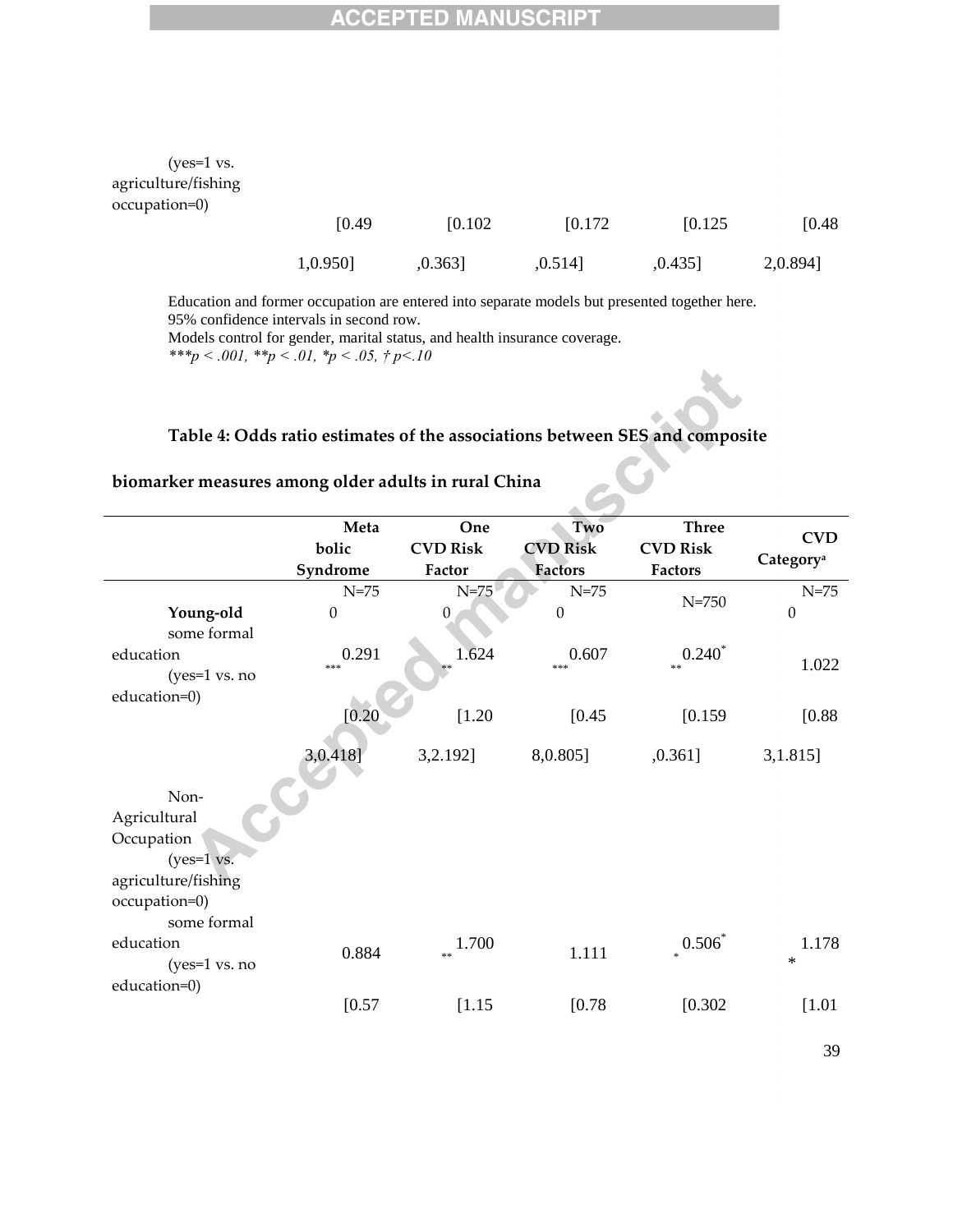|                                                                                            | 9,1.351]     | 0,2.514]     | 9,1.563]       | , 0.848]                     | $6,1.365$ ]  |
|--------------------------------------------------------------------------------------------|--------------|--------------|----------------|------------------------------|--------------|
| Oldest-old                                                                                 | $N=13$<br>71 | $N=13$<br>71 | $N=13$<br>71   | $N = 137$<br>$\mathbf{1}$    | $N=13$<br>71 |
| some formal<br>education<br>$(yes=1$ vs. no                                                | 0.194<br>*** | 1.616<br>*** | 0.535<br>$***$ | $0.121$ <sup>*</sup><br>$**$ | 1.091        |
| education=0)                                                                               | [0.13]       | [1.22]       | [0.40]         | [0.074]                      | [0.94]       |
|                                                                                            | 0,0.289]     | 8,2.125]     | 8,0.701]       | 1,0.199]                     | 6,1.258]     |
| Non-<br>Agricultural<br>Occupation<br>$(yes=1 vs.$<br>agriculture/fishing<br>occupation=0) | 0.270<br>*** | 1.25         | 0.573<br>$***$ | $0.152*$<br>$**$             | 0.97         |
|                                                                                            | [0.15]       | $[0.90]$     | [0.41]         | [0.075]                      | [0.83]       |
|                                                                                            | 9,0.457]     | 3,1.730]     | 2,0.797]       | 7,0.304]                     | 8,1.122]     |

a – Poisson regression

Education and former occupation are entered into separate models but presented together here. 95% confidence intervals in second row.

Models control for gender, marital status, and health insurance coverage.

*\*\*\*p < .001, \*\*p < .01, \*p < .05, † p<.10*

## **Table 5: Odds ratio estimates of associations between SES and self-reported health conditions among older adults in rural China**

|             | Good<br><b>SRH</b> | ADL<br>Disability | <b>IADL</b><br>Disability | Function<br>al Limitations |
|-------------|--------------------|-------------------|---------------------------|----------------------------|
| Young-old   | $N = 750$          | $N = 750$         | $N = 750$                 | $N = 750$                  |
| some formal | 1.212              | $0.0699***$       | $0.0701***$               | $0.157***$                 |
| education   |                    |                   |                           |                            |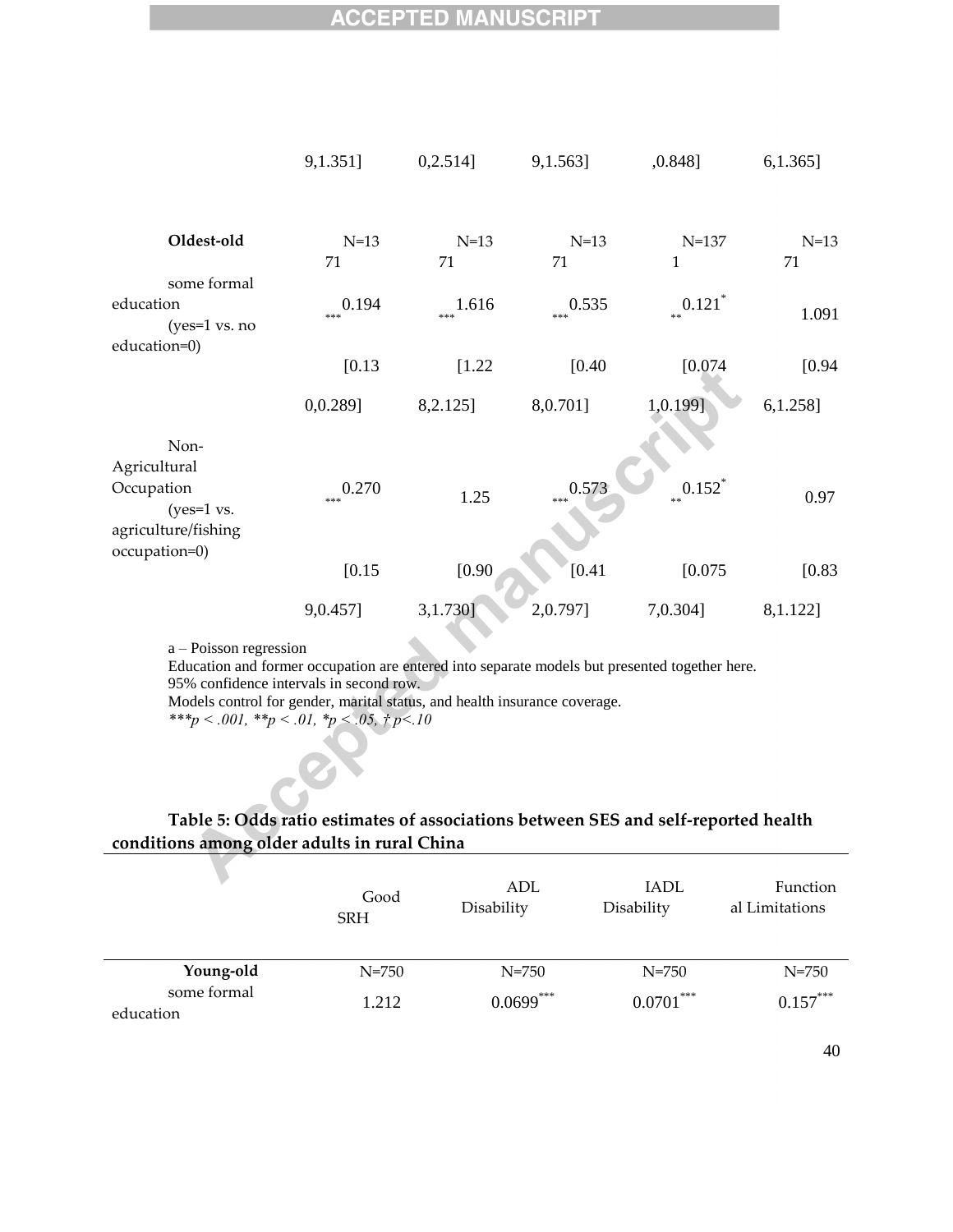| $(yes=1$ vs. no                                                                            |                |             |                          |                      |
|--------------------------------------------------------------------------------------------|----------------|-------------|--------------------------|----------------------|
| education=0)                                                                               | [0.923, 1.     | [0.0297, 0] | [0.0367, 0]              | [0.0948, 0]          |
|                                                                                            | 593]           | .164]       | .134]                    | .260]                |
| Non-<br>Agricultural<br>Occupation<br>$(yes=1 vs.$<br>agriculture/fishing<br>occupation=0) |                |             |                          |                      |
| some formal<br>education<br>$(yes=1$ vs. no                                                | 1.153          | $0.197**$   | 0.285                    | $0.361**$            |
| education=0)                                                                               | $[0.826, 1]$ . | [0.0681, 0] | [0.139, 0.               | [0.186, 0.           |
|                                                                                            | 610]           | .570]       | 584]                     | 702]                 |
| Oldest-old<br>some formal<br>education                                                     | $N = 1371$     | $N = 1371$  | $N = 1371$<br>$0.618***$ | $N = 1371$           |
| $(yes=1$ vs. no                                                                            | 1.264          | $0.297***$  |                          | $0.561***$           |
| education=0)                                                                               | [0.985, 1.     | [0.209, 0.  | [0.475, 0.               | [0.430, 0.           |
| -50                                                                                        | 621]           | 4211        | 803]                     | 733]                 |
| Non-<br>Agricultural<br>Occupation<br>$(yes=1 vs.$<br>agriculture/fishing<br>occupation=0) | 1.207          | $0.645*$    | 0.924                    | $0.722$ <sup>*</sup> |
|                                                                                            | [0.903, 1.     | [0.448, 0.  | [0.683, 1.               | [0.533, 0.           |
|                                                                                            | 614]           | 929]        | 251]                     | 978]                 |

Education and former occupation are entered into separate models but presented together here.